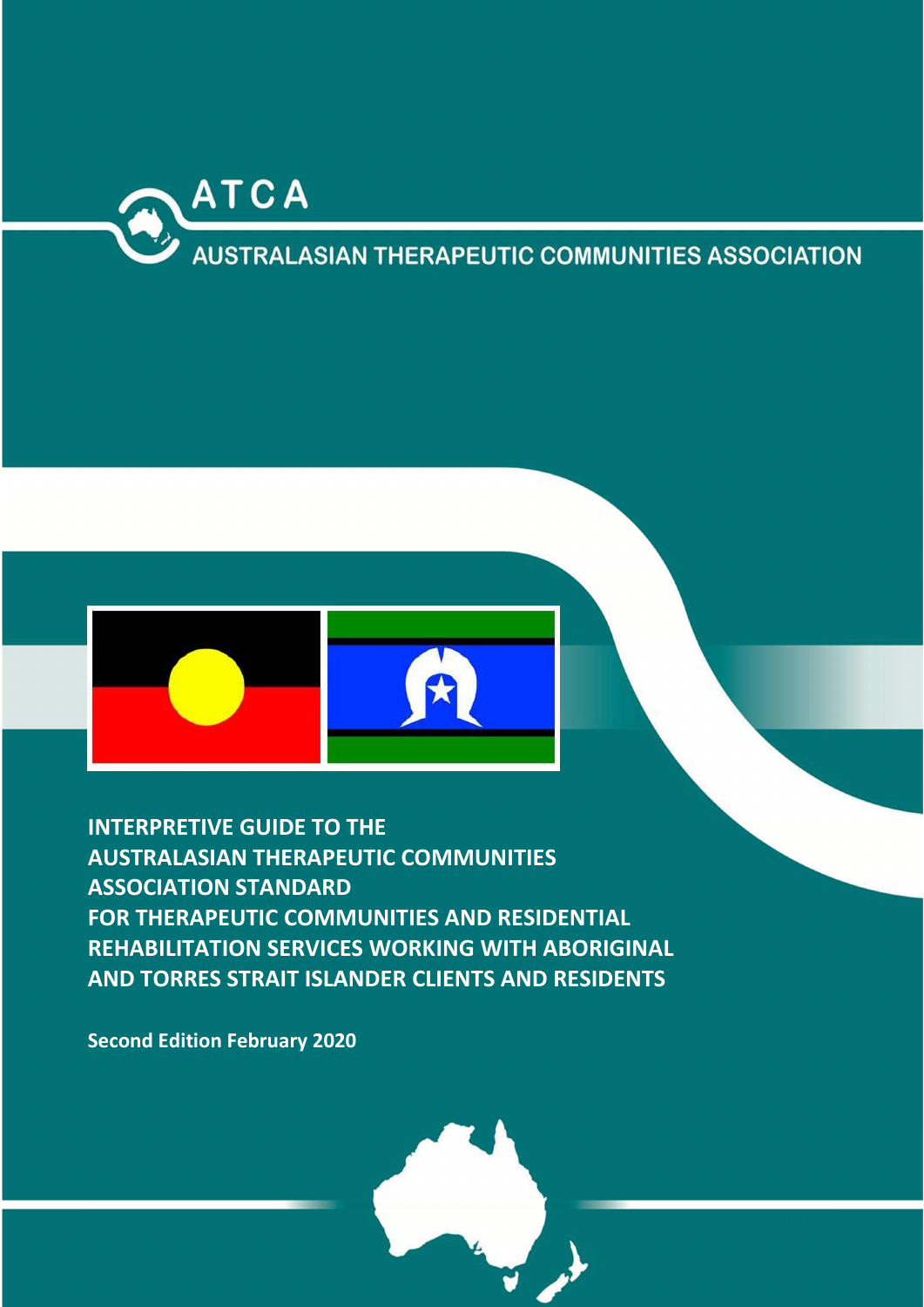#### © Australasian Therapeutic Communities Association (ATCA) 2013

This work is copyright. Apart from any use permitted under the Copyright Act 1968, no part may be reproduced by any process without prior written permission from the Australasian Therapeutic Communities Association (ATCA). Requests and enquires regarding reproduction and rights should be directed to ATCA.

ISBN

# The Australasian Therapeutic Communities Association (ATCA) Standard for Therapeutic Communities and Residential Rehabilitation Reference Group at first establishment:

| Barry Evans (Chair)    | Garth Popple (Deputy Chair) | Gerard Byrne (Treasurer)          |
|------------------------|-----------------------------|-----------------------------------|
| Eric Allan (Secretary) | James Pitts                 | Jackie Long                       |
| Mitchell Giles         | Carol Daws                  | Lynne Magor-Blatch (Exec Officer) |

| The ATCA Board of Directors overseeing this project: |                                                       |                                                         |  |
|------------------------------------------------------|-------------------------------------------------------|---------------------------------------------------------|--|
| Garth Popple (Chair)                                 | Carol Daws (Deputy Chair)                             | Gerard Byrne (Treasurer)                                |  |
| Eric Allan (Secretary)                               | Carole Taylor                                         | Johnny Dow                                              |  |
| Mark Ferry                                           | <b>Bernice Smith</b>                                  | Scott Wilson                                            |  |
| Lynne Magor-Blatch (Exec Officer)                    |                                                       |                                                         |  |
| <b>Funding Body:</b>                                 | <b>Australian Department of Health</b>                |                                                         |  |
| <b>Responsible Body:</b>                             | Australasian Therapeutic Communities Association      |                                                         |  |
| <b>Enquires to:</b>                                  | PO Box 464<br><b>YASS NSW 2582</b><br>www.atca.com.au | <b>Australasian Therapeutic Communities Association</b> |  |

The ATCA acknowledges Aboriginal and Torres Strait Islander people as the Traditional Custodians of this country and its waters. We wish to pay our respect to Elders past and present and extend this to all Aboriginal people seeing this message.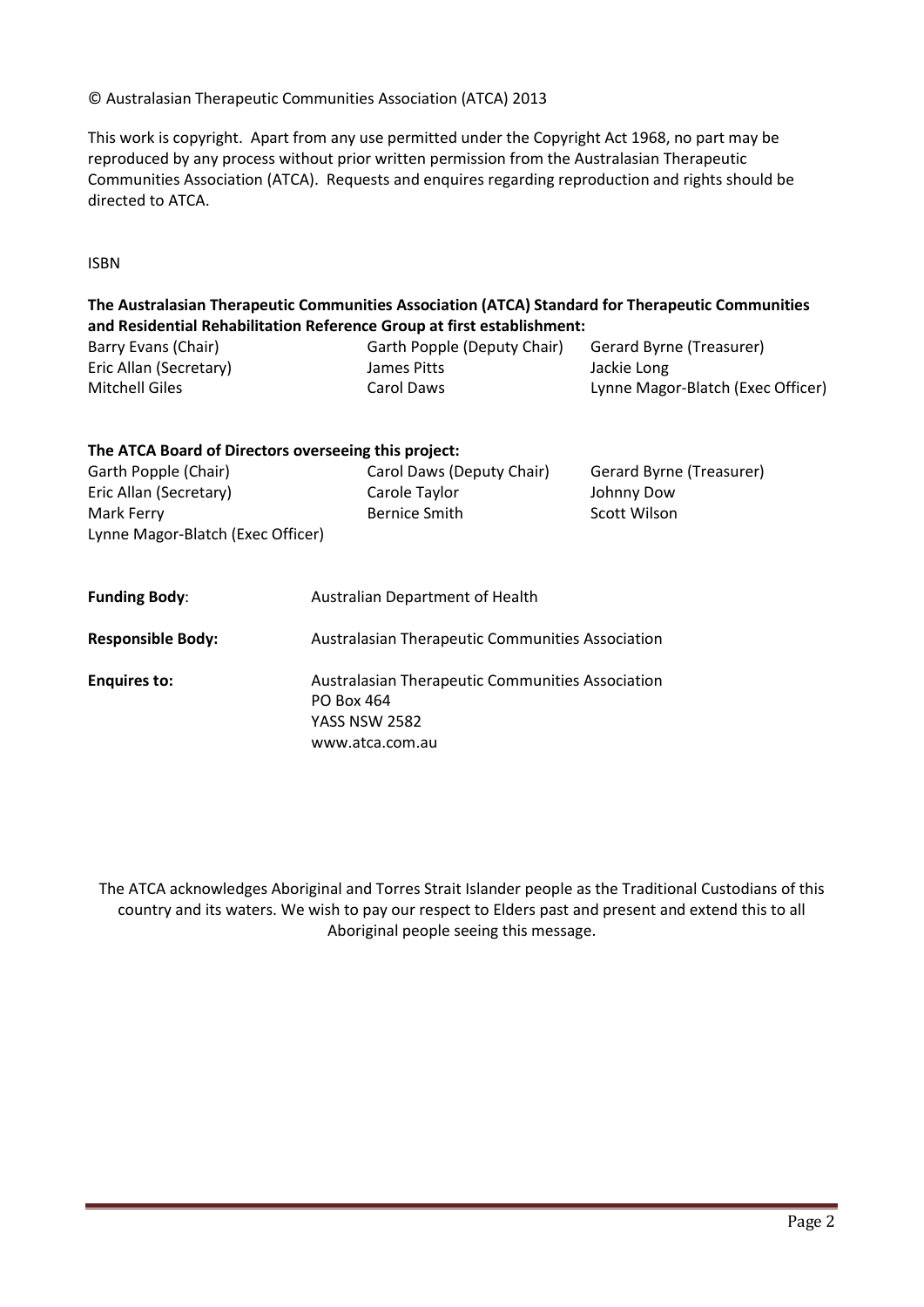# Table of Contents

| <b>History of the ATCA Standard</b>                                                      | 4  |
|------------------------------------------------------------------------------------------|----|
| Application of this Interpretive Guide to the ATCA Standard                              | 5  |
| <b>Cultural Security for Aboriginal Australians</b>                                      | 6  |
| <b>Glossary of Terms</b>                                                                 | 9  |
| Performance Expectation 1: The Residential Community                                     | 14 |
| Performance Objective 1.1                                                                | 14 |
| <b>Performance Expectation 2: Resident Member Participation</b>                          | 16 |
| Performance Objective 2.1                                                                | 16 |
| Performance Objective 2.2                                                                | 17 |
| Performance Expectation 3: Strategic Human Resource Management                           | 18 |
| Performance Objective 3.1                                                                | 18 |
| Performance Objective 3.2                                                                | 21 |
| Performance Objective 3.3                                                                | 25 |
| Performance Expectation 4: Information Management and Appropriate Use/Evaluation of Data | 28 |
| Performance Objective 4.1                                                                | 28 |
| Performance Objective 4.2                                                                | 29 |
| Performance Expectation 5: Workplace Health and Safety                                   | 31 |
| Performance Objective 5.1                                                                | 32 |
| Performance Objective 5.2                                                                | 33 |
| Performance Objective 5.3                                                                | 34 |
| Performance Expectation 6: Health and Safety Risk Management                             | 36 |
| Performance Objective 6.1                                                                | 36 |
| Performance Objective 6.2                                                                | 37 |
| <b>Performance Expectation 7: Community as Method</b>                                    | 38 |
| Performance Objective 7.1                                                                | 38 |
| Performance Objective 7.2                                                                | 41 |
| Performance Expectation 8: Therapeutic Community Leadership and Management Principles    | 42 |
| Performance Objective 8.1                                                                | 42 |
| Performance Expectation 9: Therapeutic Community Resident Member Participation           | 44 |
| Performance Objective 9.1                                                                | 44 |
| Performance Objective 9.2                                                                | 45 |
| Performance Expectation 10: Therapeutic Community Strategic Human Resource Management    | 46 |
| Performance Objective 10.1                                                               | 46 |
| Performance Objective 10.2                                                               | 48 |
| Performance Expectation 11: Use of Data from the Therapeutic Community                   | 48 |
| Performance Objective 11.1                                                               | 48 |
| Performance Expectation 12: Rules in the Therapeutic Community                           | 50 |
| Performance Objective 12.1                                                               | 50 |
| <b>Performance Expectation 13: Continuous Improvement</b>                                | 52 |
| Performance Objective 13.1                                                               | 52 |
| Performance Objective 14: Governance and Financial Management.                           | 53 |
| Performance Objective 14.1                                                               | 53 |
| Performance Objective 14.2                                                               | 54 |
| <b>References</b>                                                                        | 55 |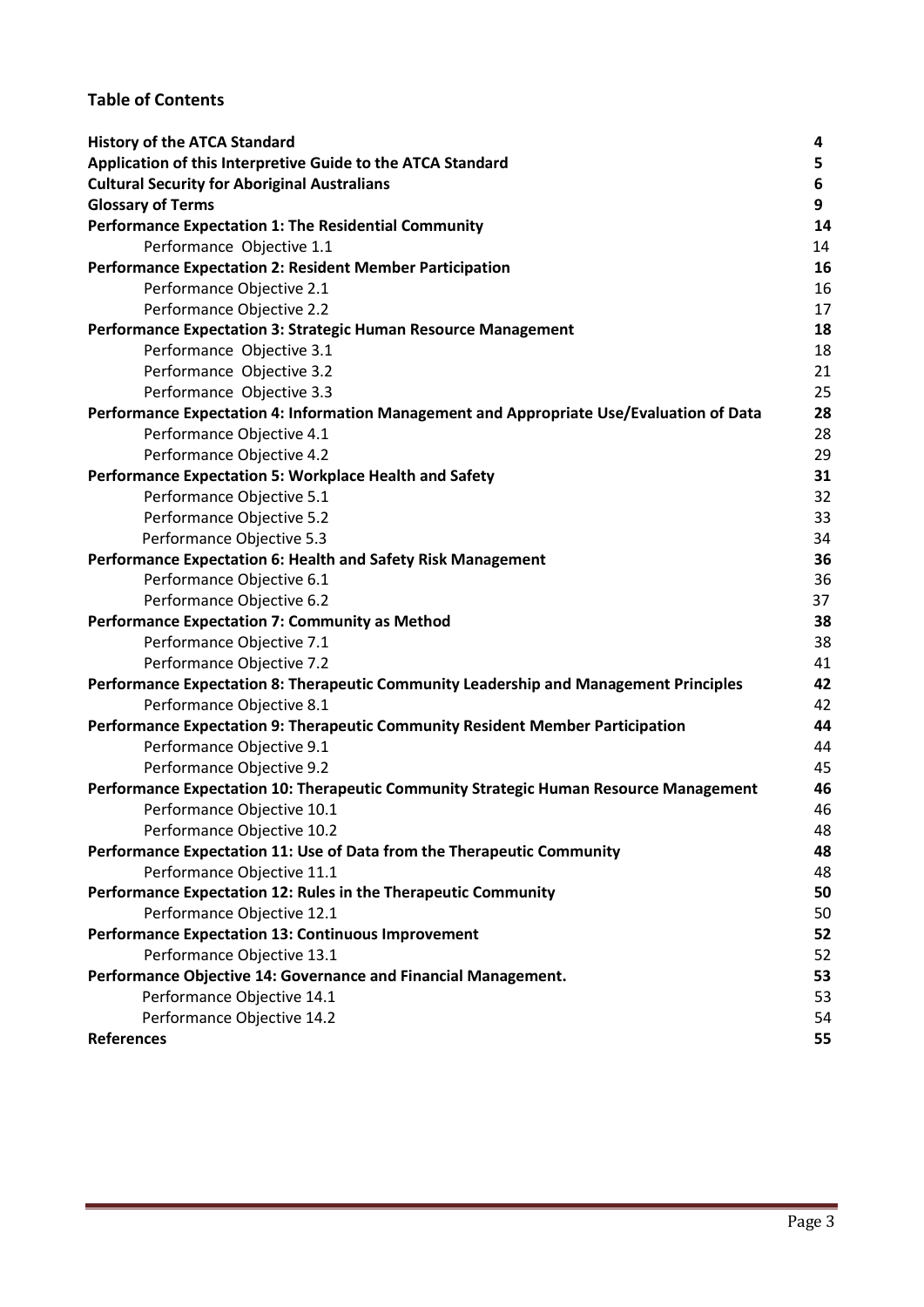# History of the ATCA Standard

Therapeutic Communities (TCs) have been operating in Australia for over four decades, however, until 1985, each TC operated in relative isolation. Following the 1985 National Campaign against Drug Abuse and its resulting Drug Summit, the inaugural meeting of TC Leaders was convened at Odyssey House, Melbourne, in December 1986. At this meeting a commitment was made to develop the TC movement in Australia under the banner of The Australian Therapeutic Communities Association. This would later become the Australasian Therapeutic Communities Association with the addition in 1996 of New Zealand based therapeutic communities under the ATCA banner.

A major concern for the ATCA from its inception has been the implementation of a program of continuous quality improvement and associated with this, an evaluation process to ensure both the quality of service provided by Therapeutic Communities in Australia, but also to ensure fidelity to the Therapeutic Community model. An ATCA Peer Review Manual was developed, borrowing heavily on review processes developed by several other expert committees, including the CHASP (later to be the Quality Improvement Council) Health and Community Services Standards, the DASC (SA) 'Drug and Alcohol Review System', the 'Standards for Residential Treatment Services' developed by the WFTC, and the 'Standards for Residential Services' developed in NSW. Pilot reviews were undertaken in 1992 against this Standard, and an ongoing system of reviews continued until 2001.

The ATCA was successful in gaining funding under the National Drug Strategy to undertake an extensive project 'Towards Better Practice in Therapeutic Communities' which was published in 2002. The ATCA was keen to ensure quality assurance, evaluation and monitoring, and evidenced-based practice were all capsulated in one series of what would become known as the Australasian Therapeutic Communities Association Essential Elements. These Essential Elements provide the foundation of what one could expect to find in a Therapeutic Community in Australia or New Zealand, and remain integral to the ATCA Standard as it now appears.

The ATCEEs are presented under three broad headings:

- TC Ethos (21 statements)
- Aspects of program delivery (50 statements)
- Quality assurance (8 statements)

The ATCA recognised that despite the refinement of the Essential Elements within the Australian context and their use in defining modified therapeutic communities in Australia, under the general movement towards a National Framework of standards for alcohol and other drug agencies specifically, and the non-government sector more generally, a framework or Standard that applied directly to Therapeutic Communities was required.

*"The Australasian Therapeutic Communities Association's objective is to ensure the integrity of the 'Therapeutic Community' principle is maintained and will continue to stand as a model of best practice in the treatment of substance misuse and co-occurring disorders.* 

*To support this contention the ATCA aims to develop a set of service standards which identify and describe good practice and will facilitate service evaluation within a quality framework. In concert with this project the ATCA intends to produce a training package for the professional development of management and staff working within the Therapeutic Community (TC) sector. This package will also include an induction kit for staff entering the TC field".* Lynne Magor-Blatch, ATCA Chairperson, 2008.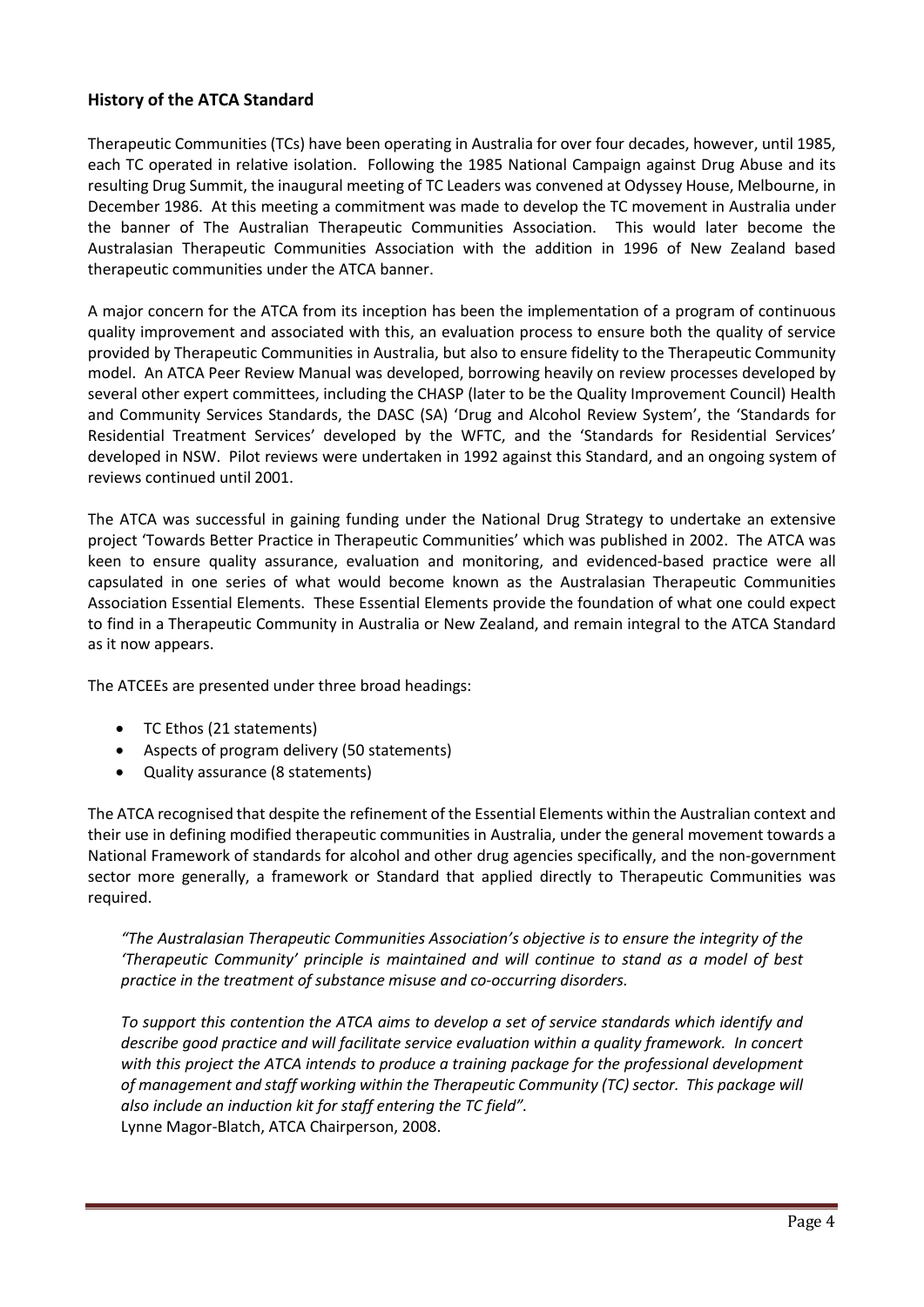In 2009 the ATCA Standard was released and peer reviews commenced against the Standard in 2010. Peer reviews were undertaken by a team trained by the ATCA and comprising members who were qualified by both their time within and commitment towards the TC movement in Australia. Work then commenced towards certifying the Standard with the Joint Accreditation System of Australia and New Zealand (JAS-ANZ). To make the Standard more applicable to residential rehabilitation services, and therefore a more useful tool to a wider audience, some alterations were made to the original work. It was also decided to link this Standard to the ISO 9001 Management Standard. This would mean organisations could undertake a review against the TC Standard and ensure that all other elements of their business could be reviewed for certification purposes in the one process.

However, it also became apparent to the ATCA that not all member organisations wished or needed to undertake a full certification review. Therefore, the ATCA resolved to take those elements of the Standard that related directly to the Therapeutic Community model 'Community as Method', and to offer these as a stand-alone peer review process which could be undertaken both to gain/maintain full membership of the ATCA, and to provide a quality assurance tool that specifically maintains the integrity of the Therapeutic Community model.

In 2019 the Standard was again modified to reincorporate the domains of governance and financial management to allow member agencies to be certified/accredited under a single Standard if that was appropriate for their organisation.

## Application of this Interpretive Guide to the ATCA Standard

This interpretive guide for AOD residential services that include Aboriginal and Torres Strait Islander populations, has been developed by the Australasian Therapeutic Communities Association (ATCA) in consultation with ATCA member agencies providing services to Aboriginal and Torres Strait Islander clients/residents. It provides examples of the way in which the criteria contained in the ATCA Therapeutic Communities and Residential Rehabilitation Services Standard might be interpreted. It is not intended to be a definitive guide, but rather to provide a framework for reviewers and agencies to both prepare for and to review against the ATCA Therapeutic Communities and Residential Rehabilitation Services Standard

There are two levels of certification under this Standard. The first is that of a Residential Rehabilitation service.

The first level of the Standard allows an organisation to gain certification against a set of indicators that are directly applicable to residential rehabilitation service for alcohol and other drug use. For services considering a transition to the therapeutic community model, working with this Standard will assist in providing guidelines to the expectations of a service that is a therapeutic community. To achieve certification as a residential rehabilitation service it is proposed agencies will need to meet 80% of criteria numbers 1–6 labelled as 'essential'. This represents the minimum level of activity required to demonstrate competency in agency practice in the residential rehabilitation setting.

The second level of the Standard allows an organisation to seek certification as a therapeutic community. To achieve certification as a Therapeutic Community, 80% of all criteria labelled as 'essential' must be achieved (criteria 1–10 and 12-13). Expectation 11 is all 'Good Practice'. The essential criteria relate to what policies and procedures should be in place, and how agencies identify with the therapeutic community model. The service delivery needs of the target community and what management, staff and consumers of the agencies should know about the therapeutic community model and delivery are also encapsulated within the criterion. The 3<sup>rd</sup> Edition of the ATCA Standard released in June 2019 includes Expectation 14. Expectation 14 addresses Governance and Financial Management. Audits against Expectation 14 are optional. Services wishing to maintain their industry standard will continue to seek certification against the ATCA Standard, in addition to the industry standard, by completing Expectations 1-6 (Residential Rehabilitation Services) or Expectations 1-13 (Therapeutic Communities). However, services undertaking an audit against the ATCA Standard now have an option to gain full industry accreditation against the ATCA Standard, through the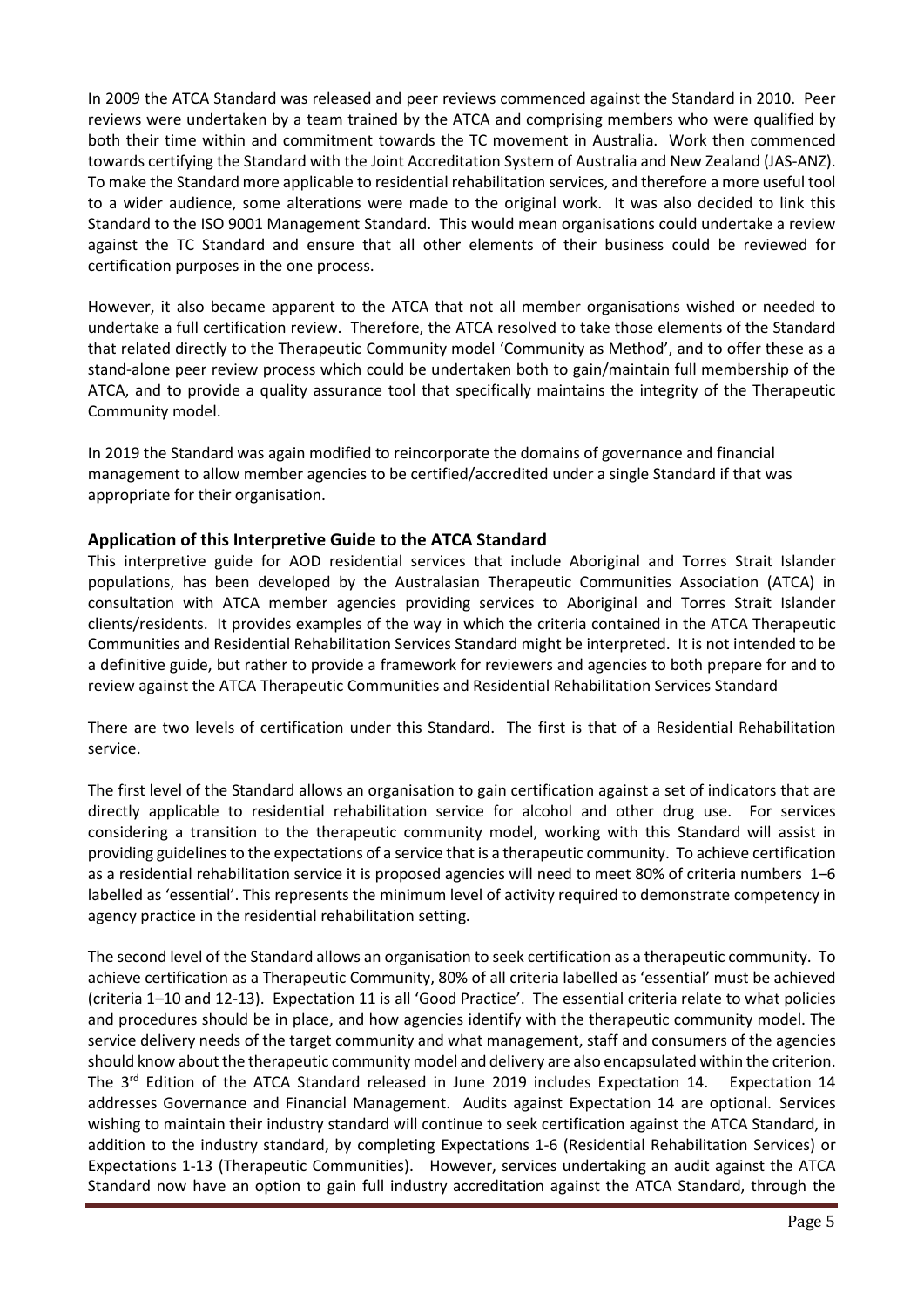inclusion of Expectation 14.  $\frac{1}{156}$  For Residential Rehabilitation Services, this will require an audit against Expectations 1-6 plus Expectation 14; and for services wishing to be accredited as a Therapeutic Community, the completion of all 14 Expectations will be required.

The essential criteria relate to those policies and procedures, which should be in place, and they describe how agencies conform to the Therapeutic Community model. The Standard also documents the service delivery needs of the target community and what management, staff and consumers of the agencies should know about the Therapeutic Community model and its implementation within the service under review.

For agencies that have participated in other quality certification programs, a further set of criteria, called 'good practice criteria' has been developed. These criteria demonstrate a level of compliance with the Performance Objective, which exceeds that required by the essential criteria. These criteria are intended to reflect what are sometimes referred to as 'systems elements' and are primarily related to monitoring and evaluation of agency practices. Your agency will be awarded 'good practice' certification if, in addition to meeting 80% or more of the essential criteria, 80% of the 'good practice' criteria are met. All of Expectation 11 is 'good practice'.

# Cultural Security for Aboriginal Australians

While 'Cultural security' and 'Cultural safety' are sometimes used interchangeably, they are distinct concepts. The concept of cultural safety was originally developed by Mãori nurses and their non-Maori colleagues (Pakeha) and identifies that consumers are safest when their health professionals have considered power relations, cultural differences and patients' rights.

Cultural security goes beyond behaviour changes by individuals and encapsulates systemic changes. Cultural security results from activities, behaviours, policies and standards that promote the highest level of cultural competence in individuals, services and organisations.

*Cultural security is a commitment to the principle that the construct and provision of services offered by the health system will not compromise the legitimate cultural rights, values and expectations of Aboriginal people. Cultural security refers to the embedded structures, policies, workforce attributes and other elements required to enable health consumers to experience cultural security.* 

*It is achieved by developing accessible and effective health care systems for Aboriginal people based on acknowledgement of Aboriginal peoples right to self-determination, empowerment and healthcare and as such, an understanding and responsiveness to cultural views, beliefs and knowledge systems which play an integral role in adherence to health care services* (Northern Territory Government, 2016).

The focus of culture security is on the obligation of those working with Aboriginal and Torres Strait Islander communities to ensure that there are policies and practices in place so that all interactions adequately meet cultural needs. By embedding these practices and working in this way, practitioners move beyond mere 'awareness' and ensure that the entire service system is culturally competent and secure.

It is important to look at culture security in conjunction with cultural safety to ensure an adequate and substantial approach is taken. Within the TC approach, this would mean that cultural security is embedded in a holistic manner and that the system is reviewed for fidelity.

The Northern Territory Aboriginal Cultural Security Framework (2016) lists six broad domains of quality and safety to enable cultural security. These domains provide a structured approach to deliver action on cultural security at all levels across the health system: Workforce; Communication; Whole of organisation approach; Leadership; Consumer and community participation; Quality improvement, planning, research and evaluation.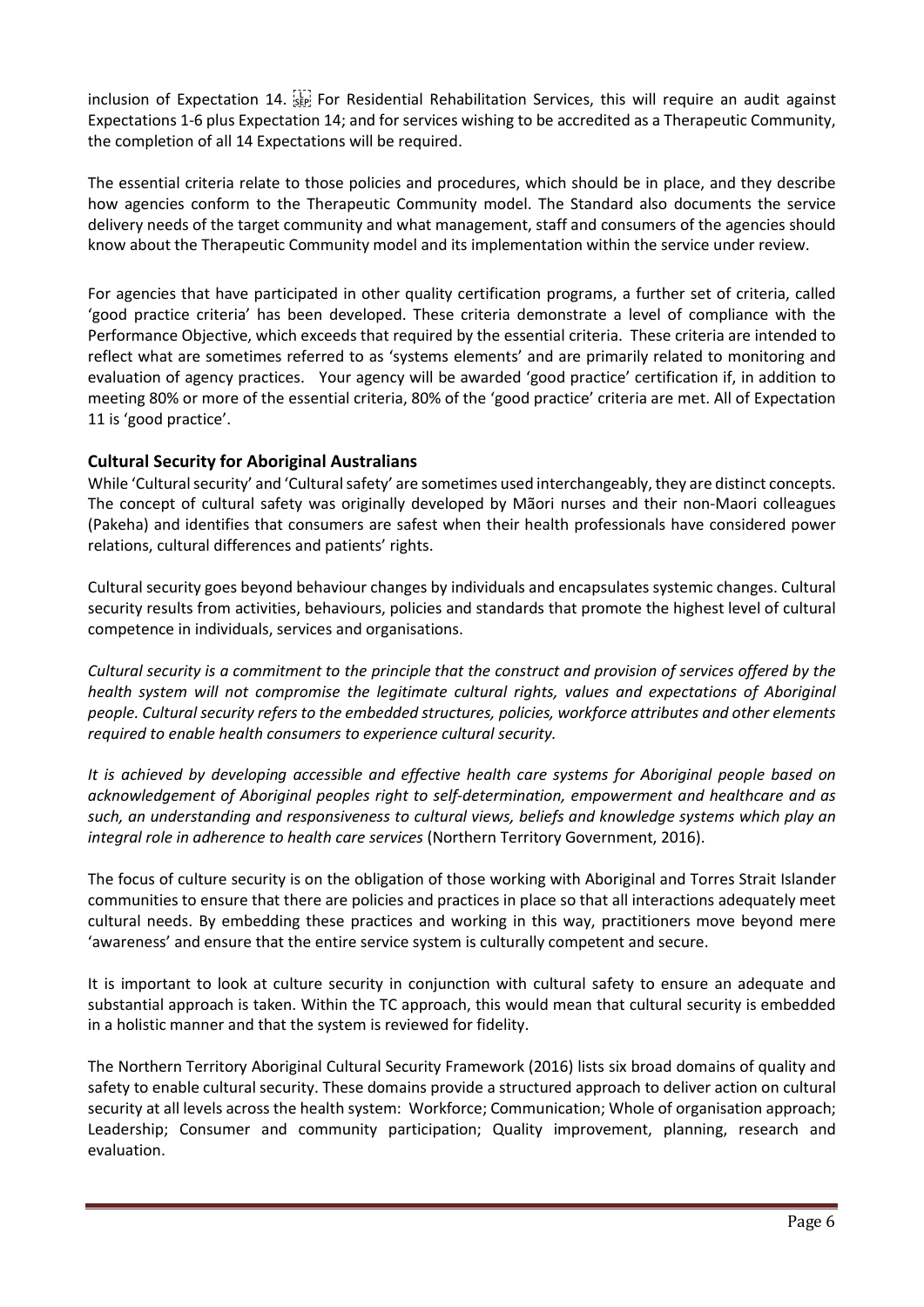Cultural Security is identified into four elements: Responsive Organisational Culture, Skilled and Culturally Reflective Workforce, Consumer Participation and Self-determination and Policies procedures and systems.

"*The lives of Indigenous Australians today are affected by what has happened to us and our ancestors over the past 230 years since Europeans arrived. This can be hard for non-Indigenous people to understand, particularly if you haven't learned much about Australian history at school. When people have some knowledge of Aboriginal and Torres Strait Islander culture and the history of our contact with non-Indigenous Australians since 1788, they have a much better feel for our achievements and our persistent problems.*

*They are more likely to share our pride and to want to improve relationships between us as fellow Australians*."

Professor Mick Dodson AM*, Australian of the Year 2009 (http://shareourpride.reconciliation.org.au/sections/our-shared-history/)*

Archaeological estimates of the length of Aboriginal settlement in Australia vary from 40,000 to 70,000 years, however it is known that Aboriginal people have occupied mainland Australia for at least 65,000 years. It is widely accepted that this predates the human settlement of Europe and the Americas and only in Africa has evidence been found of a longer period of human habitation (Cane, 2013).

Australian Aboriginal and Torres Strait Islander people developed a rich culture which provided them with a strong sense of place in the world. This holistic view connected the First Australians to the land through the' dreaming', which in turn fostered a social milieu where culture, kinship, family, spirituality and an explanation for how everything came into being are melded into one. The inextricable nature of 'dreaming' means that Australian Aboriginal people merge the real world with the spiritual world in a seamless connection that binds them to the land that they walk on, that they hunt and gather in, live in, die in, and in which they conduct their spiritual ceremonies (HealthInfoNet, 2016).

In the two hundred and twenty years since Europeans arrived in Australia, the physical health, emotional, psychological and spiritual wellbeing of the Aboriginal nations in Australia has rapidly deteriorated to the point where on virtually every social and health related index of morbidity there is a significant gap between the Aboriginal community and the rest of the country (HealthInfoNet, 2016). These negative health outcomes have been associated with a "*disconnection from cultural values and traditions (which) has led to a painful and meaningless existence for many Aboriginal and Torres Strait Islander people with many being impoverished, discriminated against, in a state of poor health, and with inequitable access to services including education, health and employment"* (ANCD, 2014).

Holistic treatment is the hallmark of the therapeutic community movement in Australasia and on face value it would appear to be an appropriate treatment intervention for Aboriginal Australians and Torres Strait Islander people seeking treatment for entrenched substance misuse. Therapeutic Communities in Australia need to be made culturally secure if they are to attract and retain both Aboriginal staff and client populations into residential treatment. The holistic approach to health treatment found in therapeutic communities should be aimed at bridging the gap in Indigenous morbidity and mortality when compared to the nonindigenous population.

Cultural securitybuilds on cultural safety andembeds Aboriginal values in all aspects of service delivery in the TC. From policy documents to day-to-day practices in the TC, it should be evident that the design and implementation of the service and the program has referenced Aboriginal culture, traditions and practices when it is being implemented (ANCD, 2014).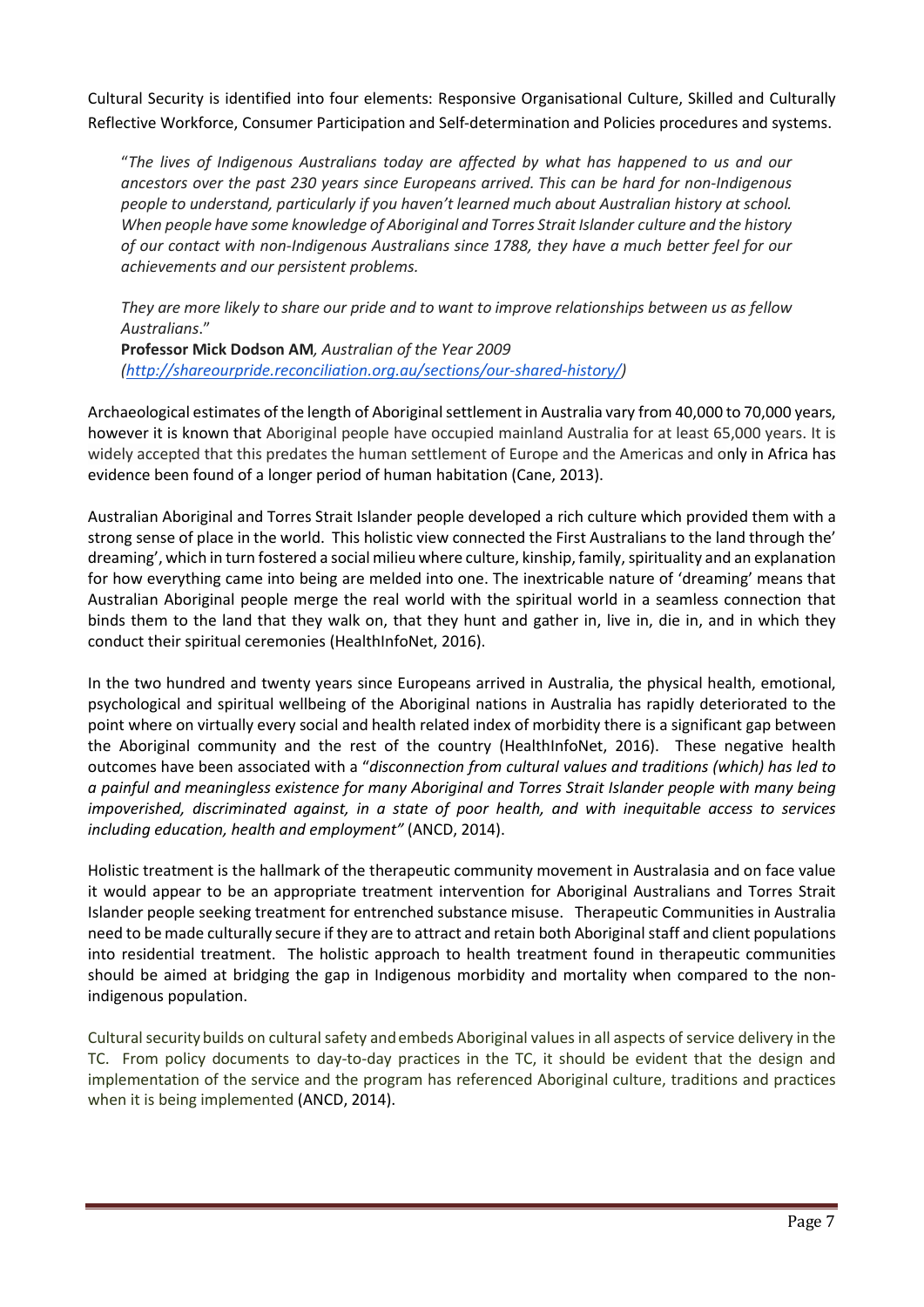Within ATCA member services, it is an expectation that:

- $\triangleright$  All staff working with different cultures should undertake cultural awareness training
- $\triangleright$  An interpreter and recognised traditional healer should be made available to residents from another culture.
- $\triangleright$  The TC environment should take into consideration cultural suitability e.g. where and how counseling or group sessions take place, cultural relationships between applicants wanting to enter recovery, sessions and activities to include cultural healing.
- $\triangleright$  Recognition of and use/access to culturally appropriate therapies, tools and resources should be in place.

#### References:

Australian National Council on Drugs (ANCD) (2014). Alcohol and other drug treatment for Aboriginal and Torres Strait Islander Peoples. National Indigenous Drug and Alcohol Committee.

Cane, S. (2013). *First Footprints: The Epic Story of the First Australians*. Allen & Unwin.

HealthInfoNet (2016). *Overview of Aboriginal and Torres Strait Islander Health Status.*

Northern Territory Government (2016). *Northern Territory Health Aboriginal Cultural Security Framework 2016 – 2026.*

Western Australia Drug and Alcohol Office (2011). *Strong Spirit, Strong Mind, Aboriginal Drug and Alcohol Framework for Western Australia 2011-2015.* Government of Western Australia.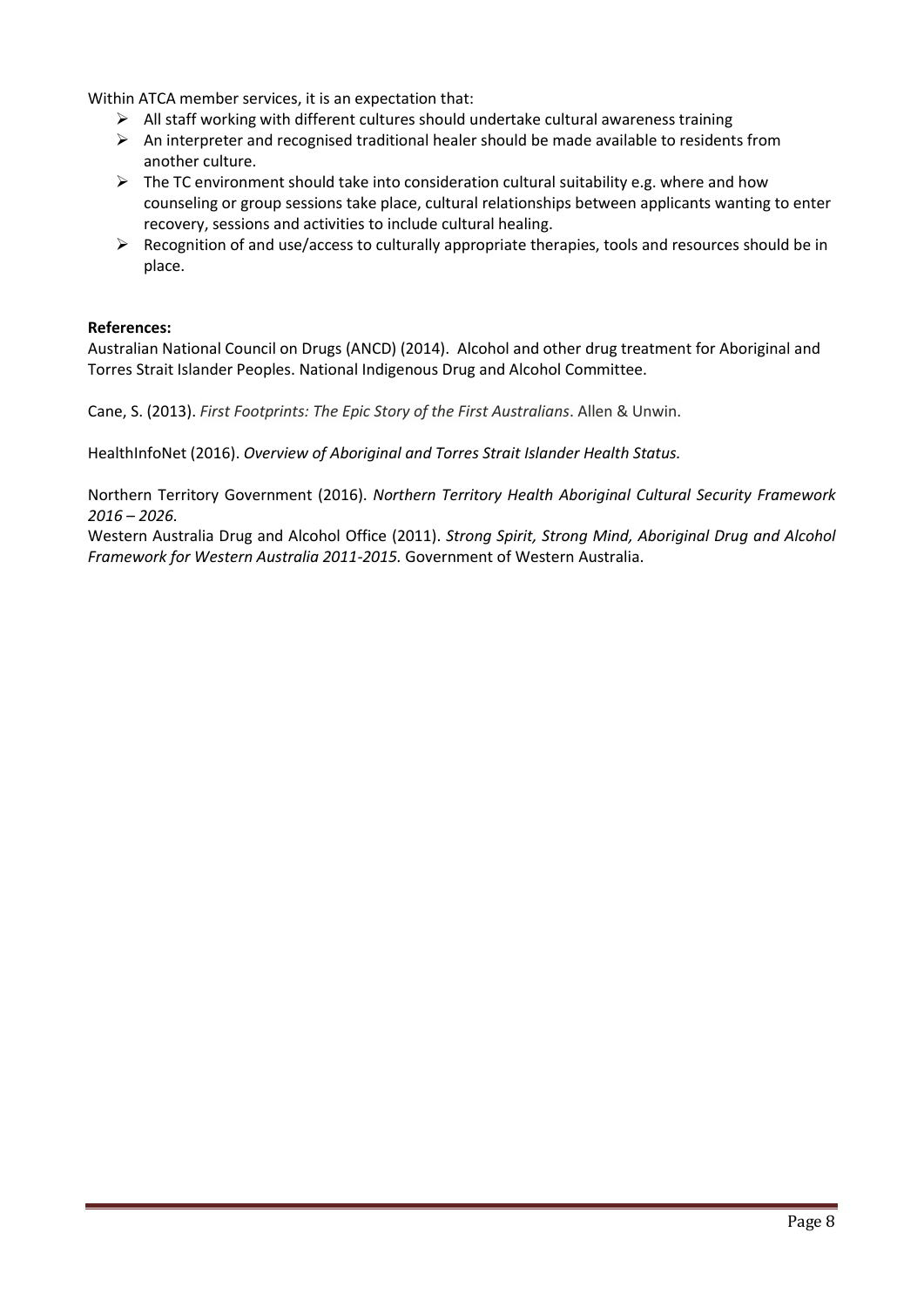# GLOSSARY OF TERMS

| <b>Alcohol and other</b><br>drugs (AOD)                         | The rational for the term, as opposed to alcohol and drugs, drug and alcohol,<br>etc. is to reinforce that alcohol is a drug.                                                                                                                                                                                                                                                                                                                                                                                                                                                                                                                                                                                                                                                                                                                                                                                                                                                                                                                                                                                                                                                                                                                        |
|-----------------------------------------------------------------|------------------------------------------------------------------------------------------------------------------------------------------------------------------------------------------------------------------------------------------------------------------------------------------------------------------------------------------------------------------------------------------------------------------------------------------------------------------------------------------------------------------------------------------------------------------------------------------------------------------------------------------------------------------------------------------------------------------------------------------------------------------------------------------------------------------------------------------------------------------------------------------------------------------------------------------------------------------------------------------------------------------------------------------------------------------------------------------------------------------------------------------------------------------------------------------------------------------------------------------------------|
| <b>Australasian TC</b><br><b>Essential Elements</b><br>(ATCEEs) | The ATCEEs were developed as a part of a project initiated by ATCA and funded<br>by the Commonwealth Department of Health and Ageing (Australia). The<br>specific aims of the project were "to identify and define the essential elements<br>of a therapeutic community model for the treatment of illicit drug abuse,<br>evaluate the contribution of these elements to the efficacy of the model, and<br>establish the minimal standards which serve as the bench mark for the delivery<br>of a Therapeutic Community (TC) treatment".                                                                                                                                                                                                                                                                                                                                                                                                                                                                                                                                                                                                                                                                                                             |
|                                                                 | The ATCEEs were drawn from the Survey of Essential Element Questionnaire<br>(SEEQ) which was developed in the USA by Melnick & De Leon (1999). The SEEQ<br>has 139 statements and was designed to be self-administered. It records a<br>respondent's opinion or perceptions as to the importance of the statements to<br>the therapeutic community concept. "Given the experience with the SEEQ in<br>the USA, and the validation work, this instrument was chosen as the basis for<br>defining the therapeutic community approach in Australia" (Gowing et al, 2002)<br>Gowing and colleagues consulted with the Australasian TC sector and made<br>recommendations for modifying the essential elements statements to better<br>define the therapeutic community approach in Australia and New Zealand. The<br>result was a reduced set of statements, totalling 79, reworded and reorganised<br>into relevant categories. These were referred to as the Modified Essential<br>Elements Questionnaire (MEEQ). As with the SEEQ, the MEEQ was designed to<br>support research and evaluation activities. To support this, the statements<br>were organised under the broad categories of: the TC ethos; program delivery;<br>and quality assurance. |
|                                                                 | During the consultation that informed the development of the Australasian<br>AOD TC Standards, and this Support Package, it became evident that the sector<br>still did not have a sense of "ownership" of the MEEQ, and the term "modified"<br>was confused with the category of modified TCs. It was felt that the term used<br>with the essential elements implies a judgment of their validity. It was<br>determined that the MEEQ be renamed as the Australasian TC Essential<br><b>Elements or ATCEEs.</b>                                                                                                                                                                                                                                                                                                                                                                                                                                                                                                                                                                                                                                                                                                                                     |
| <b>Community as</b><br>method                                   | A profound distinction between the TC and other treatments and communities<br>is the use of community as a method for changing the whole person (De Leon<br>2000: p 92).                                                                                                                                                                                                                                                                                                                                                                                                                                                                                                                                                                                                                                                                                                                                                                                                                                                                                                                                                                                                                                                                             |
|                                                                 | The fundamental assumption underlying community as method is that<br>individuals obtain maximum therapeutic and educational impact when they<br>meet community expectations for participation in and use of the community<br>context to change themselves (De Leon 2000: p 98).                                                                                                                                                                                                                                                                                                                                                                                                                                                                                                                                                                                                                                                                                                                                                                                                                                                                                                                                                                      |
| <b>Continuous Quality</b><br>Improvement (CQI)                  | As the term suggests, continuous quality improvement is the process of<br>continually improving the quality of service provided. It utilises standards and<br>certification processes, but more significantly 'involves procedures for the<br>ongoing review and evaluation of the service delivered by an organisation'<br>(Australian Council for Safety and Quality in Health Care, July 2003a: p 4). It is a<br>'structured organisational process for involving personnel in planning and<br>executing a continuous flow of improvements to provide quality health care                                                                                                                                                                                                                                                                                                                                                                                                                                                                                                                                                                                                                                                                         |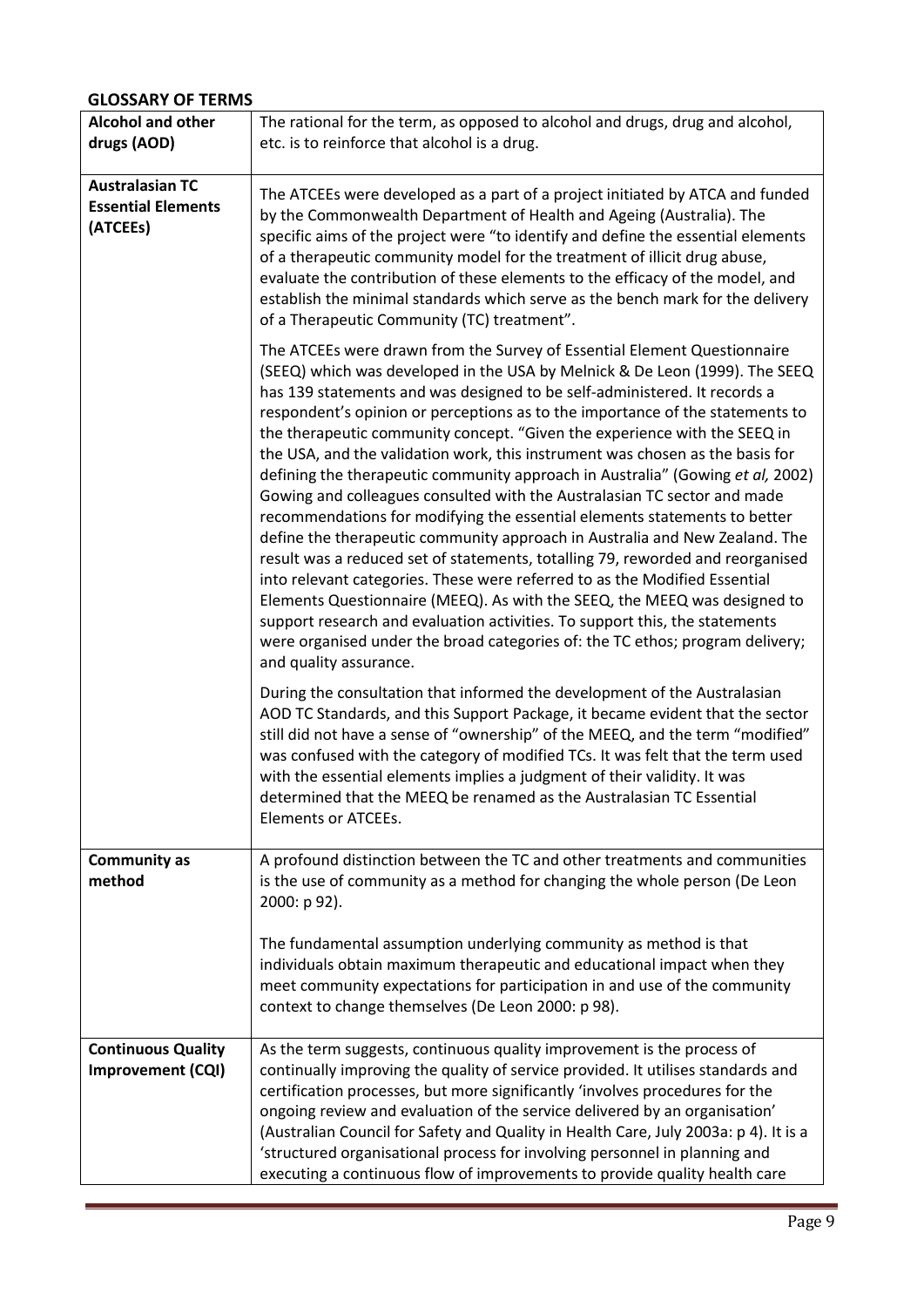|                                              | that meets or exceeds expectations' (McLaughlin et al, 2004: p 3). As such<br>continuous quality improvement is the means by which standards are<br>implemented.                                                                                                                                                                                                                                                                                                                                                                                                                                                                                                                                                                                                                                                                                        |
|----------------------------------------------|---------------------------------------------------------------------------------------------------------------------------------------------------------------------------------------------------------------------------------------------------------------------------------------------------------------------------------------------------------------------------------------------------------------------------------------------------------------------------------------------------------------------------------------------------------------------------------------------------------------------------------------------------------------------------------------------------------------------------------------------------------------------------------------------------------------------------------------------------------|
| <b>Good Practice</b><br><b>Criteria</b>      | Those criteria under each Performance Objective labeled as Good Practice.<br>These criteria demonstrate a level of compliance with the Performance<br>Objective, which exceeds that required by the essential criteria.                                                                                                                                                                                                                                                                                                                                                                                                                                                                                                                                                                                                                                 |
| <b>Objective Facilitation</b>                | Gowing et al (2002: p 95) provides a discussion on the development of<br>objective facilitation being identified as a role for staff at Australasian TCs. An<br>equivalent role presented in the SEEQ (Melnick and De Leon, 1999) was one of<br>"rational authority". Gowing et al identified the term rational authority as<br>presenting some confusion, varied responses, and some discomfort. The<br>consensus was to change the wording.                                                                                                                                                                                                                                                                                                                                                                                                           |
|                                              | The essential element that uses the term (ATCEE 29) is:<br>In general decision-making processes are consultative, with staff as<br>objective facilitators and the final decision-maker only where necessary                                                                                                                                                                                                                                                                                                                                                                                                                                                                                                                                                                                                                                             |
|                                              | De Leon (2000: p 123) discusses rational authority:<br>The unique requirement of staff as decision makers is that they are<br>rational authorities. Rational authorities make decisions grounded in the<br>TC perspective to protect the community and specifically to foster the<br>goals of individual growth.                                                                                                                                                                                                                                                                                                                                                                                                                                                                                                                                        |
| Performance<br>Objective                     | A specific outcome or measure that supports the achievement of the<br>Expectation.                                                                                                                                                                                                                                                                                                                                                                                                                                                                                                                                                                                                                                                                                                                                                                      |
| <b>Workplace Health</b><br>and Safety (WH&S) | Workplace health and safety (WH&S) is a cross-disciplinary area concerned with<br>protecting the safety, health and welfare of people engaged in work or<br>employment. As a secondary effect, WH&S may also protect co-workers, family<br>members, employers, customers, suppliers, nearby communities, and other<br>members of the public who are impacted by the workplace environment.                                                                                                                                                                                                                                                                                                                                                                                                                                                              |
| <b>Recovery</b>                              | The meaning of the term "recovery" has been debated in the AOD field, and<br>particularly its relation to drug-free status and the differences (if any) between<br>the AOD terminology and mental health's definition of the term.                                                                                                                                                                                                                                                                                                                                                                                                                                                                                                                                                                                                                      |
|                                              | The Australian National Drug Strategy is underpinned by the three pillars of<br>supply reduction, demand reduction and harm minimisation, and describes<br>Recovery as a voluntary self-determined process toward minimisation or<br>cessation of drug-related harms. This involves fostering healthy supported<br>connections, such as with self, family, peers and community, and is premised<br>upon fair access to pre-requisites for wellbeing.<br>Recovery is a reflexive, change process with boundless initiating causes. It<br>involves hope and aspirations for development, not just of individuals, but<br>also of wider social networks including communities.<br>Recovery involves perseverance in individuals and families because<br>٠<br>setbacks are natural. Health should be protected before and throughout a<br>recovery journey. |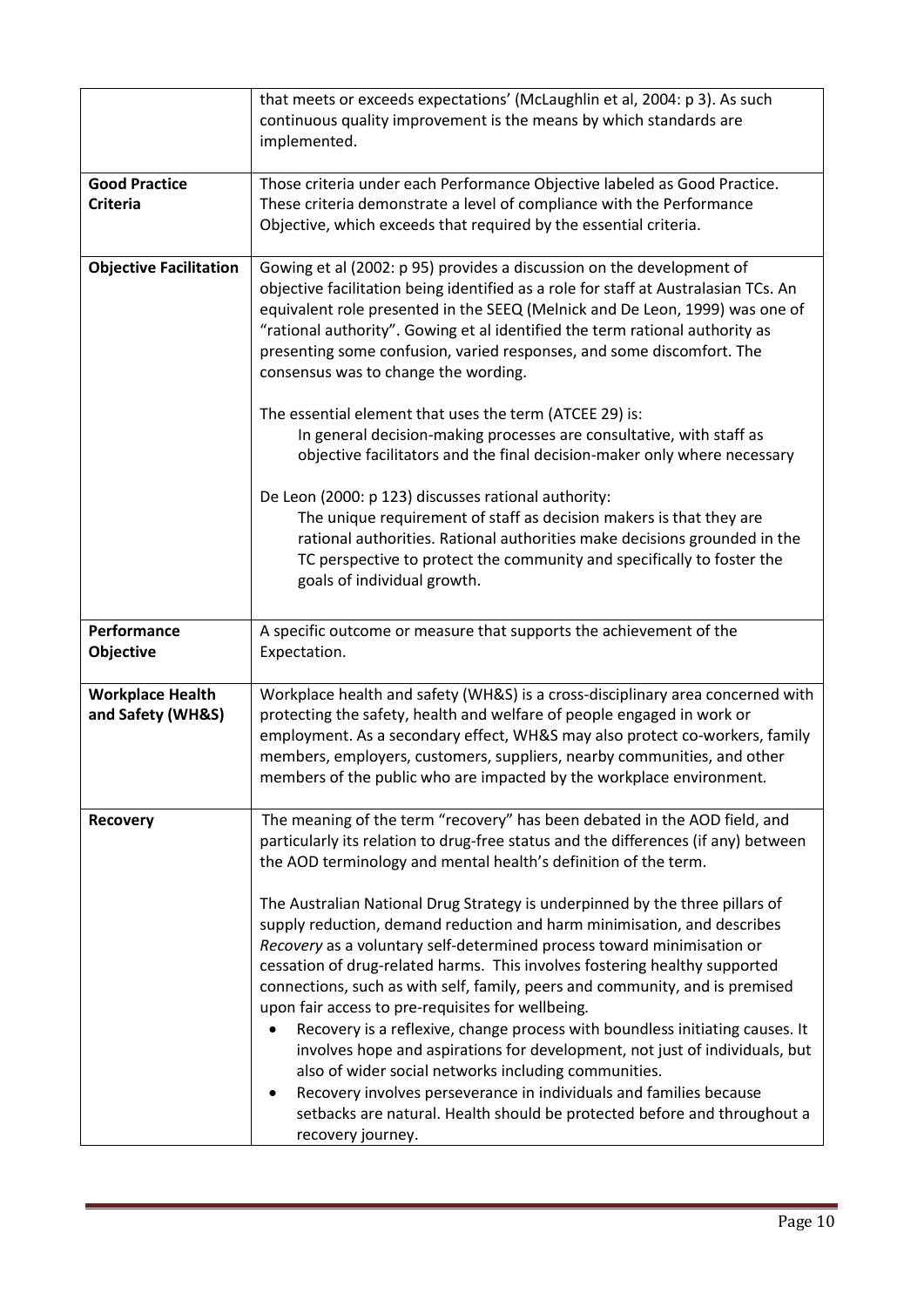| Australian recovery is a non-prescriptive form of harm reduction, fostering<br>٠<br>improved health and wellbeing, with cessation of alcohol or other drug<br>use a common aspiration and outcome.<br>There are many sources and pathways of recovery. Recovery should be<br>٠<br>self-determined, rather than being imposed by others.<br>Recovery empowers and develops individuals, families and communities.<br>٠<br>Recovery involves development of individuals' and communities' social<br>$\bullet$<br>capital, including access to housing, education, work and healthy<br>relationships with others and self. It needs to be holistic and involves<br>macro-to-micro environmental factors.<br>Recovery is fostered by peers, families and allied institutions within<br>٠<br>communities, as Australian people need to have opportunities for a fair go<br>at the essentials of life.<br>In December 2011, SAMHSA provided a working definition of "recovery"<br>following a year-long consultation process. This discussion included a wide<br>range of partners in the behavioural health care community and other fields,<br>who worked to develop a definition that encapsulates the essential and<br>common experiences of those recovering from comorbidity of mental health<br>and substance use disorders, along with major guiding principles that support<br>the recovery definition. Recovery for Aboriginal and Torres Strait Islanders may<br>also include improvements in culturally appropriate educational opportunities;<br>the connection to country; and the involvement of Elders and family.<br>The definition, released for further comment and discussion states that<br>recovery is: "A process of change through which individuals improve their<br>health and wellness, live a self-directed life, and strive to reach their full<br>potential" (SAMSHA, 2011).<br>The term has also been argued in the Australian context, with the Australian<br>National Council on Drugs (ANCD) attempting to explore and understand the<br>concept of recovery within the AOD field through roundtable discussion in June<br>2012. While a consensus definition was not developed, in the Australian<br>context the following principles were agreed:<br>Recovery does not mean that abstinence must be the goal for all people<br>with alcohol and other drug problems<br>Recovery is supportive of harm reduction policies and programs<br>Recovery supports a range of evidence-based interventions including<br>$\bullet$<br>pharmacotherapy treatment and maintenance programs for people with<br>alcohol and other drug problems<br>People seeking to either be abstinent, choosing to continue or unable to<br>stop using drugs and alcohol all deserve appropriate and effective<br>assistance and support without facing unnecessary risks of harm to<br>themselves or others.<br>In April 2012, ANEX provided the following definition of 'recovery':<br>Recovery is a voluntary self-determined process towards<br>minimisation or cessation of drug-related harms. This involves<br>fostering healthy supported connections, such as with self, family,<br>peers and community, and is premised on fair access to pre-<br>requisites for well-being.<br>In the context of this Interpretive Guide (IG) 'recovery' should include the |         |  |
|----------------------------------------------------------------------------------------------------------------------------------------------------------------------------------------------------------------------------------------------------------------------------------------------------------------------------------------------------------------------------------------------------------------------------------------------------------------------------------------------------------------------------------------------------------------------------------------------------------------------------------------------------------------------------------------------------------------------------------------------------------------------------------------------------------------------------------------------------------------------------------------------------------------------------------------------------------------------------------------------------------------------------------------------------------------------------------------------------------------------------------------------------------------------------------------------------------------------------------------------------------------------------------------------------------------------------------------------------------------------------------------------------------------------------------------------------------------------------------------------------------------------------------------------------------------------------------------------------------------------------------------------------------------------------------------------------------------------------------------------------------------------------------------------------------------------------------------------------------------------------------------------------------------------------------------------------------------------------------------------------------------------------------------------------------------------------------------------------------------------------------------------------------------------------------------------------------------------------------------------------------------------------------------------------------------------------------------------------------------------------------------------------------------------------------------------------------------------------------------------------------------------------------------------------------------------------------------------------------------------------------------------------------------------------------------------------------------------------------------------------------------------------------------------------------------------------------------------------------------------------------------------------------------------------------------------------------------------------------------------------------------------------------------------------------------------------------------------------------------------------------------------------------------------------------------------------------------------------------------------------------------------------------------------------------------------------------------------------------------------------|---------|--|
|                                                                                                                                                                                                                                                                                                                                                                                                                                                                                                                                                                                                                                                                                                                                                                                                                                                                                                                                                                                                                                                                                                                                                                                                                                                                                                                                                                                                                                                                                                                                                                                                                                                                                                                                                                                                                                                                                                                                                                                                                                                                                                                                                                                                                                                                                                                                                                                                                                                                                                                                                                                                                                                                                                                                                                                                                                                                                                                                                                                                                                                                                                                                                                                                                                                                                                                                                                            | Page 11 |  |
|                                                                                                                                                                                                                                                                                                                                                                                                                                                                                                                                                                                                                                                                                                                                                                                                                                                                                                                                                                                                                                                                                                                                                                                                                                                                                                                                                                                                                                                                                                                                                                                                                                                                                                                                                                                                                                                                                                                                                                                                                                                                                                                                                                                                                                                                                                                                                                                                                                                                                                                                                                                                                                                                                                                                                                                                                                                                                                                                                                                                                                                                                                                                                                                                                                                                                                                                                                            |         |  |
|                                                                                                                                                                                                                                                                                                                                                                                                                                                                                                                                                                                                                                                                                                                                                                                                                                                                                                                                                                                                                                                                                                                                                                                                                                                                                                                                                                                                                                                                                                                                                                                                                                                                                                                                                                                                                                                                                                                                                                                                                                                                                                                                                                                                                                                                                                                                                                                                                                                                                                                                                                                                                                                                                                                                                                                                                                                                                                                                                                                                                                                                                                                                                                                                                                                                                                                                                                            |         |  |
|                                                                                                                                                                                                                                                                                                                                                                                                                                                                                                                                                                                                                                                                                                                                                                                                                                                                                                                                                                                                                                                                                                                                                                                                                                                                                                                                                                                                                                                                                                                                                                                                                                                                                                                                                                                                                                                                                                                                                                                                                                                                                                                                                                                                                                                                                                                                                                                                                                                                                                                                                                                                                                                                                                                                                                                                                                                                                                                                                                                                                                                                                                                                                                                                                                                                                                                                                                            |         |  |
|                                                                                                                                                                                                                                                                                                                                                                                                                                                                                                                                                                                                                                                                                                                                                                                                                                                                                                                                                                                                                                                                                                                                                                                                                                                                                                                                                                                                                                                                                                                                                                                                                                                                                                                                                                                                                                                                                                                                                                                                                                                                                                                                                                                                                                                                                                                                                                                                                                                                                                                                                                                                                                                                                                                                                                                                                                                                                                                                                                                                                                                                                                                                                                                                                                                                                                                                                                            |         |  |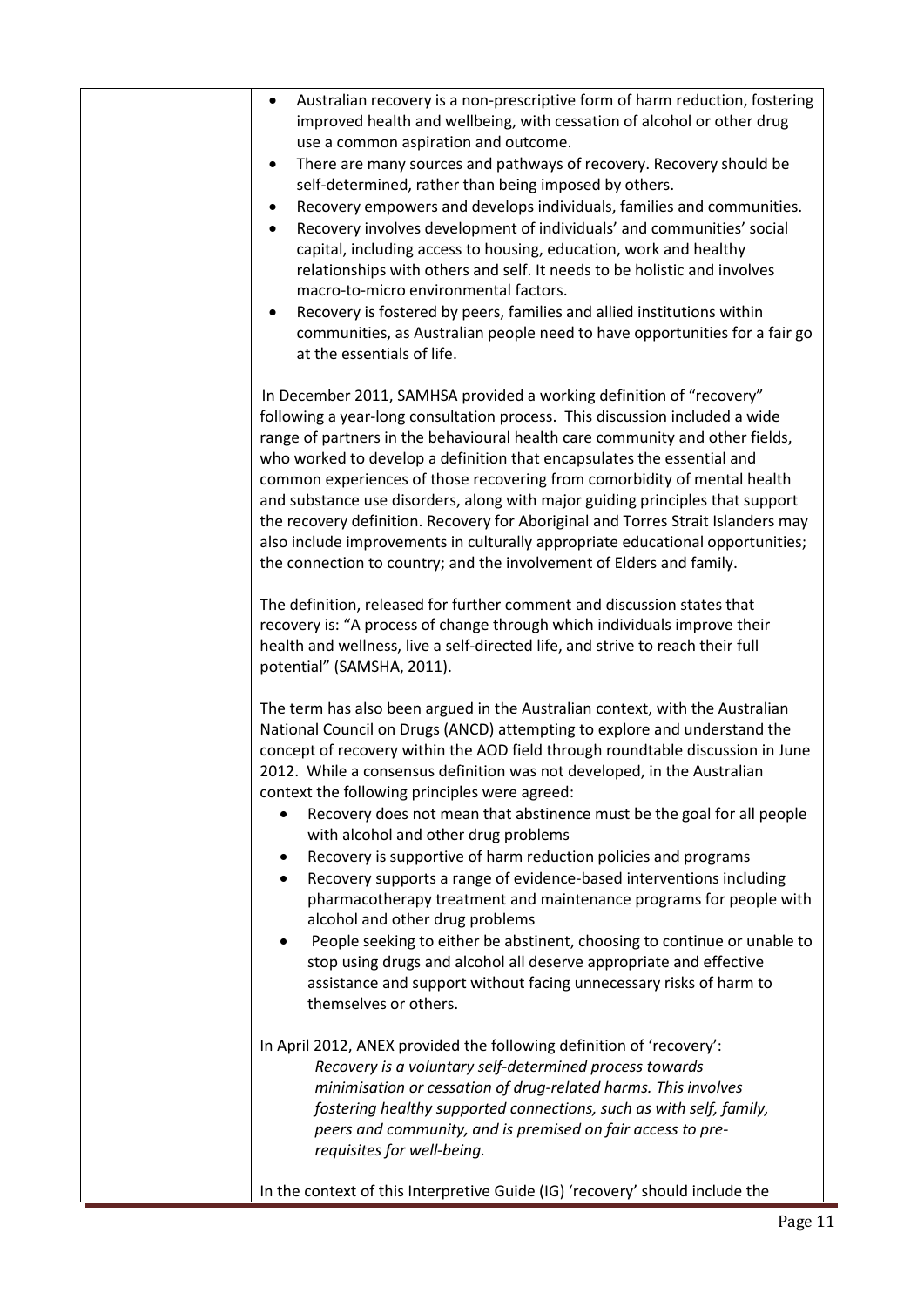|                        | fostering of recovery by Elders and extended family, the use of Ngangkaris                                                                                                                                                                                                                                                                                                                                                                                                                                                                                                                                                                                                                                                                                                                                                                                                                                                                                                                                                                                                                                                                                                                                                                                                                                                                                                                                                                                                                                                                                                                                               |  |  |
|------------------------|--------------------------------------------------------------------------------------------------------------------------------------------------------------------------------------------------------------------------------------------------------------------------------------------------------------------------------------------------------------------------------------------------------------------------------------------------------------------------------------------------------------------------------------------------------------------------------------------------------------------------------------------------------------------------------------------------------------------------------------------------------------------------------------------------------------------------------------------------------------------------------------------------------------------------------------------------------------------------------------------------------------------------------------------------------------------------------------------------------------------------------------------------------------------------------------------------------------------------------------------------------------------------------------------------------------------------------------------------------------------------------------------------------------------------------------------------------------------------------------------------------------------------------------------------------------------------------------------------------------------------|--|--|
|                        | (traditional healers) and return to Country where appropriate.                                                                                                                                                                                                                                                                                                                                                                                                                                                                                                                                                                                                                                                                                                                                                                                                                                                                                                                                                                                                                                                                                                                                                                                                                                                                                                                                                                                                                                                                                                                                                           |  |  |
| <b>Resident Member</b> | TC service representatives variously use the term 'resident', 'client',<br>'consumer', 'community member', 'participant' and 'resident member'.<br>'Resident member' was determined by the ATCA Board as the most appropriate<br>term to use predominantly throughout the TC Standards and the Support<br>Package resources. Other terms are used occasionally, however, reflected in<br>quotes and feedback and where other terms better support the discussion.<br>Recognition and appreciation of the importance of kinship (mob) to Aboriginal<br>people is especially relevant within the context of acknowledging each resident<br>member.                                                                                                                                                                                                                                                                                                                                                                                                                                                                                                                                                                                                                                                                                                                                                                                                                                                                                                                                                                         |  |  |
|                        | The rationale for not selecting terms other than 'resident member' include:<br>'Resident' did not make a distinction between TC and residential<br>rehabilitation service participants<br>'Clients', it was felt, maintained a power distinction between the staff<br>and the resident members<br>'Consumer' and 'participant' were less personal and specific than<br>$\qquad \qquad \blacksquare$<br>residential member<br>'Community members' in the literature is inclusive of staff and resident<br>members                                                                                                                                                                                                                                                                                                                                                                                                                                                                                                                                                                                                                                                                                                                                                                                                                                                                                                                                                                                                                                                                                                         |  |  |
| <b>TC Model</b>        | The therapeutic community treatment model is its social and psychological<br>environment. Each component of the environment reflects an understanding of<br>the TC perspective and each is used to transmit community teachings, promote<br>affiliation, and self-change (De Leon, The Therapeutic Community: Theory,<br>Model, and Method, 2000: p 99).<br>Lynne Magor-Blatch (power point presentation 2008) provides a summary of<br>the TC model:<br>Provides a combination of therapeutic involvements between residents<br>and staff and among residents (especially senior and junior residents)<br>through living in a caring and challenging community as the principal<br>means to encourage change and personal development<br>Provides a multidimensional treatment involving therapy, education,<br>values and skills development<br>The common theme to all TCs is one of self-help and the notion that<br>residents play an integral, active role in their own therapy and in the<br>therapy of other residents<br>Social-cognition approach, comprising attitudinal, normative and<br>$\blacksquare$<br>behavioural control components<br>Process involves five main areas of primary treatment:<br>socialisation in terms of developing attitudes and values of a<br>$\circ$<br>mainstream, pro-social lifestyle<br>psychological improvement, in terms of heightened insight,<br>$\circ$<br>self-esteem and self-efficacy<br>recognition of triggers to drug taking<br>O<br>the development of self-efficacy through new coping skills<br>$\circ$<br>the development of drug-free networks.<br>$\circ$ |  |  |
| <b>TC Principles</b>   | The term was often used by the Australasian TC sector representatives in the                                                                                                                                                                                                                                                                                                                                                                                                                                                                                                                                                                                                                                                                                                                                                                                                                                                                                                                                                                                                                                                                                                                                                                                                                                                                                                                                                                                                                                                                                                                                             |  |  |
|                        | consultation process. The intent of the term as it is used in the TC Standards<br>and the Support Package, includes that:                                                                                                                                                                                                                                                                                                                                                                                                                                                                                                                                                                                                                                                                                                                                                                                                                                                                                                                                                                                                                                                                                                                                                                                                                                                                                                                                                                                                                                                                                                |  |  |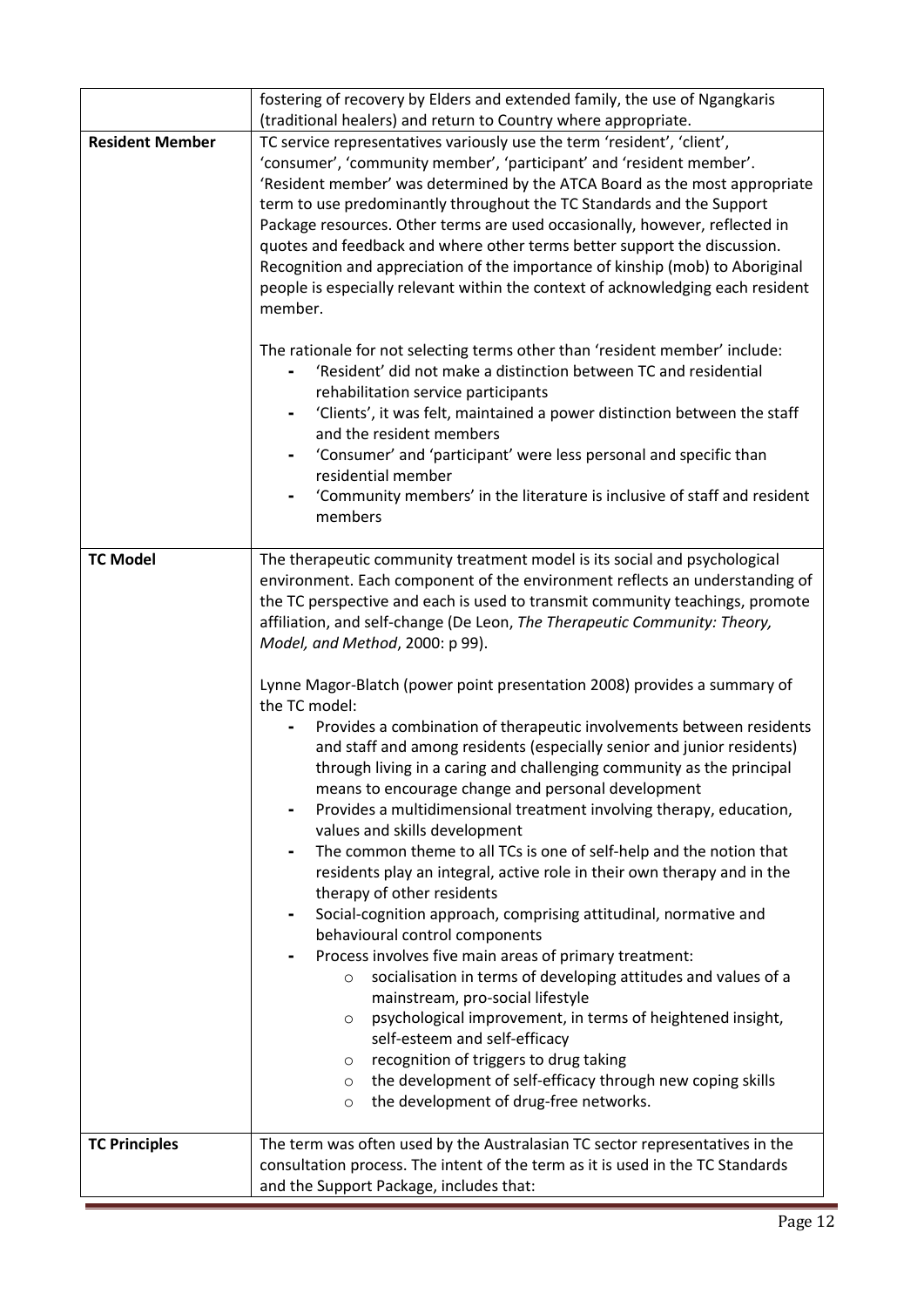|                                                 | change is supported<br>-<br>there is open and transparent communication<br>there is broad and inclusive consultation<br>significant participation expectations are supported and promote<br>empowerment.<br>Such principles, while not stated directly, are implied throughout the ATCEEs<br>and literature on TCs.                                                                                                                                                                                                                                                                                                                                                                                                                                                                                                                                                                                                                        |
|-------------------------------------------------|--------------------------------------------------------------------------------------------------------------------------------------------------------------------------------------------------------------------------------------------------------------------------------------------------------------------------------------------------------------------------------------------------------------------------------------------------------------------------------------------------------------------------------------------------------------------------------------------------------------------------------------------------------------------------------------------------------------------------------------------------------------------------------------------------------------------------------------------------------------------------------------------------------------------------------------------|
| <b>The Australasian</b>                         | The ATCA was founded following the 1985 National Campaign against Drug                                                                                                                                                                                                                                                                                                                                                                                                                                                                                                                                                                                                                                                                                                                                                                                                                                                                     |
| <b>Therapeutic</b>                              | Abuse and its resulting Drug Summit. An inaugural meeting of TC Leaders was                                                                                                                                                                                                                                                                                                                                                                                                                                                                                                                                                                                                                                                                                                                                                                                                                                                                |
| <b>Communities</b><br><b>Association (ATCA)</b> | convened at Odyssey House, Melbourne in December 1986, and at this meeting<br>a commitment was made to develop the TC movement in Australia under the<br>banner of The Australian Therapeutic Communities Association. This would<br>later become the Australasian Therapeutic Communities Association with the<br>addition in 1996 of New Zealand based therapeutic communities under the<br>ATCA banner. The ATCA's key functions are professional development and<br>maintaining the fidelity of the TC model. The Association is cognisant of the<br>need to foster evidence-based practices as the foundation for treatment.                                                                                                                                                                                                                                                                                                          |
| <b>Therapeutic</b>                              | The ATCA Website offers the following aspects of what makes up a TC:                                                                                                                                                                                                                                                                                                                                                                                                                                                                                                                                                                                                                                                                                                                                                                                                                                                                       |
| <b>Community (TC)</b>                           | A Therapeutic Community is a treatment facility in which the<br>community itself, through self-help and mutual support, is the principal<br>means for promoting personal change.<br>In a therapeutic community, residents and staff participate in the<br>$\qquad \qquad \blacksquare$<br>management and operation of the community, contributing to a<br>psychologically and physically safe learning environment where change<br>can occur.<br>In a therapeutic community, there is a focus on the bio-psychosocial,<br>emotional and spiritual dimensions of substance use, with the use of<br>the community to heal individuals and support the development of<br>behaviours, attitudes and values of healthy living.<br>In Aboriginal and Torres Strait Islander communities, spirituality and<br>identity-related aspects of Aboriginal and Torres Strait Islander culture<br>are of particular importance in healing within the TC. |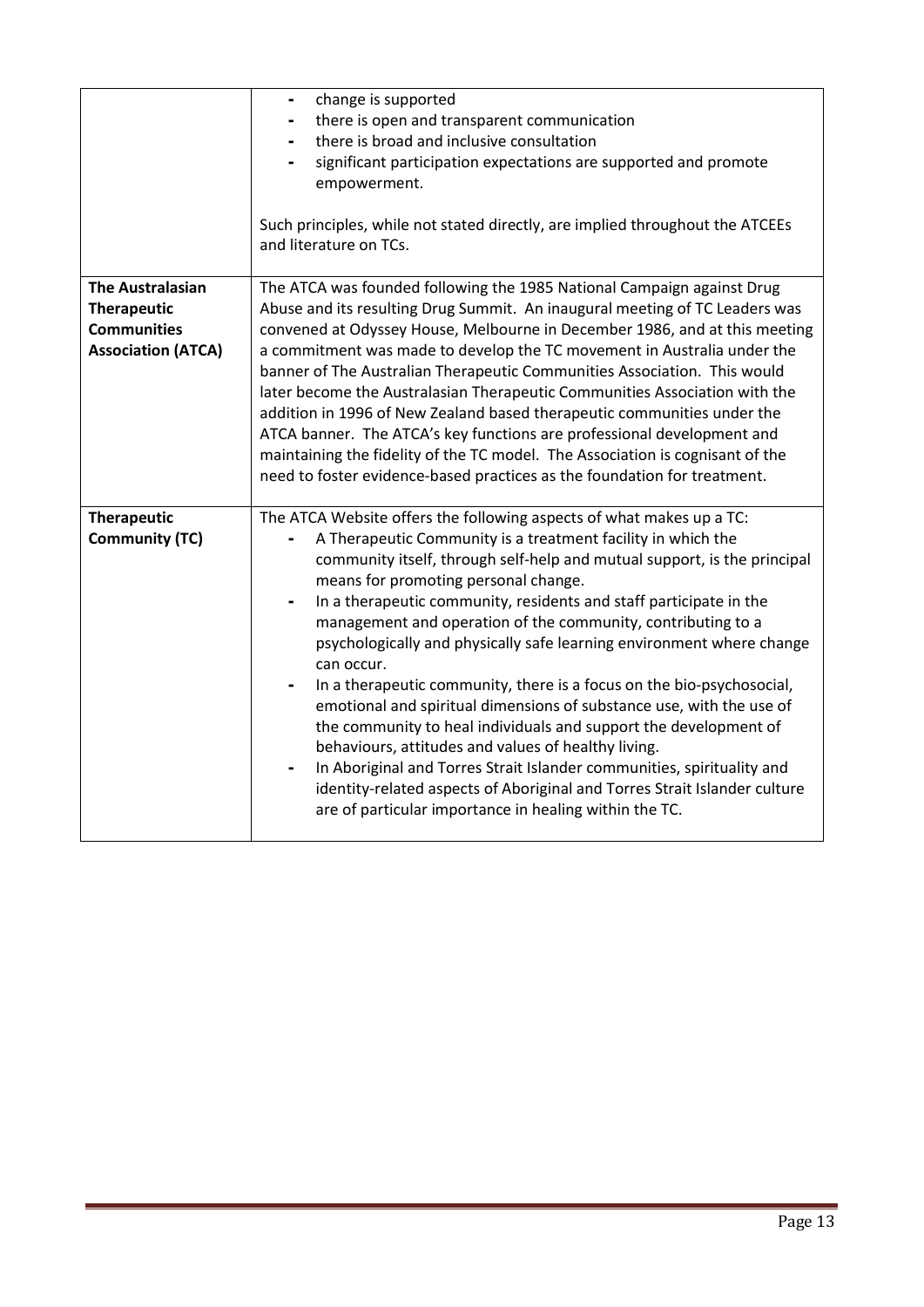## PERFORMANCE EXPECTATION 1: The Residential Community

Performance Objective 1.1: Rules and values in the organisation

#### Essential Criteria

- a. The organisation has a current strategic plan which clearly articulates the Mission and future direction of the agency.
- b. The organisation has processes in place that demonstrate how the community resident members are informed of the organisation's underlying values and principles at assessment and/or prior to admission.
- c. The organisation can demonstrate how the community member is supported throughout the program to understand the underlying values of the organisation.
- d. The organisation can provide evidence of processes in place that outline the activities associated with a breach of rules and the rationale behind the application of consequences for any breaches.

*About this Objective: Clear and consistent rules assist the individual in establishing or renewing personal values.*

|   | <b>Criteria</b>                                                                                                                                                                                                        | Guidance                                                                                                                                                                                         | How this might be substantiated                                                                                                                                                                                                                                                                                                                                                                                                                                                                                                                                                                                                                                                                                                                                     |
|---|------------------------------------------------------------------------------------------------------------------------------------------------------------------------------------------------------------------------|--------------------------------------------------------------------------------------------------------------------------------------------------------------------------------------------------|---------------------------------------------------------------------------------------------------------------------------------------------------------------------------------------------------------------------------------------------------------------------------------------------------------------------------------------------------------------------------------------------------------------------------------------------------------------------------------------------------------------------------------------------------------------------------------------------------------------------------------------------------------------------------------------------------------------------------------------------------------------------|
|   |                                                                                                                                                                                                                        | To achieve certification, organisations will need to meet the essential criteria                                                                                                                 |                                                                                                                                                                                                                                                                                                                                                                                                                                                                                                                                                                                                                                                                                                                                                                     |
| a | The organisation has a<br>current strategic plan,<br>which clearly articulates<br>the Mission and future<br>direction of the agency.                                                                                   | A strategic plan lays out the<br>direction that the<br>organisation is taking over a<br>fixed period, usually with an<br>intent to review the plan<br>periodically                               | The reviewer will sight the strategic plan<br>and evidence that the strategic plan is<br>guiding the future direction of the agency<br>and that it has been reviewed at the<br>appropriate time.                                                                                                                                                                                                                                                                                                                                                                                                                                                                                                                                                                    |
| b | The organisation has<br>processes in place that<br>demonstrate how the<br>community resident<br>members are informed of<br>the underlying values<br>and principle rules at<br>assessment and/or prior<br>to admission. | ATCEE Statement No 3:<br>Recovery from drug addiction<br>requires establishment or<br>renewal of personal values,<br>such as honesty, self-reliance,<br>and responsibility to self and<br>others | The reviewer will ask the resident group<br>how they came to know the principle rules<br>and underlying values prior to admission.<br>The reviewer will take note of policy and<br>procedure in relation to this as well as any<br>information provided in written form to<br>potential residents.<br>The reviewer will take note of the<br>availability of interpreter services and<br>information available in schematic or<br>diagrammatic form. Interpreter services<br>may be informal ie: one Aboriginal person<br>competent in English translating for<br>another Aboriginal person.<br>The reviewer will observe pamphlets and<br>information available in appropriate<br>languages, these may be written in a<br>manner which takes account of low English |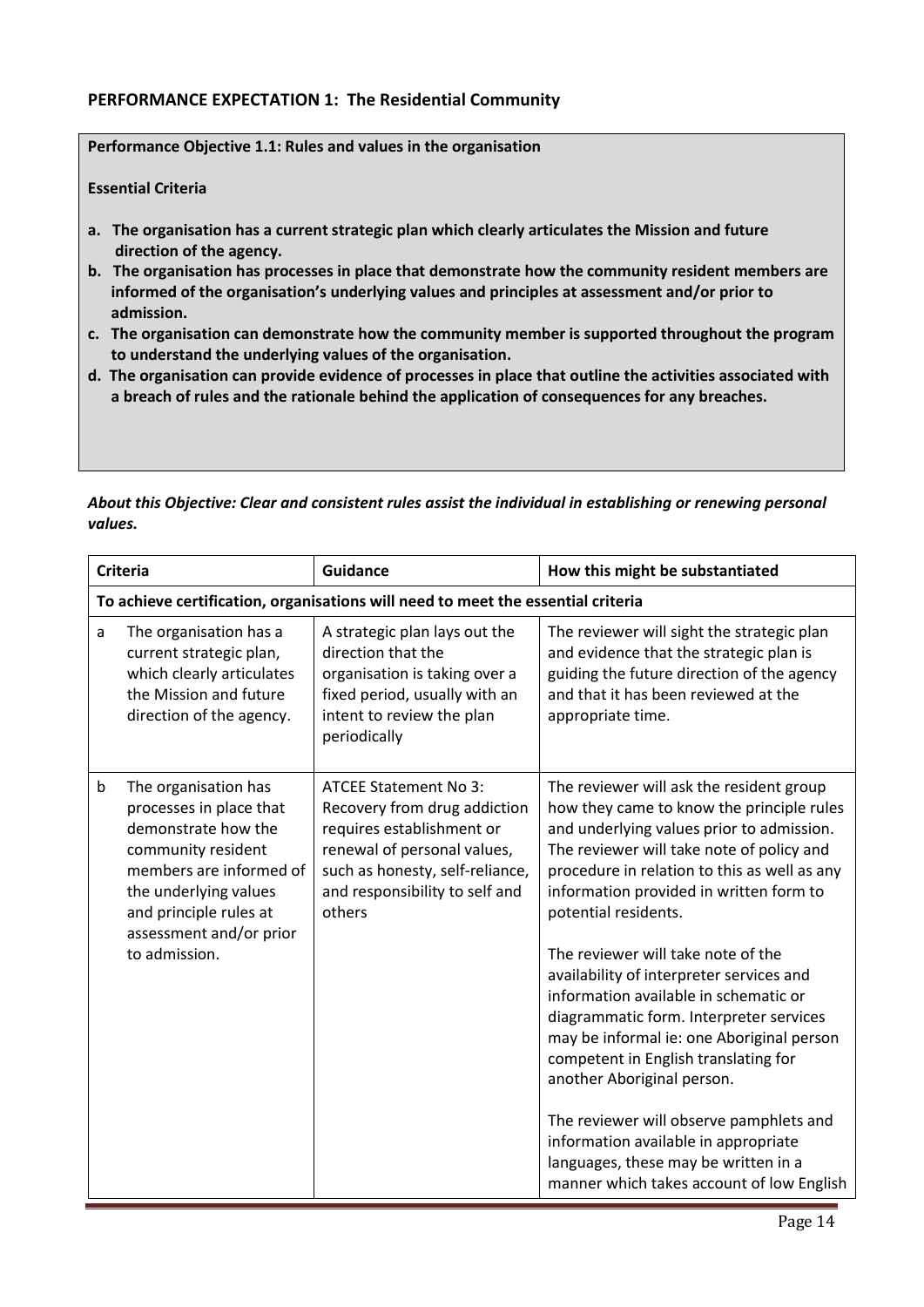|    | <b>Criteria</b>                                                                                                                                                                                                                                    | Guidance                                                                                                                                                                                                                                                                                                                                                                            | How this might be substantiated                                                                                                                                                                                                                                                                                                                                                                                                                                                                                                                                                                                                                                                                                                                                  |
|----|----------------------------------------------------------------------------------------------------------------------------------------------------------------------------------------------------------------------------------------------------|-------------------------------------------------------------------------------------------------------------------------------------------------------------------------------------------------------------------------------------------------------------------------------------------------------------------------------------------------------------------------------------|------------------------------------------------------------------------------------------------------------------------------------------------------------------------------------------------------------------------------------------------------------------------------------------------------------------------------------------------------------------------------------------------------------------------------------------------------------------------------------------------------------------------------------------------------------------------------------------------------------------------------------------------------------------------------------------------------------------------------------------------------------------|
|    |                                                                                                                                                                                                                                                    |                                                                                                                                                                                                                                                                                                                                                                                     | literacy rates in some Aboriginal<br>communities                                                                                                                                                                                                                                                                                                                                                                                                                                                                                                                                                                                                                                                                                                                 |
| c. | The organisation can<br>demonstrate how the<br>community member is<br>supported throughout<br>the program to<br>understand the<br>underlying values and<br>principle rules of the<br>organisation.                                                 | Clear and consistent rules are<br>desirable in any service<br>organisation. Combined with<br>the principles and values of<br>right living there is an obvious<br>need for transparency of such<br>rules.                                                                                                                                                                            | The reviewer will take note of the written<br>program, policies and procedures;<br>The reviewer will interview the staff and<br>the resident members asking them how<br>the underlying values and principle rules<br>are re-iterated throughout the program.<br>The reviewer will take note of the<br>availability of interpreter services and<br>information available in schematic or<br>diagrammatic form.<br>The reviewer will observe pamphlets and<br>information available in appropriate<br>languages.<br>Reviewer will observe appropriate<br>language being used within the program<br>(staff towards Aboriginal people, and<br>Aboriginal people towards staff) with<br>simple, clear explanations being used);<br>The reviewer will take note of the |
|    |                                                                                                                                                                                                                                                    |                                                                                                                                                                                                                                                                                                                                                                                     | availability of interpreter services and<br>information available in schematic or<br>diagrammatic form.<br>The reviewer will observe pamphlets and<br>information available in appropriate<br>languages.<br>The reviewer will observe Information<br>clearly displayed about expectations and<br>daily activities.                                                                                                                                                                                                                                                                                                                                                                                                                                               |
| d. | The organisation can<br>provide evidence of<br>processes in place that<br>outline the activities<br>associated with a breach<br>of the organisation's<br>rules and the rationale<br>behind the application of<br>consequences for any<br>breaches. | In relation to rules, De Leon<br>(2000: p 224) categorises<br>them into "cardinal" rules,<br>"major" rules, and "house"<br>rules. The Australasian TC<br>sector representatives often<br>preferred the term<br>"principle" rules instead of<br>cardinal rules. De Leon (2000:<br>$p$ 225 - 229) proposed<br>different disciplinary actions<br>for violations of different<br>rules. | The reviewer will take note of policies and<br>procedures relating to breaches of rules<br>and consequential actions that are<br>appropriate and have relevance and<br>meaning to culture. The reviewer will<br>interview the staff and residents asking<br>them how the processes operate and the<br>value gained.                                                                                                                                                                                                                                                                                                                                                                                                                                              |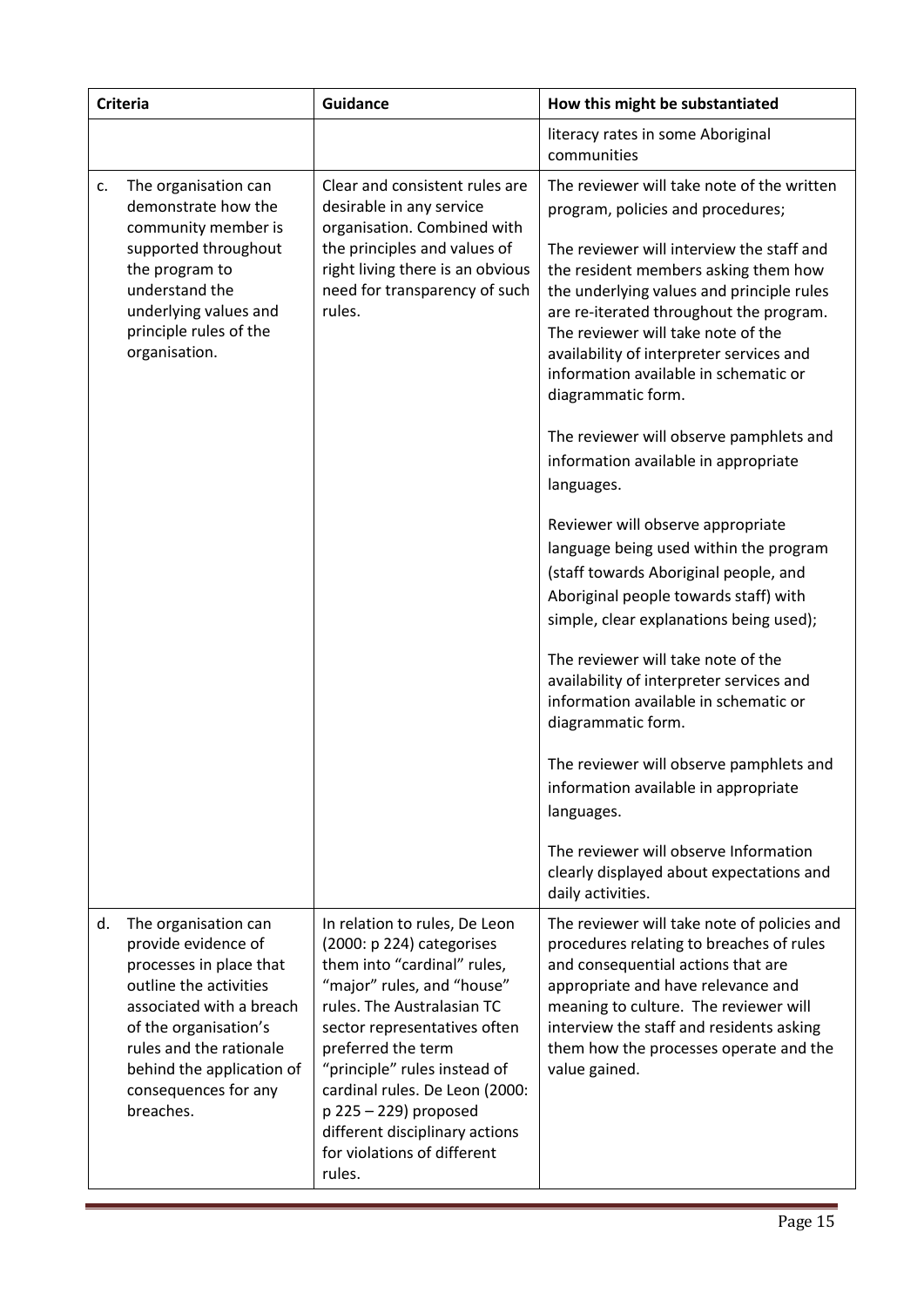De Leon (2000)

Rawlings & Yates (2001)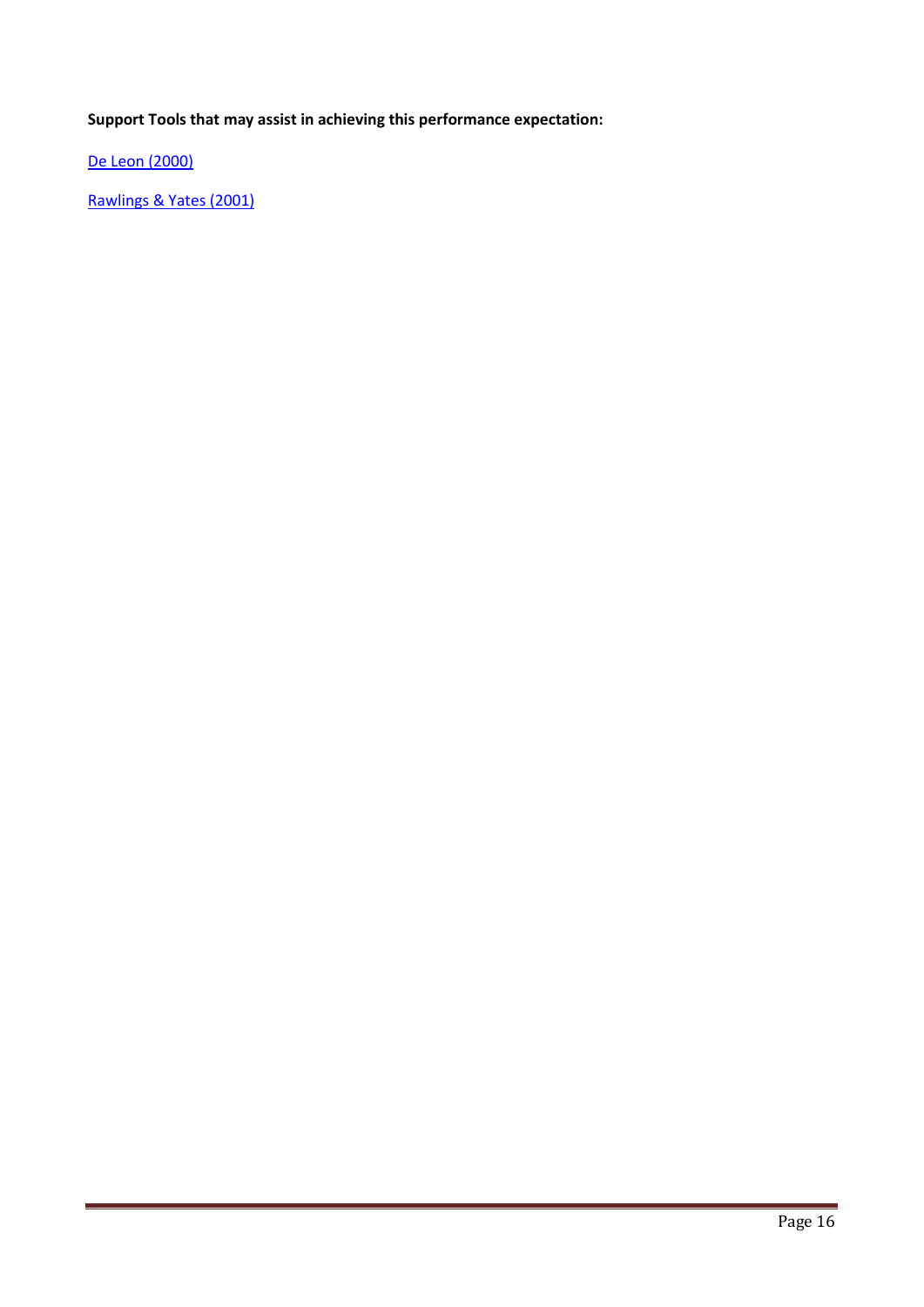# PERFORMANCE EXPECTATION 2: Resident Member Participation

Performance Objective 2.1: The resident member's participation is the central focus to all aspects of the organisation.

## Essential Criteria

- a Clear principles of resident member participation which includes roles, expectations including respect for all in the community, and the need to maintain confidentiality of other community members, are clearly articulated prior to admission and reinforced throughout engagement in the organisation.
- b Staff demonstrate an understanding of resident member's participation processes and principles.
- c Multifaceted processes are utilised to evaluate the gains made by individuals through their participation in the different levels of the program.

#### *About this Objective: All members of a community need to have a clear understanding of their responsibilities towards both themselves and the community.*

|             | <b>Criteria</b>                                                                                                                                                                                                                                                                                                                                   | <b>Guidance</b>                                                                                                                                                                                                                                           | How this might be substantiated                                                                                                                                                                                                                                                                                                                                                                                                                                                                                                                                                  |
|-------------|---------------------------------------------------------------------------------------------------------------------------------------------------------------------------------------------------------------------------------------------------------------------------------------------------------------------------------------------------|-----------------------------------------------------------------------------------------------------------------------------------------------------------------------------------------------------------------------------------------------------------|----------------------------------------------------------------------------------------------------------------------------------------------------------------------------------------------------------------------------------------------------------------------------------------------------------------------------------------------------------------------------------------------------------------------------------------------------------------------------------------------------------------------------------------------------------------------------------|
|             |                                                                                                                                                                                                                                                                                                                                                   | To achieve certification, organisations will need to meet the essential criteria                                                                                                                                                                          |                                                                                                                                                                                                                                                                                                                                                                                                                                                                                                                                                                                  |
| a           | Clear principles of<br>resident member<br>participation which<br>includes roles,<br>expectations including<br>respect for all in the<br>community, and the need<br>to maintain<br>confidentiality of other<br>community members, are<br>clearly articulated prior to<br>admission and reinforced<br>throughout engagement<br>in the organisation. | The individual client has a<br>clear understanding of<br>their role in the<br>organisation, their<br>obligations towards the<br>information they gain<br>about others, and mutual<br>respect, are essential to<br>maintaining a functioning<br>community. | The reviewer will note policy and procedure,<br>program materials, induction materials,<br>client handbooks and other client<br>information. The reviewer will interview<br>staff and residents to ascertain their<br>understanding of these principles.<br>In organisations whose primary client-group<br>is not Aboriginal and/or Torres Strait<br>Islander, evidence and understanding of a<br>Reconciliation Action Plan (RAP) is<br>desirable. It would be expected that the<br>organisation would be in the process of<br>moving towards, or actively developing a<br>RAP. |
| $\mathbf b$ | Staff demonstrate an<br>understanding of resident<br>member's participation<br>processes and principles                                                                                                                                                                                                                                           | Health services will be<br>more effective if decisions<br>are made by the people<br>affected by them.<br>Participation brings<br>community knowledge and<br>preferences into the<br>decision-making process.                                              | The reviewer will note policy and<br>procedure, communication regarding<br>member participation including record of<br>staff discussion (meeting minutes), staff<br>induction materials, policy and procedure.<br>The reviewer may interview staff regarding<br>these principles.<br>In organisations whose primary client-group<br>is not Aboriginal and/or Torres Strait<br>Islander, evidence and understanding of a<br>Reconciliation Action Plan (RAP) is<br>desirable. It would be expected that the                                                                       |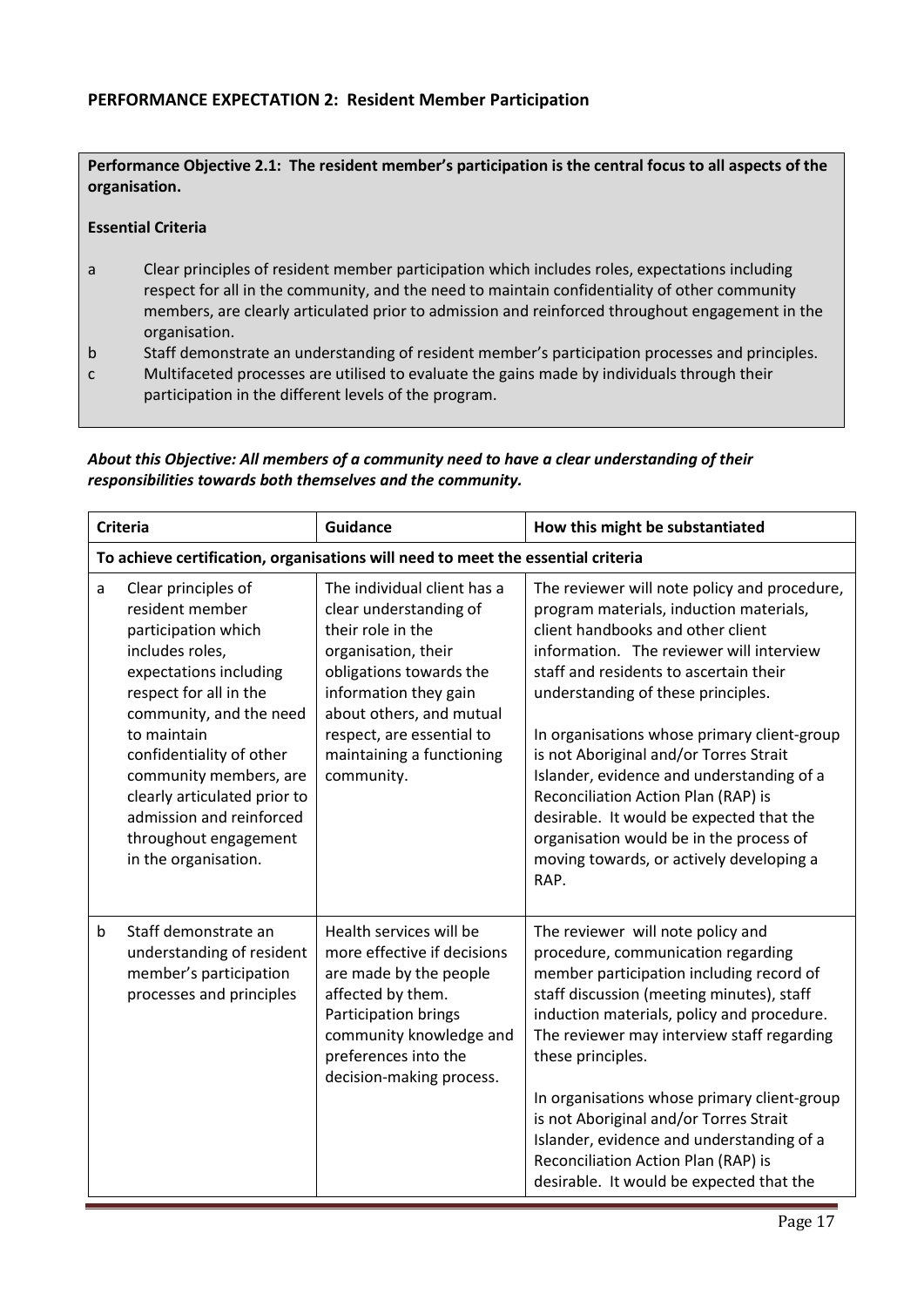|              | <b>Criteria</b>                                                                                                                                                     | Guidance                                                                                                                                                                                                                                                                                                                                                                                                                                                                          | How this might be substantiated                                                                                                                                                                                                                                                                                                                                                                                            |
|--------------|---------------------------------------------------------------------------------------------------------------------------------------------------------------------|-----------------------------------------------------------------------------------------------------------------------------------------------------------------------------------------------------------------------------------------------------------------------------------------------------------------------------------------------------------------------------------------------------------------------------------------------------------------------------------|----------------------------------------------------------------------------------------------------------------------------------------------------------------------------------------------------------------------------------------------------------------------------------------------------------------------------------------------------------------------------------------------------------------------------|
|              |                                                                                                                                                                     |                                                                                                                                                                                                                                                                                                                                                                                                                                                                                   | organisation would be in the process of<br>moving towards, or actively developing a<br>RAP.                                                                                                                                                                                                                                                                                                                                |
| $\mathsf{C}$ | Multifaceted processes<br>are utilised to evaluate<br>the gains made by<br>individuals through their<br>participation in the<br>different levels of the<br>program. | Evaluation is the process by<br>which we decide the worth<br>or value of something. It<br>involves a process of<br>reflection on what worked<br>and what did not work and<br>using this information in<br>order to make<br>improvements for the<br>future. Evaluation can be<br>done simply. In fact a lot of<br>what health care workers<br>already do is a form of<br>evaluation, reflecting on<br>practice and modifying<br>their practice on the basis<br>of this reflection. | The reviewer will note policy and procedure,<br>individual treatment plans, program<br>materials. The reviewer may interview staff<br>and residents asking how evaluation is<br>undertaken and the role all members of the<br>community play in evaluation of gains in the<br>program.<br>In non-Aboriginal controlled organisations,<br>evidence and understanding of a<br>Reconciliation Action Plan (RAP) is desirable. |

Aylward, P. (2005)

Coney, S. (2004)

Gowing, L., Cooke, R., Biven, A., & Watts, D. (2002)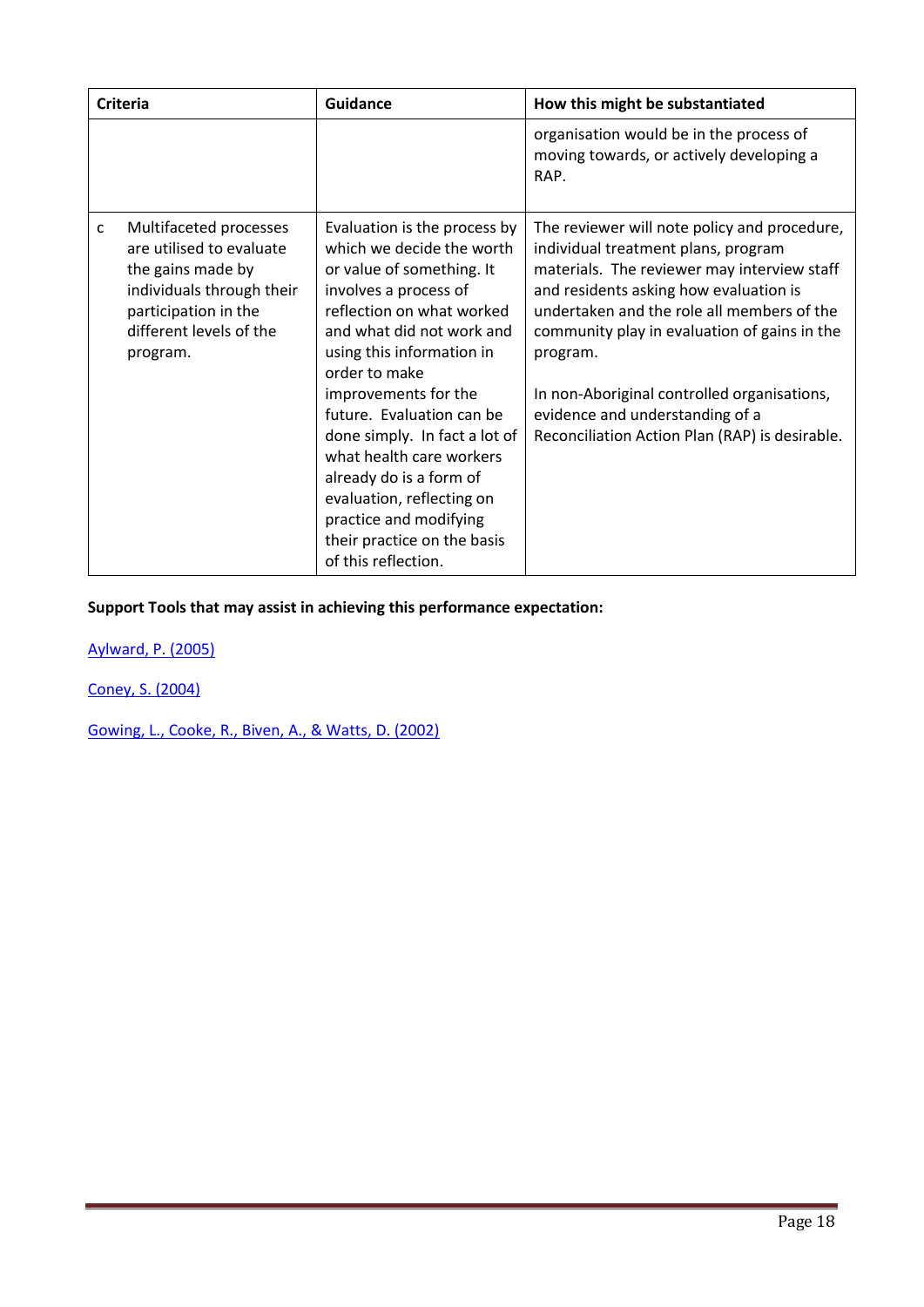Performance Objective 2.2: Resident member rights within the residential setting

## Good Practice Criteria

a There is a Bill of Rights for resident members of the organisation, and it is understood by all residents.

*About this Objective: The Bill of Rights includes the areas of access, safety, respect, communication, participation, privacy and comment, as outlined in the Australian Charter of Healthcare Rights (2009) published by the Australian Commission on Quality and Safety in Healthcare. Consumer responsibilities may include open communication with the agency to facilitate appropriate treatment planning, treating the entire community with dignity and respect, keeping appointments and abiding by required community rules. It is important that all members of the community are supported to understand the Bill of Rights and responsibilities as fully as possible.*

| <b>Criteria</b> |                                                                                                                                                                           | <b>Guidance</b>                                                                                                                                                              | How this might be substantiated                                                                                                                                                                                                                                   |  |
|-----------------|---------------------------------------------------------------------------------------------------------------------------------------------------------------------------|------------------------------------------------------------------------------------------------------------------------------------------------------------------------------|-------------------------------------------------------------------------------------------------------------------------------------------------------------------------------------------------------------------------------------------------------------------|--|
|                 | To achieve good practice certification in residential rehabilitation organisations will need to meet the<br>following criteria                                            |                                                                                                                                                                              |                                                                                                                                                                                                                                                                   |  |
|                 |                                                                                                                                                                           |                                                                                                                                                                              |                                                                                                                                                                                                                                                                   |  |
| a               | There is a Bill of Rights for<br>resident members of the<br>organisation, and it is<br>understood by all<br>community members.                                            | Rights of consumers are<br>articulated across the<br>health sector. The Bill of<br>Rights should be specific to<br>the service provision of the<br>particular rehabilitation | All Aboriginal and Torres Strait Islander<br>residents and clients have a right to a<br>culturally secure program. The reviewer<br>may ask the staff and residents if there is a<br>Bill of Rights, how they know of it. The<br>reviewer may take note of visible |  |
|                 | The Bill of Rights<br>articulates that all<br><b>Aboriginal and Torres</b><br>Strait Islander residents<br>and clients have a right to<br>a culturally secure<br>program. | service provider.                                                                                                                                                            | documentation of the Bill of Rights.                                                                                                                                                                                                                              |  |

Support Tools that may assist in achieving this performance expectation: Gowing, L., Cooke, R., Biven, A., & Watts, D. (2002)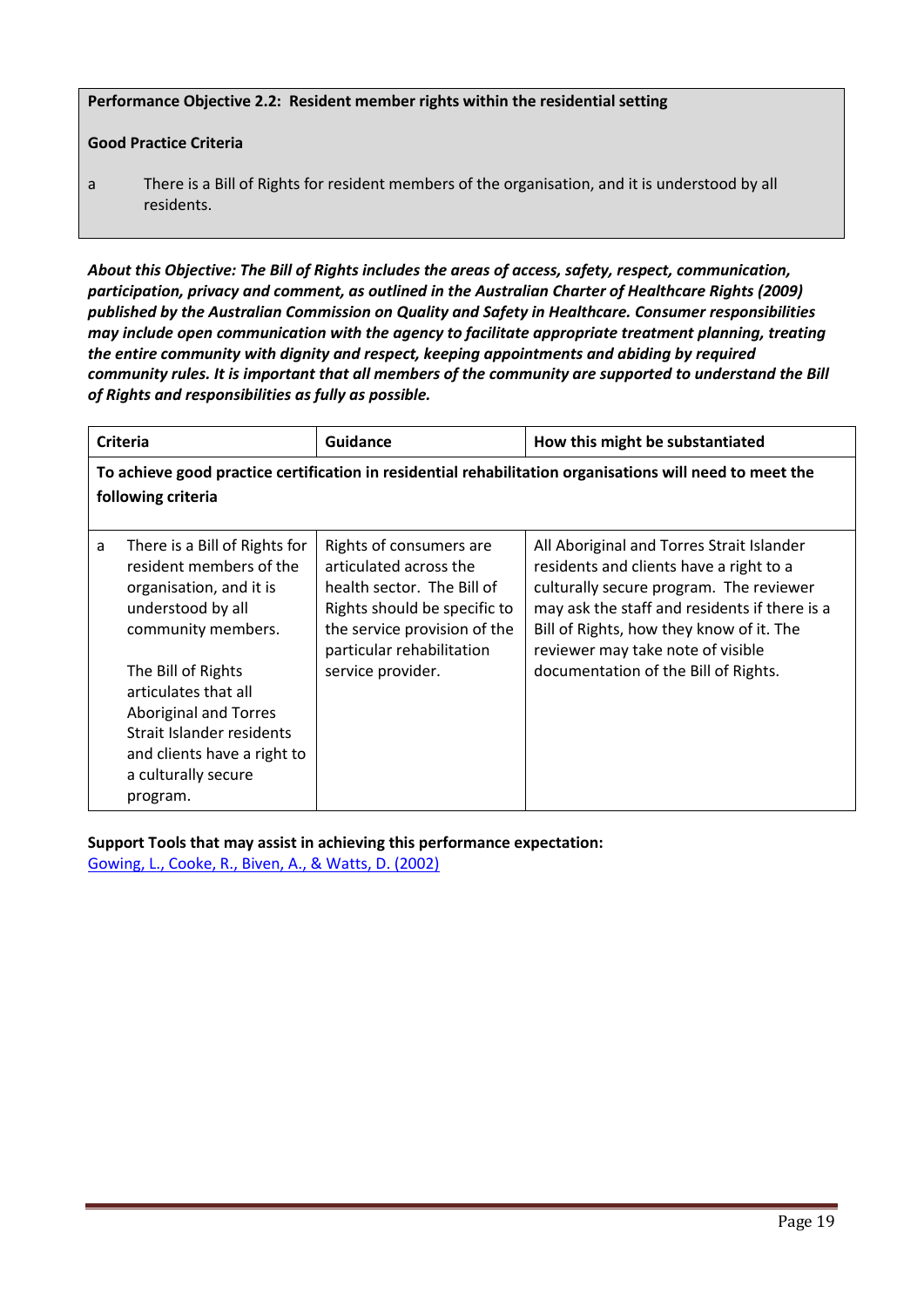## PERFORMANCE EXPECTATION 3: Strategic human resource management

Performance Objective 3.1: The organisations recruitment is based on gaining the best outcomes for the organisation.

#### Essential Criteria

- a The organisation has in place clearly defined roles for staff and volunteers which maximise the best effect and outcome for the organisation.
- b Leaders and managers invest in human resource management to ensure staff and volunteer recruitment for the organisation is based on the alignment of skills, experience and potential with clearly defined organisational need.
- c The composition of the Board/Management Committee reflects the appropriate mix of skills required to govern the agency.
- d The organisation demonstrates flexibility in its program to meet the needs of Aboriginal, Torres Strait Islander, Maori, Pacific Islander and all other culturally and linguistically diverse individuals to access the service.

# *About this Objective: Organisations that are staffed appropriately gain better outcomes for their clients and their staff.*

| <b>Criteria</b>                                                                  |                                                                                                                                                                           | <b>Guidance</b>                                                                                                                                                                                                                                                                                                                                                                                                                                                                                                                                                                                                                                                                                                                              | How this might be substantiated                                                                                                                                                                                                                                                                                                                |
|----------------------------------------------------------------------------------|---------------------------------------------------------------------------------------------------------------------------------------------------------------------------|----------------------------------------------------------------------------------------------------------------------------------------------------------------------------------------------------------------------------------------------------------------------------------------------------------------------------------------------------------------------------------------------------------------------------------------------------------------------------------------------------------------------------------------------------------------------------------------------------------------------------------------------------------------------------------------------------------------------------------------------|------------------------------------------------------------------------------------------------------------------------------------------------------------------------------------------------------------------------------------------------------------------------------------------------------------------------------------------------|
| To achieve certification, organisations will need to meet the essential criteria |                                                                                                                                                                           |                                                                                                                                                                                                                                                                                                                                                                                                                                                                                                                                                                                                                                                                                                                                              |                                                                                                                                                                                                                                                                                                                                                |
| a                                                                                | The organisation has in<br>place clearly defined roles<br>for staff and volunteers in<br>place, which maximise<br>the best effect and<br>outcome for the<br>organisation. | A lack of clarity (ambiguity)<br>regarding team members'<br>roles and responsibilities<br>can interfere with team<br>effectiveness. It can also<br>have a negative impact on<br>team members' job<br>involvement, satisfaction<br>and commitment.<br>Flexibility in team<br>members' roles is likely to<br>enhance effectiveness in<br>dynamic environments<br>where tasks are fluid and<br>changeable (e.g., changing<br>client workloads). Role<br>flexibility relies on team<br>members being multi<br>skilled (i.e., able to perform<br>other's tasks). To avoid<br>conflict and confusion,<br>teams with flexible role<br>assignment should<br>establish a shared<br>understanding amongst<br>team members of the<br>boundaries of role | The reviewer will note job descriptions,<br>policy and procedure, staff meeting minutes,<br>Board meeting minutes. The reviewer may<br>interview staff to ascertain their<br>understanding of their roles.<br>In non-Aboriginal controlled organisations,<br>evidence and understanding of a<br>Reconciliation Action Plan (RAP) is desirable. |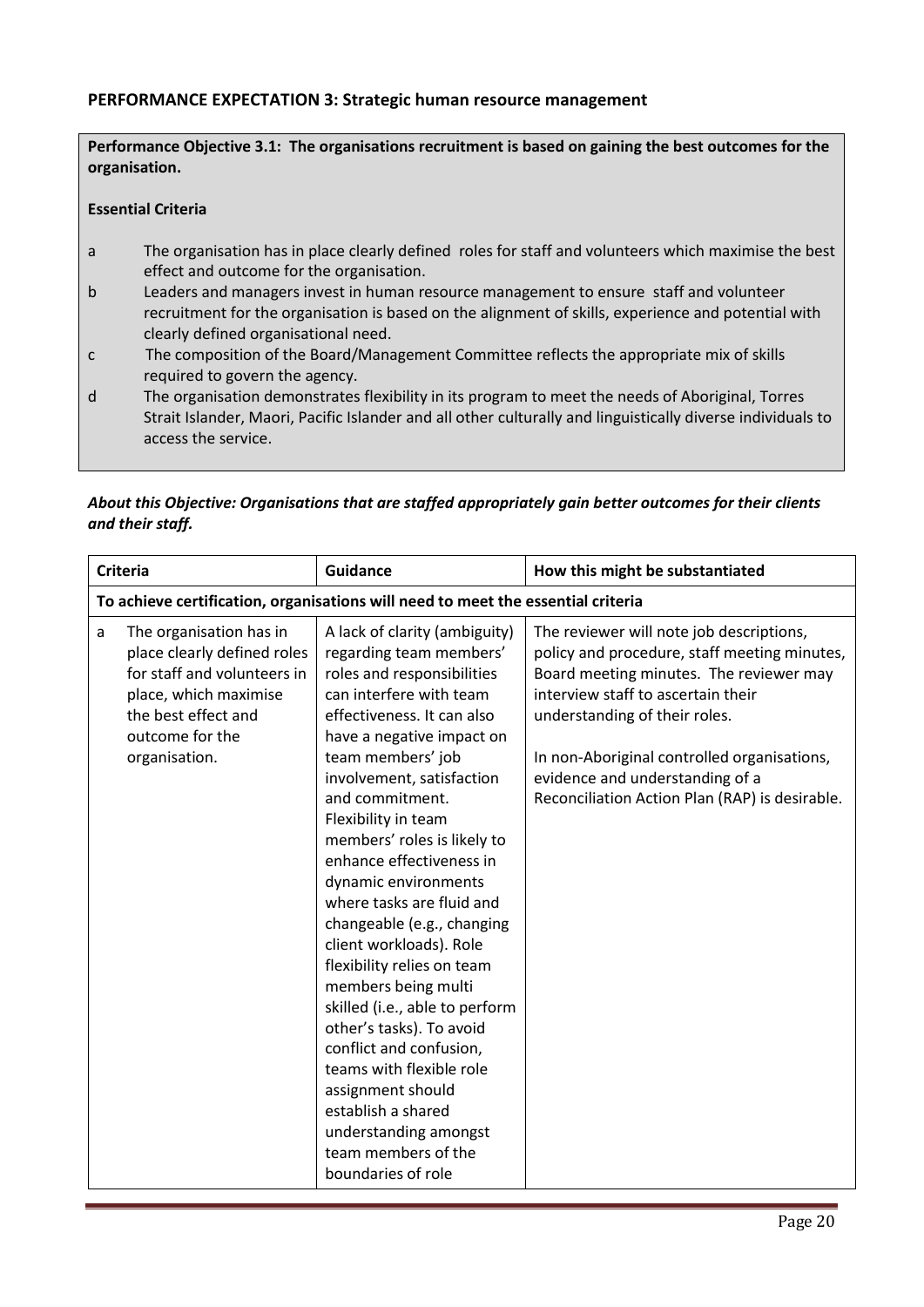|   | <b>Criteria</b>                                                                                                                                                                                                                                                          | <b>Guidance</b>                                                                                                                                                                                                                                                                                                                                                         | How this might be substantiated                                                                                                                                                                                                                                                                                                                                                                                                                   |
|---|--------------------------------------------------------------------------------------------------------------------------------------------------------------------------------------------------------------------------------------------------------------------------|-------------------------------------------------------------------------------------------------------------------------------------------------------------------------------------------------------------------------------------------------------------------------------------------------------------------------------------------------------------------------|---------------------------------------------------------------------------------------------------------------------------------------------------------------------------------------------------------------------------------------------------------------------------------------------------------------------------------------------------------------------------------------------------------------------------------------------------|
|   |                                                                                                                                                                                                                                                                          | flexibility (i.e., are certain<br>tasks or roles<br>"quarantined" for specific<br>group members) (Skinner,<br>2005: p 11).                                                                                                                                                                                                                                              |                                                                                                                                                                                                                                                                                                                                                                                                                                                   |
| b | Leaders and managers<br>invest in human resource<br>management practices,<br>which ensure staff, and<br>volunteer recruitment for<br>the organisation is based<br>on the alignment of skills,<br>experience and potential<br>for clearly defined<br>organisational need. | Work in the AOD field is<br>often demanding, and<br>issues related to stress,<br>burnout and turnover are<br>common. Support from<br>supervisors, co-workers<br>and the organisation as a<br>whole has consistently<br>been identified as an<br>important factor that<br>contributes to AOD<br>workers' wellbeing and<br>effectiveness (Skinner,<br>2005 b: p 4).       | That the organisation has ways other than<br>traditional HR models for recruiting<br>Aboriginal and Torres Strait Islander people.<br>The reviewer may note job descriptions,<br>recruitment materials, job advertisements,<br>policy and procedure. The reviewer may<br>interview leaders and managers.<br>In non-Aboriginal controlled organisations,<br>evidence and understanding of a<br>Reconciliation Action Plan (RAP) is desirable       |
| C | The composition of the<br>Board/Management<br>Committee reflects the<br>appropriate mix of skills<br>to govern the agency.                                                                                                                                               | An appropriate mix of skills<br>on a Board of Management<br>provides an ideal team to<br>oversee the strategic<br>direction of the<br>organisation. Policies and<br>procedures implemented<br>to encourage the<br>recruitment of a range of<br>diverse management skills<br>ensure the best mix of<br>management perspectives<br>for the organisation is<br>maintained. | The reviewer will note the mix of skills that<br>constitute the Board/Management<br>Committee. The reviewer will take note of<br>the policy and procedure for identifying the<br>skill gap(s) and recruiting Committee<br>members to fill these gap(s).                                                                                                                                                                                           |
| d | The organisation<br>demonstrates flexibility in<br>its program to meet the<br>needs of Aboriginal,<br>Torres Strait Islander,<br>Maori, Pacific Islander<br>and all other culturally<br>and linguistically diverse<br>individuals to access the<br>service.              | Policies and procedures<br>implemented to encourage<br>the employment of<br>Aboriginal, Torres Strait<br>Islander, Maori, Pacific<br>Islander and all other<br>culturally and linguistically<br>diverse persons to ensure a<br>culturally appropriate<br>service that meets the<br>needs of the community<br>are essential.                                             | The reviewer will take note of policies and<br>procedures, job descriptions, recruitment<br>materials, job advertisements. The reviewer<br>may interview leaders, staff and residents.<br>Training in cultural security and competence<br>is provided to all staff on employment.<br>Questions to consider: Does the organisation<br>has ways other than traditional HR models<br>for recruiting Aboriginal and Torres Strait<br>Islander people? |

Ξ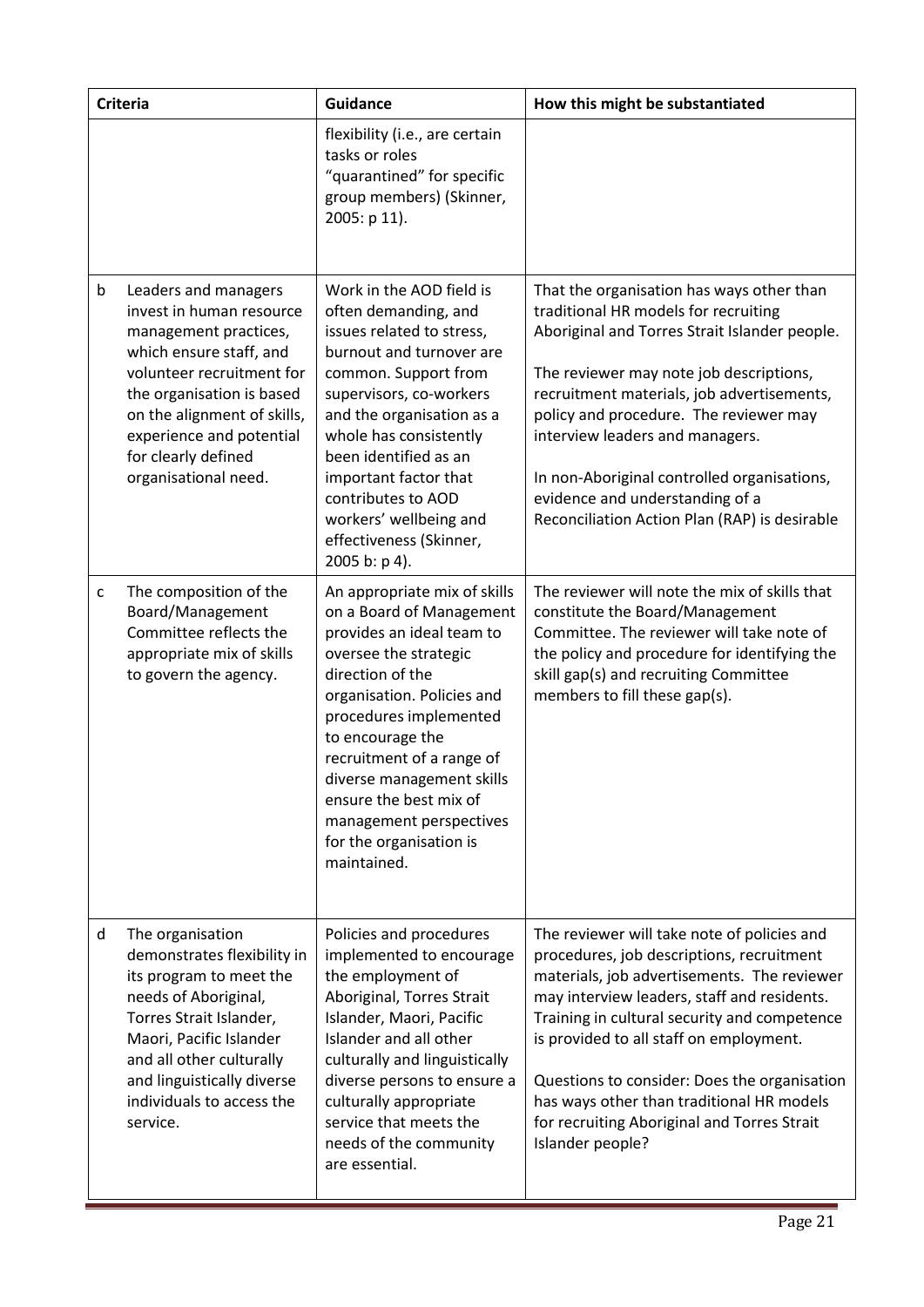| Criteria | Guidance | How this might be substantiated                                                                                                                                                                                                                 |
|----------|----------|-------------------------------------------------------------------------------------------------------------------------------------------------------------------------------------------------------------------------------------------------|
|          |          | Does the organisation have a specific<br>procedure for attracting Aboriginal staff?<br>Does the organisation advertise in materials<br>Aboriginal people read? Does the<br>organisation have networks from which such<br>recruitment can occur? |
|          |          | In non-Aboriginal controlled organisations,<br>evidence and understanding of a<br>Reconciliation Action Plan (RAP) is desirable                                                                                                                 |

Duraisingham, V. (2005)

Gowing, L., Cooke, R., Biven A., & Watts, D. (2002)

Skinner, N. (2005 a); (2005 b)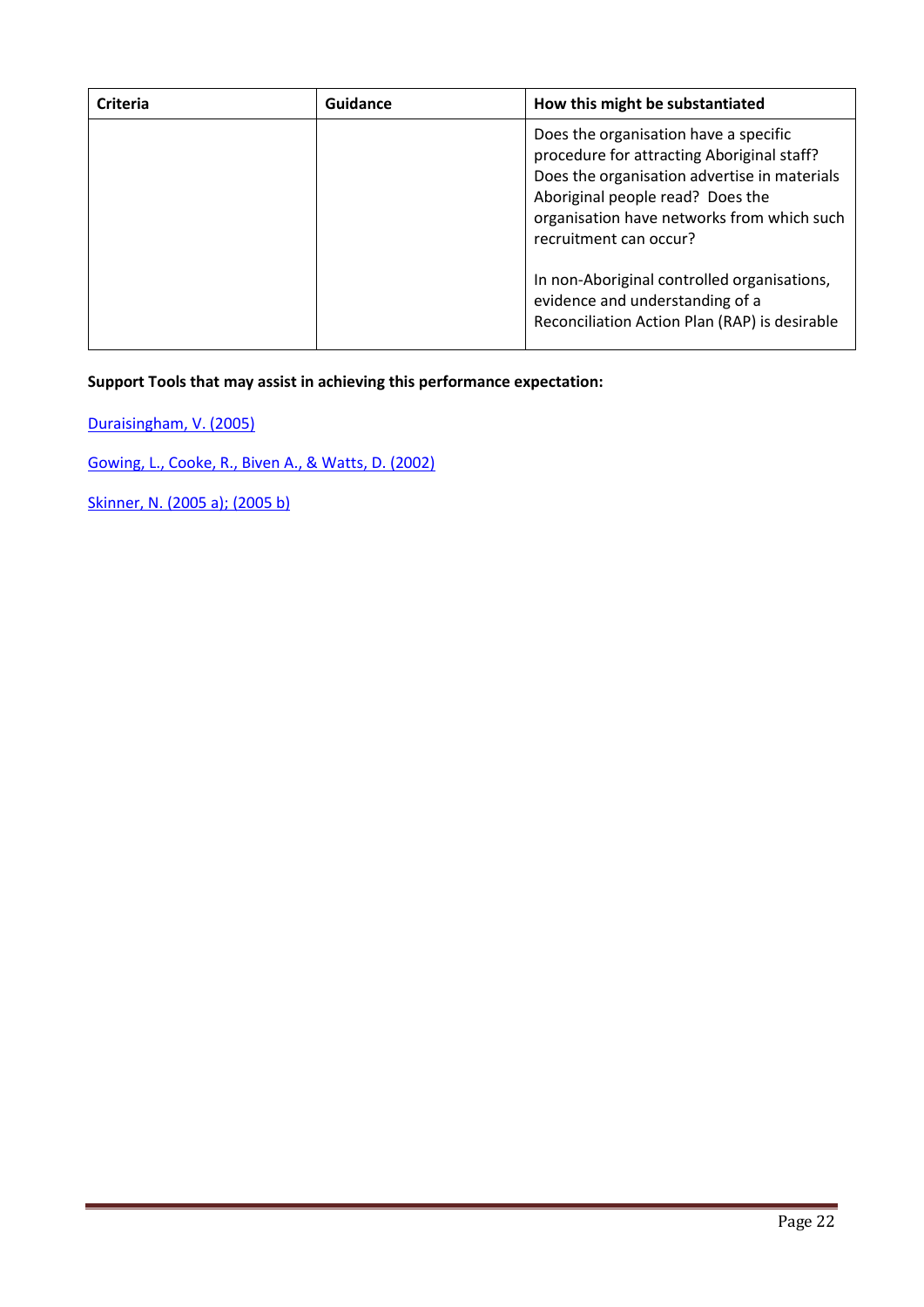Performance Objective 3.2: Staff are provided with appropriate support to undertake their role within the organisation.

Essential Criteria

- a. The organisation has policies and procedures in place to support staff and their competence is regularly assessed and monitored to ensure the quality and appropriateness to uses of the services being delivered.
- b. The organisation has a clear process for staff and volunteer on-boarding and training, reviews, workplace appraisals, formal and informal feedback to monitor staff and volunteer practice and conduct.
- c. Key management staff and staff volunteers have their performance reviewed on an annual basis.
- d. The organisation has a code of conduct, which is applied to all staff and volunteer practices; and there are clear policies and procedures outlining staff and management responsibilities and expectations regarding: Conduct, Training and Development, Leave, Privacy and Security and any other conditions which may apply from time to time.
- e. The organisation has a system of review in place to ensure that planning and continuous quality Improvement take place routinely.
- f. The organisation supports the professional development of its leaders and staff.

| <b>Criteria</b> |                                                                                                                                                                                                                                                   | <b>Guidance</b>                                                                                                                                                                                                                                                                                                                                                                                                                                                                                                                                                                                                                                                                                                                     | How this might be substantiated                                                                                                                                                                                                                                           |
|-----------------|---------------------------------------------------------------------------------------------------------------------------------------------------------------------------------------------------------------------------------------------------|-------------------------------------------------------------------------------------------------------------------------------------------------------------------------------------------------------------------------------------------------------------------------------------------------------------------------------------------------------------------------------------------------------------------------------------------------------------------------------------------------------------------------------------------------------------------------------------------------------------------------------------------------------------------------------------------------------------------------------------|---------------------------------------------------------------------------------------------------------------------------------------------------------------------------------------------------------------------------------------------------------------------------|
|                 |                                                                                                                                                                                                                                                   | To achieve certification, organisations will need to meet the essential criteria                                                                                                                                                                                                                                                                                                                                                                                                                                                                                                                                                                                                                                                    |                                                                                                                                                                                                                                                                           |
| a.              | The organisation has<br>policies and<br>procedures in place to<br>support staff and their<br>competence is<br>regularly assessed and<br>monitored to ensure<br>the quality and<br>appropriateness to<br>users of the services<br>being delivered. | Clinical supervision offers a<br>valuable professional<br>development tool for AOD<br>workers to develop<br>professional and personal<br>skills and confidence under<br>the guidance of a more<br>experienced AOD Worker.<br>There are no hard and fast<br>rules regarding the matching<br>of supervisors and<br>supervisees or the content of<br>clinical supervision sessions.<br>The match and the content<br>of sessions will invariably be<br>shaped by the professional<br>needs and goals of the<br>supervisee. However, as a<br>guiding principle, the<br>supervisor and supervisee<br>should be comfortable with<br>the match and the<br>establishment of goals,<br>objectives and tasks should<br>be mutually determined. | The reviewer will note policy and<br>procedure around supervision. The<br>reviewer will note supervision records,<br>staff meeting minutes, individual<br>performance plans, staff schedules.<br>The reviewer will interview staff on<br>their experience of supervision. |

*About this Objective: Professional development in the workforce increases optimal outcomes and builds an engaged workforce.*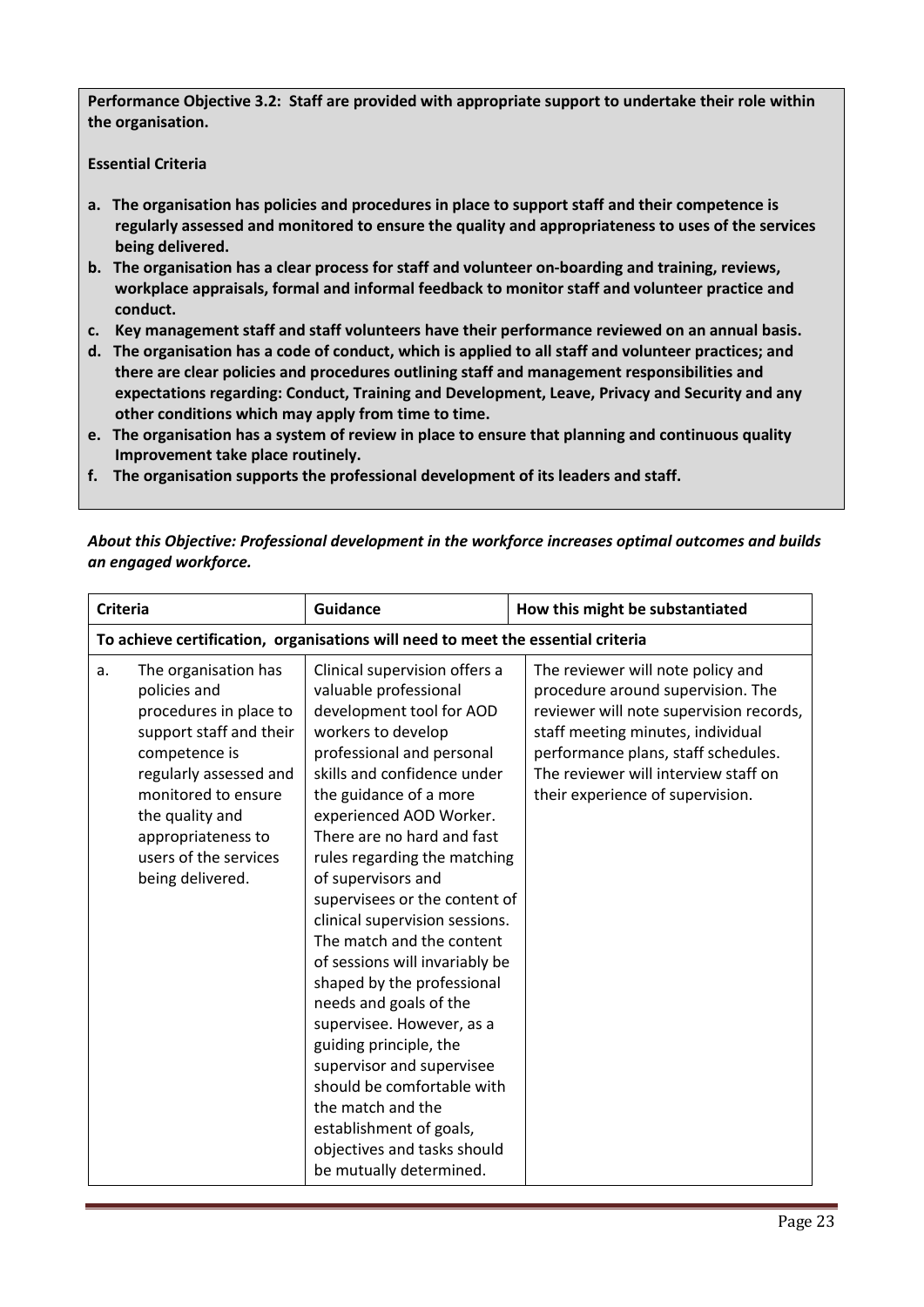| <b>Criteria</b>                                                                                                                                                                                                                          | <b>Guidance</b>                                                                                                                                                                                                                                                                                                                                                                                                                                                                                                                                                                                                                                                                                                                     | How this might be substantiated                                                                                                                                                                                                                                                                                             |
|------------------------------------------------------------------------------------------------------------------------------------------------------------------------------------------------------------------------------------------|-------------------------------------------------------------------------------------------------------------------------------------------------------------------------------------------------------------------------------------------------------------------------------------------------------------------------------------------------------------------------------------------------------------------------------------------------------------------------------------------------------------------------------------------------------------------------------------------------------------------------------------------------------------------------------------------------------------------------------------|-----------------------------------------------------------------------------------------------------------------------------------------------------------------------------------------------------------------------------------------------------------------------------------------------------------------------------|
| The organisation has a<br>a.<br>clear process for staff<br>and volunteer on<br>boarding and training,<br>reviews, workplace<br>appraisals, formal and<br>informal feedback to<br>monitor staff and<br>volunteer practice and<br>conduct. | In order to gain the most<br>benefit from performance<br>appraisals it is recommended<br>that a system is developed in<br>consultation with workers<br>and managers, and clear<br>links are established<br>between appraisals and<br>valued rewards and<br>outcomes. If resources                                                                                                                                                                                                                                                                                                                                                                                                                                                   | The reviewer will note policy and<br>procedure, staff meeting minutes;<br>individual staff work plans and<br>performance plans, and other<br>feedback mechanisms that are in<br>place. The reviewer will interview staff<br>and leaders on review and feedback<br>processes.<br>In non-Aboriginal controlled                |
|                                                                                                                                                                                                                                          | permit, information on work<br>performance should be<br>obtained from multiple<br>sources. Performance<br>appraisals can be a powerful<br>tool for increasing<br>motivation and improving<br>work practice if conducted in<br>a constructive, open and<br>supportive manner.                                                                                                                                                                                                                                                                                                                                                                                                                                                        | organisations, evidence and<br>understanding of a Reconciliation<br>Action Plan (RAP) is desirable.<br>As a minimum, all staff would be<br>expected to participate in cultural<br>awareness training on a regular basis.<br>Adequate induction, training, staff<br>development and supervision is<br>provided to all staff. |
|                                                                                                                                                                                                                                          | Clinical supervision offers a<br>valuable professional<br>development tool for AOD<br>workers to develop<br>professional and personal<br>skills and confidence under<br>the guidance of a more<br>experienced AOD Worker.<br>There are no hard and fast<br>rules regarding the matching<br>of supervisors and<br>supervisees or the content of<br>clinical supervision sessions.<br>The match and the content<br>of sessions will invariably be<br>shaped by the professional<br>needs and goals of the<br>supervisee. However, as a<br>guiding principle, the<br>supervisor and supervisee<br>should be comfortable with<br>the match and the<br>establishment of goals,<br>objectives and tasks should<br>be mutually determined. |                                                                                                                                                                                                                                                                                                                             |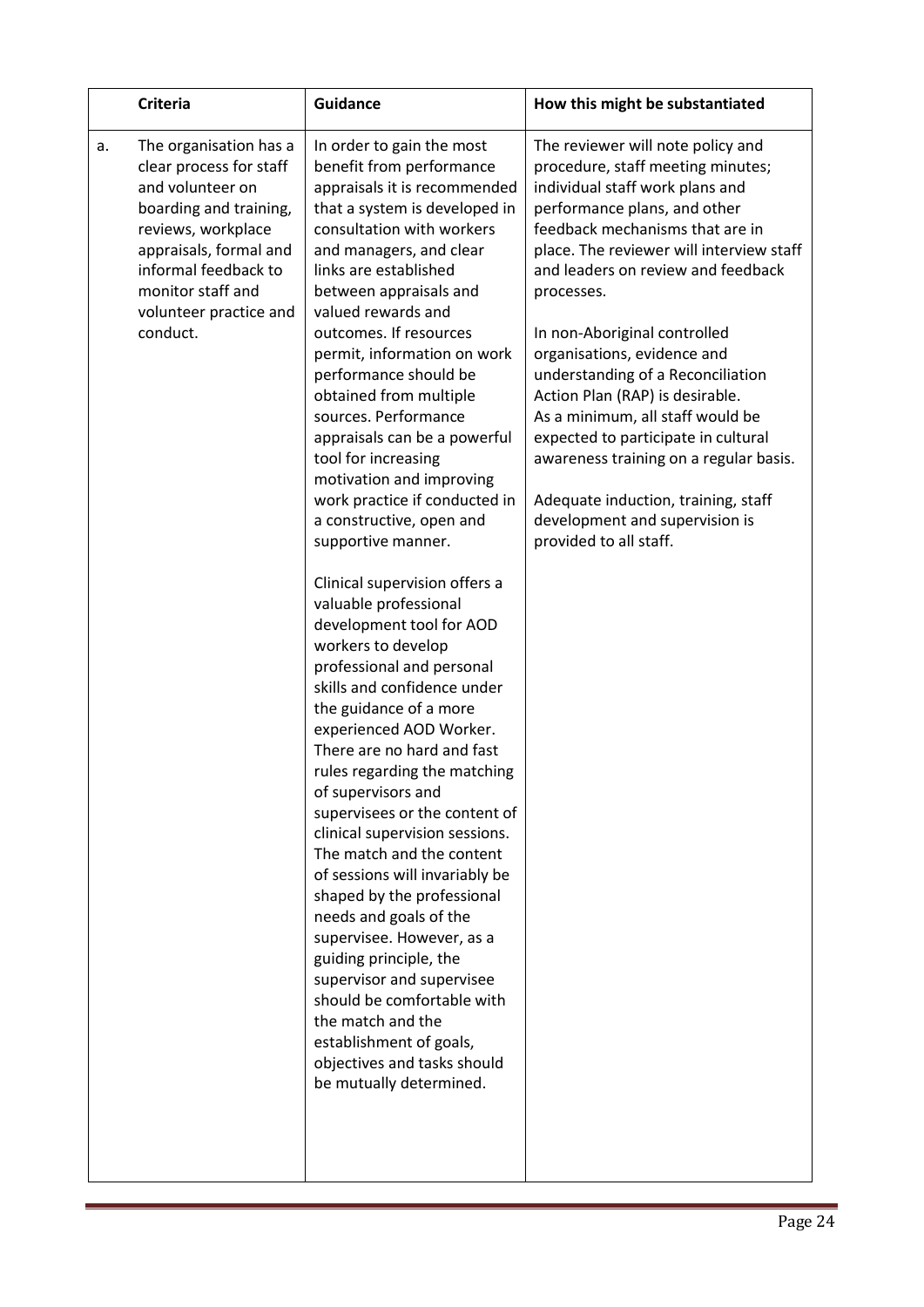|    | <b>Criteria</b>                                                                                                                                      | <b>Guidance</b>                                                                                                                                                                                                                                                                                                                                                                                                                                                                                                                                                   | How this might be substantiated                                                                                                                                                                                                                                             |
|----|------------------------------------------------------------------------------------------------------------------------------------------------------|-------------------------------------------------------------------------------------------------------------------------------------------------------------------------------------------------------------------------------------------------------------------------------------------------------------------------------------------------------------------------------------------------------------------------------------------------------------------------------------------------------------------------------------------------------------------|-----------------------------------------------------------------------------------------------------------------------------------------------------------------------------------------------------------------------------------------------------------------------------|
| b  | The organisation has a<br>clear process for staff<br>reviews, workplace<br>appraisals, formal and<br>informal feedback to<br>monitor staff practice. | In order to gain the most<br>benefit from performance<br>appraisals it is recommended<br>that a system is developed in<br>consultation with workers<br>and managers, and clear<br>links are established<br>between appraisals and<br>valued rewards and<br>outcomes. If resources<br>permit, information on work<br>performance should be<br>obtained from multiple<br>sources. Performance<br>appraisals can be a powerful<br>tool for increasing<br>motivation and improving<br>work practice if conducted in<br>a constructive, open and<br>supportive manner. | The reviewer will note policy and<br>procedure, staff meeting minutes,<br>individual staff work plans and<br>performance plans, and other<br>feedback mechanisms that are in<br>place. The reviewer may interview<br>staff and leaders on review and<br>feedback processes. |
| c. | Key management staff<br>and volunteers have<br>their performance<br>reviewed on an<br>annual basis.                                                  | Annual performance reviews<br>of staff and volunteers<br>provide opportunities for<br>feedback, opportunities to<br>identify training needs and to<br>offer feedback on job<br>performance.                                                                                                                                                                                                                                                                                                                                                                       | The reviewer will note evidence of<br>annual performance reviews on staff<br>and volunteer files.                                                                                                                                                                           |
| d. | The organisation has a<br>code of conduct which<br>is applied to all staff<br>practices.                                                             | Many professionals have an<br>existing code of conduct<br>they must abide by. A code<br>of practice ensures ethical<br>decision making in the<br>organisation. The ATCA<br>Code of Conduct is available<br>on the ATCA website.                                                                                                                                                                                                                                                                                                                                   | The reviewer will note the presence of<br>a code of conduct, policies and<br>procedures that relate to the code as<br>well as policies that relate to training<br>and development, leave, privacy and<br>security.                                                          |
| e. | The organisation has a<br>system of review in<br>place to ensure that<br>planning and<br>continuous quality<br>improvement take<br>place routinely.  | A review is often conducted<br>in order to determine how<br>the organisation needs to<br>improve and best operate in<br>line with annual<br>organisational and workforce<br>planning processes or in<br>response to key events (such<br>as changes in client needs,<br>funding, technology,<br>processes, priorities).                                                                                                                                                                                                                                            | The reviewer will note written<br>documentation, policy and procedures<br>relating to planning and continuous<br>quality improvement. In particular<br>reference to the ATCA Essential<br>Elements in planning activities should<br>be noted.                               |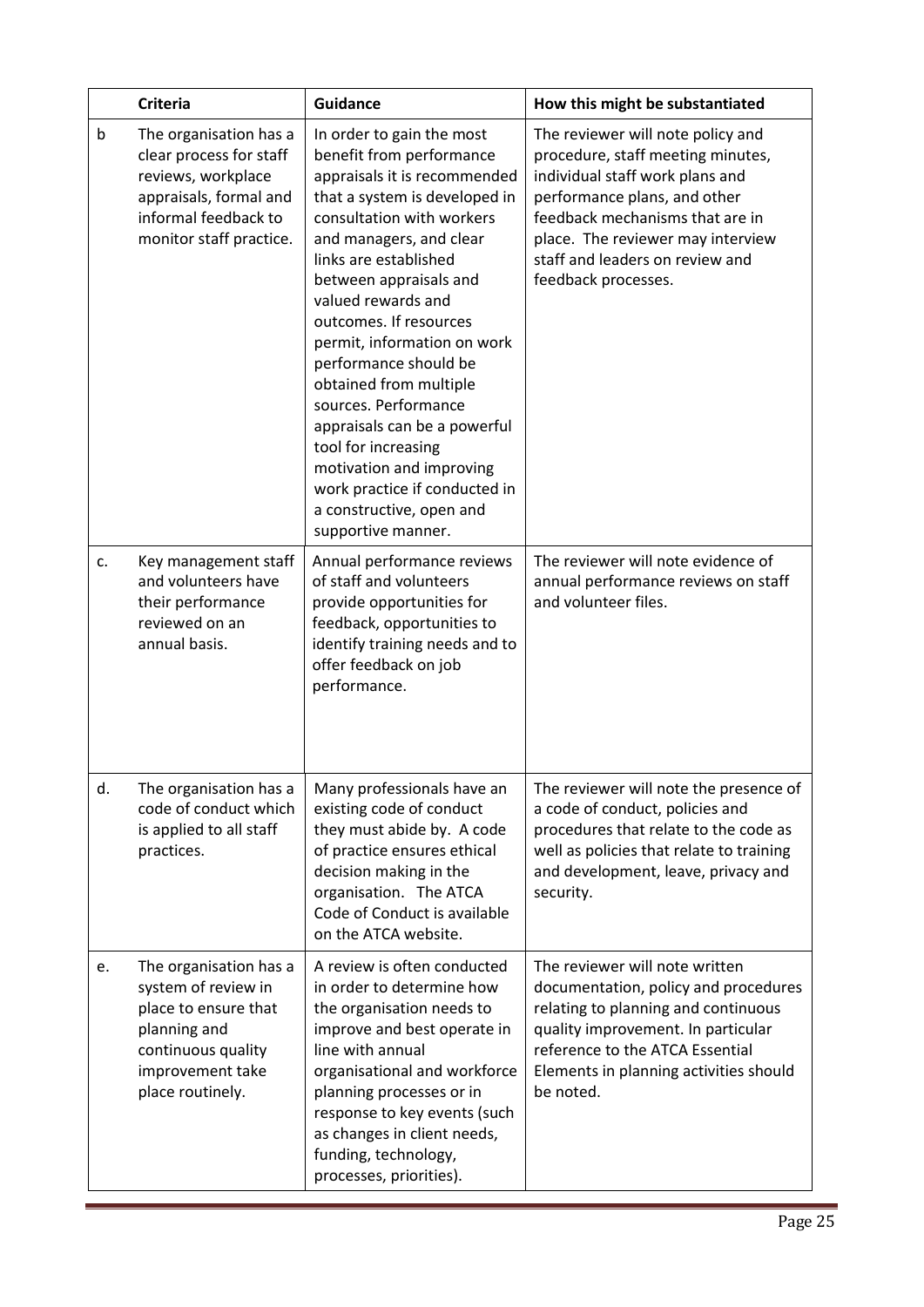|    | <b>Criteria</b>                                                                              | <b>Guidance</b>                                                                                                                                                                                                                                                                                                                                                                                                                                                                                                                                                                                 | How this might be substantiated                                                                                                                                                                                                                                                                                                                                      |
|----|----------------------------------------------------------------------------------------------|-------------------------------------------------------------------------------------------------------------------------------------------------------------------------------------------------------------------------------------------------------------------------------------------------------------------------------------------------------------------------------------------------------------------------------------------------------------------------------------------------------------------------------------------------------------------------------------------------|----------------------------------------------------------------------------------------------------------------------------------------------------------------------------------------------------------------------------------------------------------------------------------------------------------------------------------------------------------------------|
| f. | The organisation<br>supports the<br>professional<br>development of its<br>leaders and staff. | Professional development is<br>learning to earn or maintain<br>professional credentials such<br>as academic degrees to<br>formal coursework,<br>attending conferences, and<br>informal learning<br>opportunities situated in<br>practice. It has been<br>described as intensive and<br>collaborative, ideally<br>incorporating an evaluative<br>stage. There are a variety of<br>approaches to professional<br>development, including<br>consultation, coaching,<br>communities of practice,<br>lessons study, mentoring,<br>reflective supervision and<br>technical assistance.<br>(Wikipedia) | The reviewer will note HR policy and<br>procedure. The reviewer will note<br>individual staff assessment processes,<br>training documents, professional<br>development rosters. The reviewer<br>will interview staff to determine how<br>access to professional development is<br>implemented and how their needs for<br>professional development are<br>determined. |

Australasian Therapeutics Communities Association. A Code of Ethics for Members and Clients. (2013)

Duraisingam, V. &Skinner, N. (2005)

Fry, C. (2007)

Gowing, L., Cooke, R., Biven, A., & Watts, D. (2002)

Senge, P.M. (2006)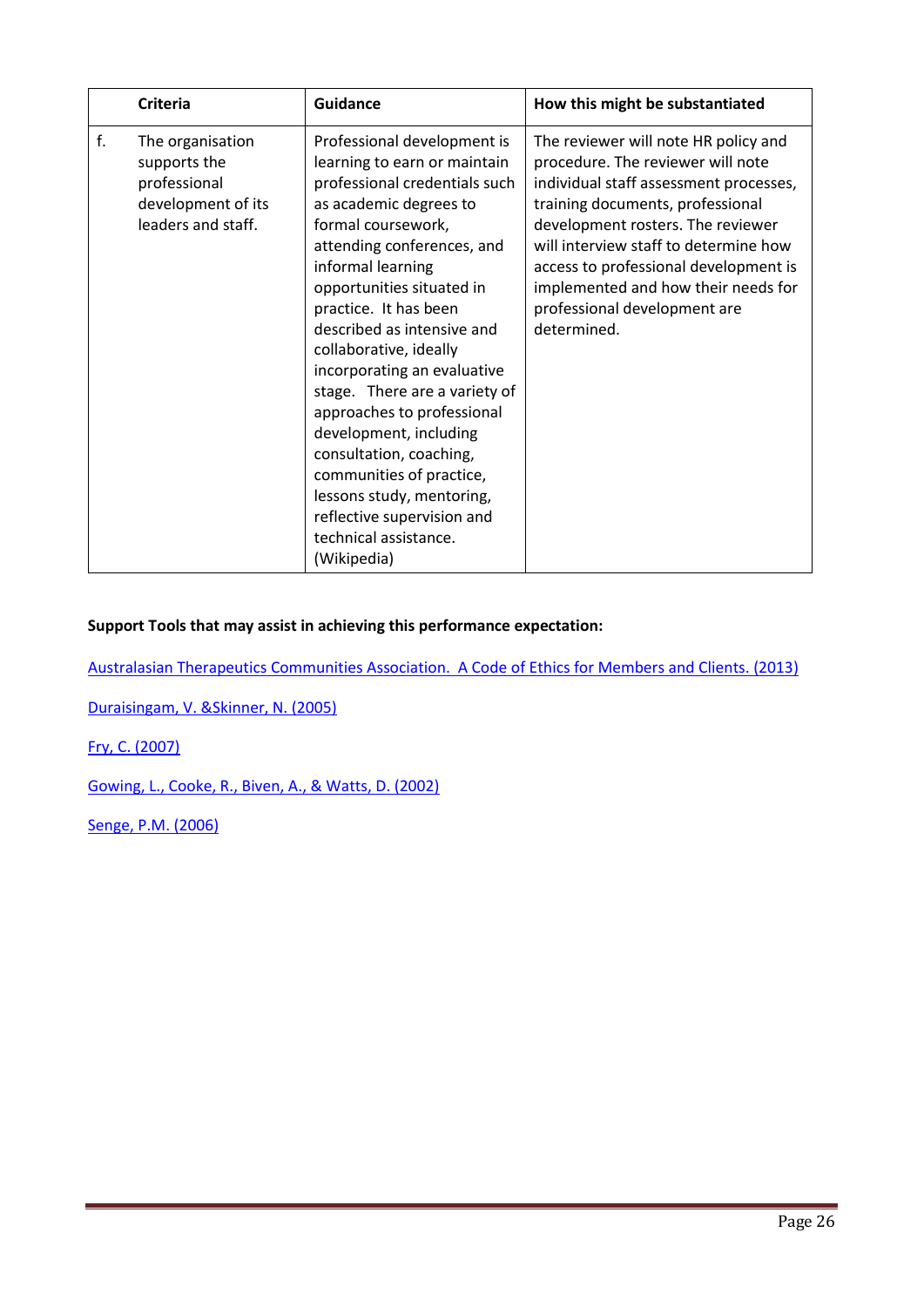## Performance Objective 3.3: Human resource processes allow for ongoing development of staff

#### Essential Criteria

- a Staff skills and knowledge gaps are regularly assessed to identify the level and gaps that need to be addressed.
- b The needs of the community are prioritised when assessing knowledge gaps in the staffing structure.
- c The organisation has policies and procedures in place to inform the Board of Management Members of their responsibilities.
- d There is a documented orientation process for new Board Members which includes an introduction to the Therapeutic Community model.
- e The Board of Management reviews its performance on an annual basis.
- f Staff members are trained in, and have an understanding of relevant policies, procedures and review processes to ensure maximum compliance.

#### Good Practice Criteria

a A strategic workforce development plan is in place and utilised in all levels of human resource management.

## *About this Objective: Ensuring a workforce has access to appropriate training both improves the outcomes in the community and provides an environment where staff feel valued.*

|             | <b>Criteria</b>                                                                                                             | Guidance                                                                                                                                                                                                                                                                                                                               | How this might be substantiated                                                                                                                                                                                                                                                                                                                                                                                                                                                                                                         |
|-------------|-----------------------------------------------------------------------------------------------------------------------------|----------------------------------------------------------------------------------------------------------------------------------------------------------------------------------------------------------------------------------------------------------------------------------------------------------------------------------------|-----------------------------------------------------------------------------------------------------------------------------------------------------------------------------------------------------------------------------------------------------------------------------------------------------------------------------------------------------------------------------------------------------------------------------------------------------------------------------------------------------------------------------------------|
|             |                                                                                                                             | To achieve certification, organisations will need to meet the essential criteria                                                                                                                                                                                                                                                       |                                                                                                                                                                                                                                                                                                                                                                                                                                                                                                                                         |
| a           | Staff skills and knowledge<br>gaps are regularly<br>assessed to identify the<br>level and gaps and need<br>to be addressed. | When people in<br>organisations focus only on<br>their position, they have<br>little sense of responsibility<br>for the results produced<br>when all positions interact.<br>When looked at from a<br>more systematic approach,<br>proactively rather than<br>reactively, generative<br>learning occurs and the<br>impact is long term. | The reviewer will note HR policy and<br>procedure. The reviewer may note<br>individual staff assessment processes, staff<br>meeting minutes, review documents,<br>training documents. The reviewer may<br>interview staff as to how skills and<br>knowledge gaps are assessed.<br>In non-Aboriginal controlled organisations,<br>evidence and understanding of a<br>Reconciliation Action Plan (RAP) is desirable.<br>As a minimum, all staff would be expected to<br>participate in cultural awareness training on<br>a regular basis. |
| $\mathsf b$ | The needs of the<br>community are prioritised<br>when assessing<br>knowledge gaps in the<br>staffing structure.             | With resident members of<br>TCs presenting with<br>complex needs, staff need<br>skills and knowledge on<br>best practice to address<br>these. Applying the TC<br>model also requires<br>specific staff qualities.                                                                                                                      | The reviewer will note HR policy and<br>procedure. The reviewer may note<br>individual staff assessment processes, staff<br>meeting minutes, review documents,<br>training documents. The reviewer may<br>interview staff as to how skills and<br>knowledge gaps are assessed.                                                                                                                                                                                                                                                          |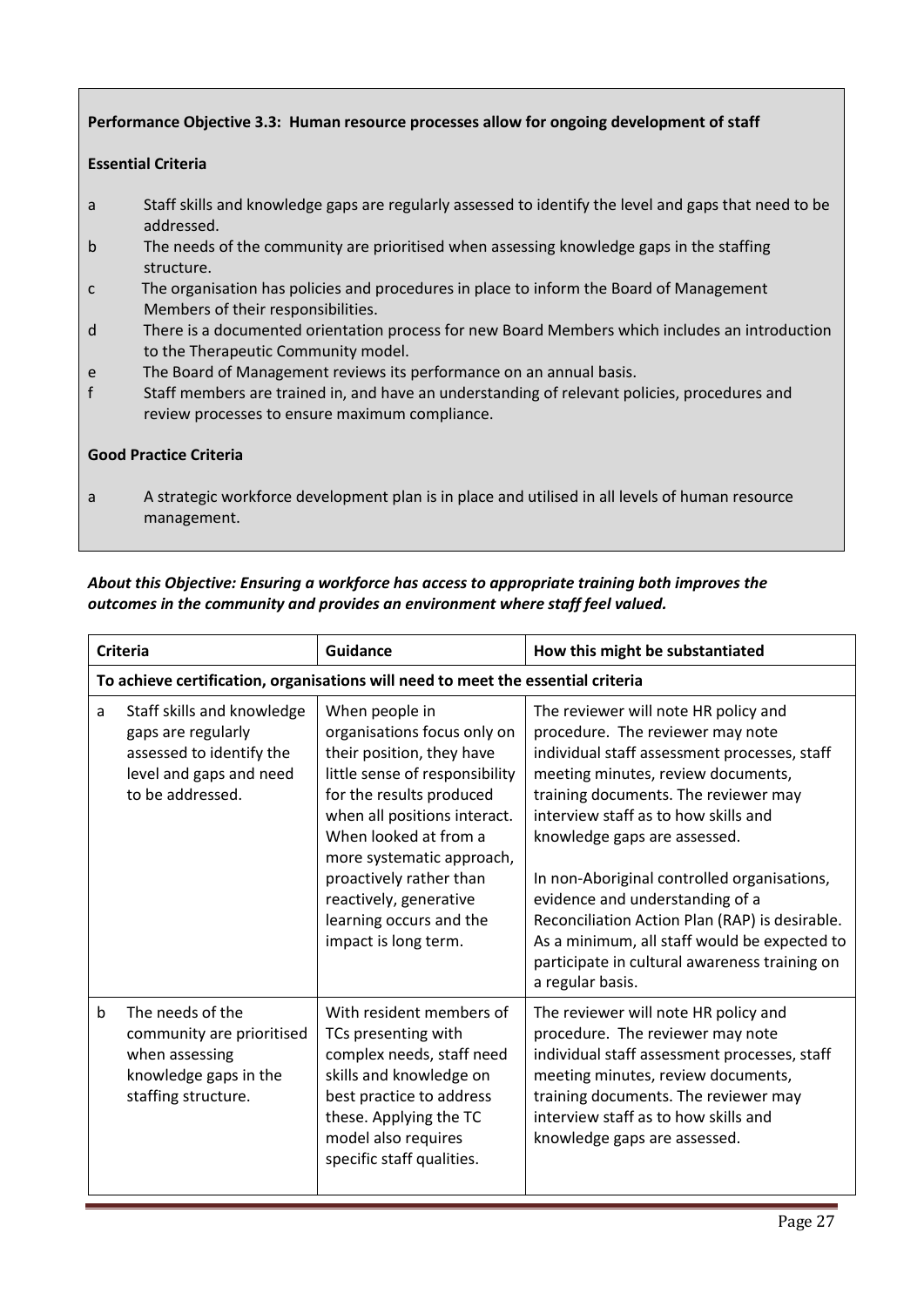|    | <b>Criteria</b>                                                                                                                                               | <b>Guidance</b>                                                                                                                                                                                                                                                                                                                                                                                                                                                                                                                                     | How this might be substantiated                                                                                                                                                                                                                                                 |
|----|---------------------------------------------------------------------------------------------------------------------------------------------------------------|-----------------------------------------------------------------------------------------------------------------------------------------------------------------------------------------------------------------------------------------------------------------------------------------------------------------------------------------------------------------------------------------------------------------------------------------------------------------------------------------------------------------------------------------------------|---------------------------------------------------------------------------------------------------------------------------------------------------------------------------------------------------------------------------------------------------------------------------------|
| C  | The organisation has<br>policies and procedures in<br>place to inform the Board<br>of Management of their<br>role and responsibilities                        | Board orientation is<br>intended to prepare new<br>Board members for their<br>Board role in the<br>organisation. Orientation<br>is also extremely useful for<br>all members to ensure they<br>are operating from the<br>same 'script'. Whether<br>done only with new<br>members or with the<br>entire Board, orientation is<br>a strong team-building<br>activity that should be<br>conducted once a year,<br>either before or during the<br>retreat - particularly after<br>new Board members have<br>been recruited. (Free<br>Management Library) | The reviewer will look for evidence of<br>orientation and training for new Board of<br>Management members in policies and<br>procedures and Board Minutes. The<br>reviewer will interview Board of<br>Management members to ascertain whether<br>or not they received training. |
| d. | There is a documented<br>orientation process for<br>new Board Members<br>which includes an<br>introduction to the<br><b>Therapeutic Community</b><br>model.   | The Therapeutic<br>Community is a specialised<br>model of residential<br>treatment. Orientation to<br>this model for new Board<br>Members helps to sustain<br>the model and it educates<br>potential advocates for the<br>model.                                                                                                                                                                                                                                                                                                                    | The reviewer will note policies and<br>procedures that confirm orientation to the<br>TC model is offered to Board of<br>Management members.                                                                                                                                     |
| e. | The Board of<br>Management reviews its<br>performance on an<br>annual basis                                                                                   | The increasing governance<br>and compliance<br>requirements placed on<br>Boards of non-profit<br>organisations include the<br>expectation that they<br>evaluate their performance<br>regularly.                                                                                                                                                                                                                                                                                                                                                     | The reviewer will note evidence of annual<br>reviews in Board of Management Minutes.<br>The reviewer may interview Board of<br>Management members to ascertain if<br>training takes place annually.                                                                             |
| f. | Staff members are<br>trained in, and have an<br>understanding of relevant<br>policies, procedures and<br>review processes to<br>ensure maximum<br>compliance. | Policies and procedures are<br>only as effective as they<br>are able to be applied, and<br>therefore known and<br>understood by all relevant<br>personnel, and regularly<br>reviewed and/or updated.                                                                                                                                                                                                                                                                                                                                                | The reviewer will note policy and procedure,<br>staff meeting minutes and review processes<br>in place. The reviewer may interview staff to<br>assess their understanding of the<br>organisations policies and procedures.                                                      |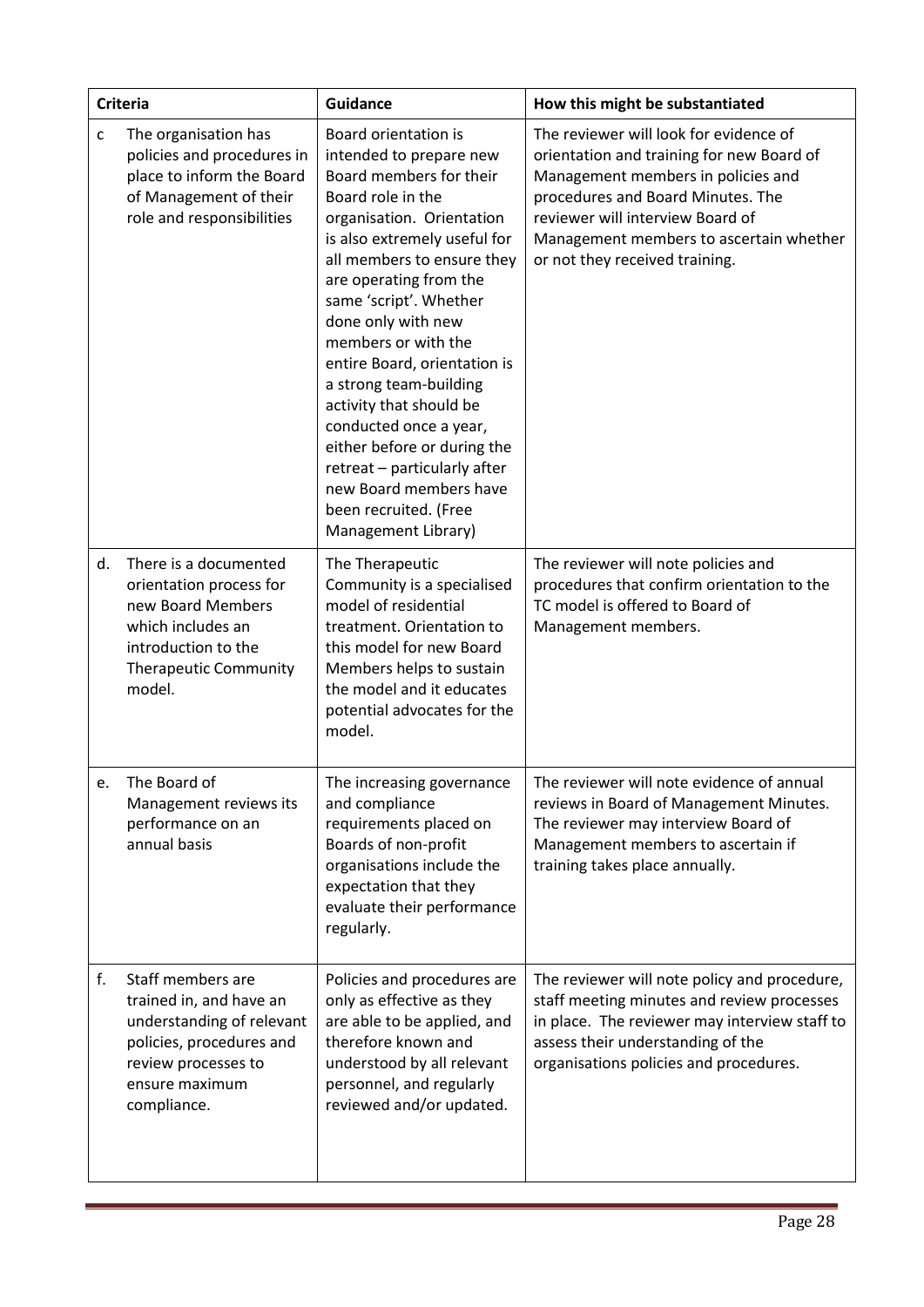|   | <b>Criteria</b>                                                                                                        | <b>Guidance</b>                                                                                                                                                   | How this might be substantiated                                                                                                                                                                                                                                                |
|---|------------------------------------------------------------------------------------------------------------------------|-------------------------------------------------------------------------------------------------------------------------------------------------------------------|--------------------------------------------------------------------------------------------------------------------------------------------------------------------------------------------------------------------------------------------------------------------------------|
|   | To achieve good practice certification, an organisation will also need to meet the good practice criteria              |                                                                                                                                                                   |                                                                                                                                                                                                                                                                                |
| g | A strategic workforce<br>development plan is in<br>place and utilised in all<br>levels of human resource<br>management | Workforce planning is a<br>cornerstone to effective<br>organisations. It ensures<br>the organisation has<br>suitable talent to see it<br>operate into the future. | The reviewer will note policy and procedure<br>relating to workforce development. The<br>reviewer will note documentation relating to<br>a workforce development plan. The<br>reviewer may interview staff and leadership<br>in relation to the workforce development<br>plan. |
|   |                                                                                                                        |                                                                                                                                                                   | The reviewer may also ask staff how they<br>have benefitted from the development plan<br>and whether the organisation conducts<br>regular cultural sensitivity training for<br>managers and staff.                                                                             |

Gowing, L., Cooke, R., Biven, A., & Watts, D. (2002)

Pollard, Y. (2005)

Senge, P.M. (2006)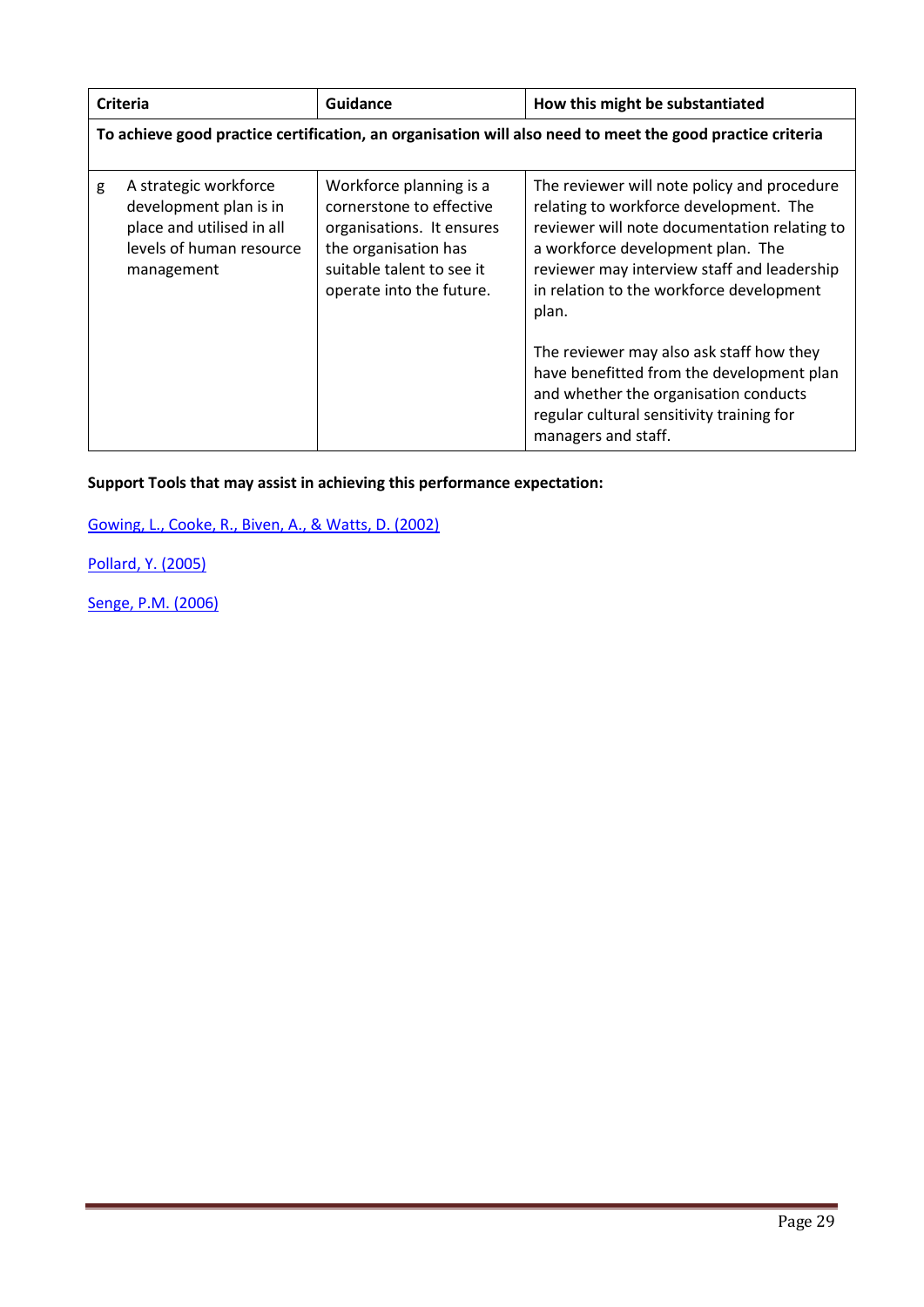# PERFORMANCE EXPECTATION 4: Information management and appropriate use/evaluation of data

## Performance Objective 4.1: The organisation maintains an appropriate database that allows for service evaluation

## Essential Criteria

- a The organisation has systems that collate treatment outcome measures across different periods in the treatment of the individual.
- b Data is maintained on end of treatment outcomes such as leaving the treatment service into secure accommodation, self-determined goals, improved relationships, reduced criminal activity/improved post-prison integration, improved health and well-being, education and vocational development, improved living skills, reduced drug use harm.
- c General reporting is able to be generated from the data collection in accordance with the organisations policy and jurisdictional legislation
- d The organisation has policies that dictate the appropriate use of data

*About this Objective: Data is utilised for a variety of purposes. For the individual it assists in mapping the past and forging into the future. For the organisation it builds credibility in the service, builds an information base for reporting to funders and Boards, and can add to the research base for the sector.*

|   | <b>Criteria</b>                                                                                                                                           | <b>Guidance</b>                                                                                                                                                                                                                                                                                                                                                                                                                                                                                                                                                                | How this might be substantiated                                                                                                                                                                                                                                                                                                                                                            |
|---|-----------------------------------------------------------------------------------------------------------------------------------------------------------|--------------------------------------------------------------------------------------------------------------------------------------------------------------------------------------------------------------------------------------------------------------------------------------------------------------------------------------------------------------------------------------------------------------------------------------------------------------------------------------------------------------------------------------------------------------------------------|--------------------------------------------------------------------------------------------------------------------------------------------------------------------------------------------------------------------------------------------------------------------------------------------------------------------------------------------------------------------------------------------|
|   |                                                                                                                                                           | To achieve certification, organisations will need to meet the essential criteria                                                                                                                                                                                                                                                                                                                                                                                                                                                                                               |                                                                                                                                                                                                                                                                                                                                                                                            |
| a | The organisation has in<br>place systems that collate<br>treatment outcome<br>measures across different<br>periods in the treatment<br>of the individual. | The whole purpose of<br>treatment is to effect<br>positive change in<br>individuals accessing the<br>service. Anecdotally the TC<br>sector can report great<br>outcomes, with staff<br>providing this as a<br>significant factor for their<br>satisfaction in working at<br>TCs. Having formal<br>outcomes based on<br>research would not only<br>strengthen the service, the<br>TC sector, confidence in<br>the model by staff, board<br>members and<br>stakeholders, but also<br>enhance confidence of the<br>residents (which is likely to<br>further enhance<br>outcomes). | The interviewer may note the actual system<br>in place. The interviewer may interview<br>staff/leaders as to the system in place.<br>The reviewer should seek evidence about<br>Aboriginal and Torres Strait Islander resident<br>progress and outcomes in the service. In<br>some services this may require the use of<br>mentor interpreters and Aboriginal residents<br>of the service. |
| b | Data is maintained on end<br>of treatment outcomes<br>such as leaving the                                                                                 | Evaluation is the<br>systematic assessment of<br>the process and/or                                                                                                                                                                                                                                                                                                                                                                                                                                                                                                            | The interviewer may note the<br>system/database in place which maintains<br>end of treatment outcomes. The interviewer                                                                                                                                                                                                                                                                     |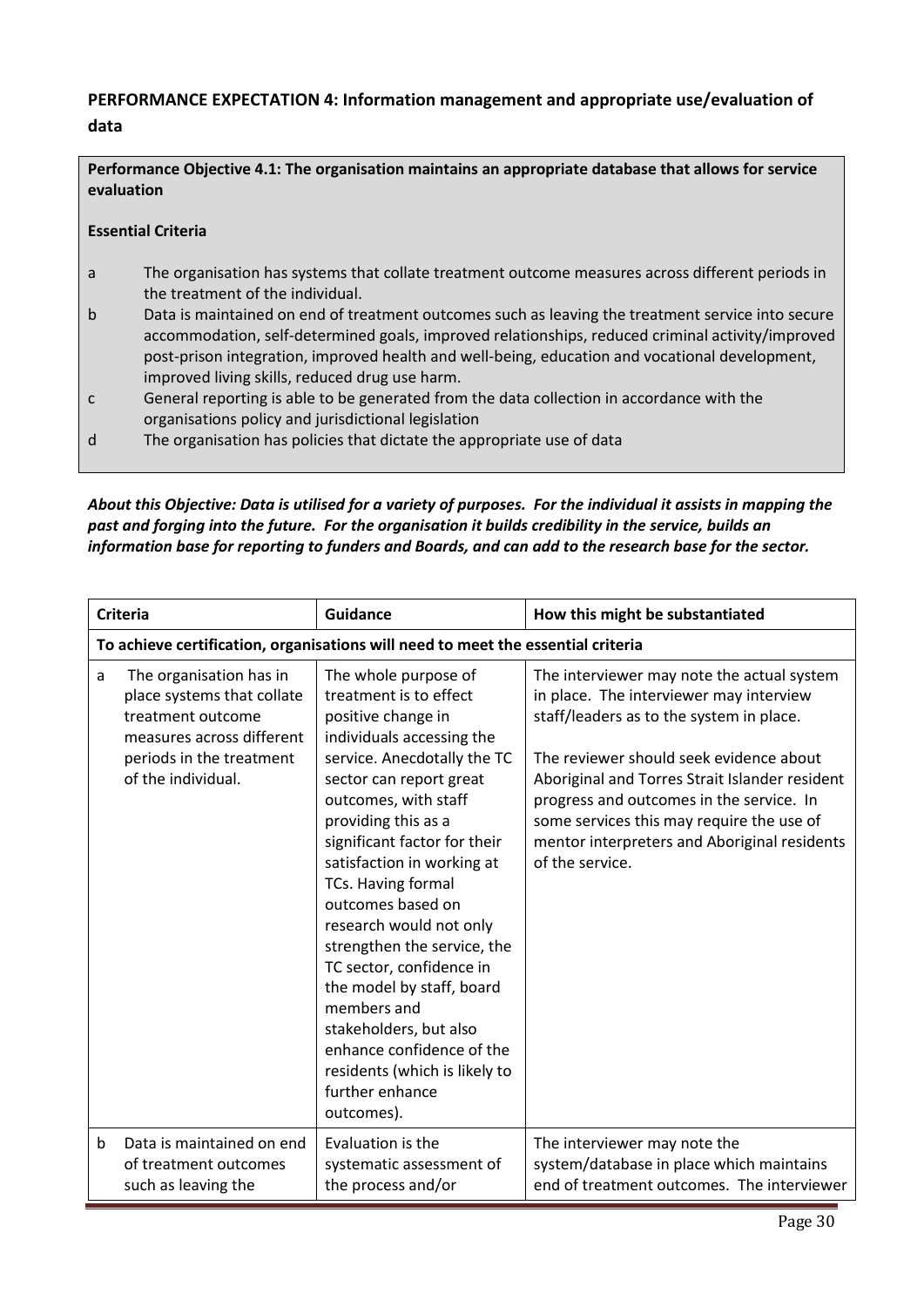|   | <b>Criteria</b>                                                                                                                                                                                                                                                                                                | <b>Guidance</b>                                                                                                                                                                                                                                                                                                                                                                                        | How this might be substantiated                                                                                                                                                                                                                                                                                                                                  |
|---|----------------------------------------------------------------------------------------------------------------------------------------------------------------------------------------------------------------------------------------------------------------------------------------------------------------|--------------------------------------------------------------------------------------------------------------------------------------------------------------------------------------------------------------------------------------------------------------------------------------------------------------------------------------------------------------------------------------------------------|------------------------------------------------------------------------------------------------------------------------------------------------------------------------------------------------------------------------------------------------------------------------------------------------------------------------------------------------------------------|
|   | treatment service into<br>secure accommodation,<br>self-determined goals,<br>improved relationships,<br>reduced criminal<br>activity/improved post-<br>prison integration,<br>improved health and well-<br>being, education and<br>vocational development,<br>improved living skills,<br>reduced drug use harm | outcomes of a project or<br>program, compared to a<br>set of explicit or implicit<br>standards. The findings<br>from an evaluation may be<br>used to contribute to the<br>improvement of the<br>project or program.<br>Evaluations need to be<br>conducted systematically<br>and rigorously, using<br>appropriate methods of<br>data collection which<br>address clearly defined<br>project / program. | may interview appropriate staff regarding<br>the collection, maintenance and application<br>of said data to achieve the outcomes of<br>criteria b.                                                                                                                                                                                                               |
| C | General reporting is able<br>to be generated from the<br>data collection in<br>accordance with the<br>organisations policy and<br>jurisdictional legislation                                                                                                                                                   | Systems which enable an<br>organisation to produce<br>both accurate and timely<br>reports to jurisdictional<br>funders are essential to<br>business practices.                                                                                                                                                                                                                                         | The reviewer may note data reports, the<br>database/system in place, organisational<br>reports to funders. The interviewer may<br>interview appropriate staff/leaders<br>regarding the generation of regular<br>reporting.<br>The reviewer should seek evidence about<br>Aboriginal and Torres Strait Islander resident<br>progress and outcomes in the service. |
| d | The organisation has<br>policies that dictate the<br>appropriate use of data                                                                                                                                                                                                                                   | The interconnections of an<br>organisation are essential<br>in allowing for the flow of<br>information. Policies and<br>procedures can be viewed<br>as the basis of<br>communication within the<br>organisation.                                                                                                                                                                                       | The reviewer will note appropriate policies.<br>The reviewer may interview staff as to their<br>application of such policies.<br>The reviewer should seek evidence about<br>Aboriginal and Torres Strait Islander resident<br>progress and outcomes in the service.                                                                                              |

Aylward, P. (2005)

Gowing, L., Cooke, R., Biven, A., & Watts D. (2002)

Meadows, D.H. (2008)

Senge, P.M. (2006)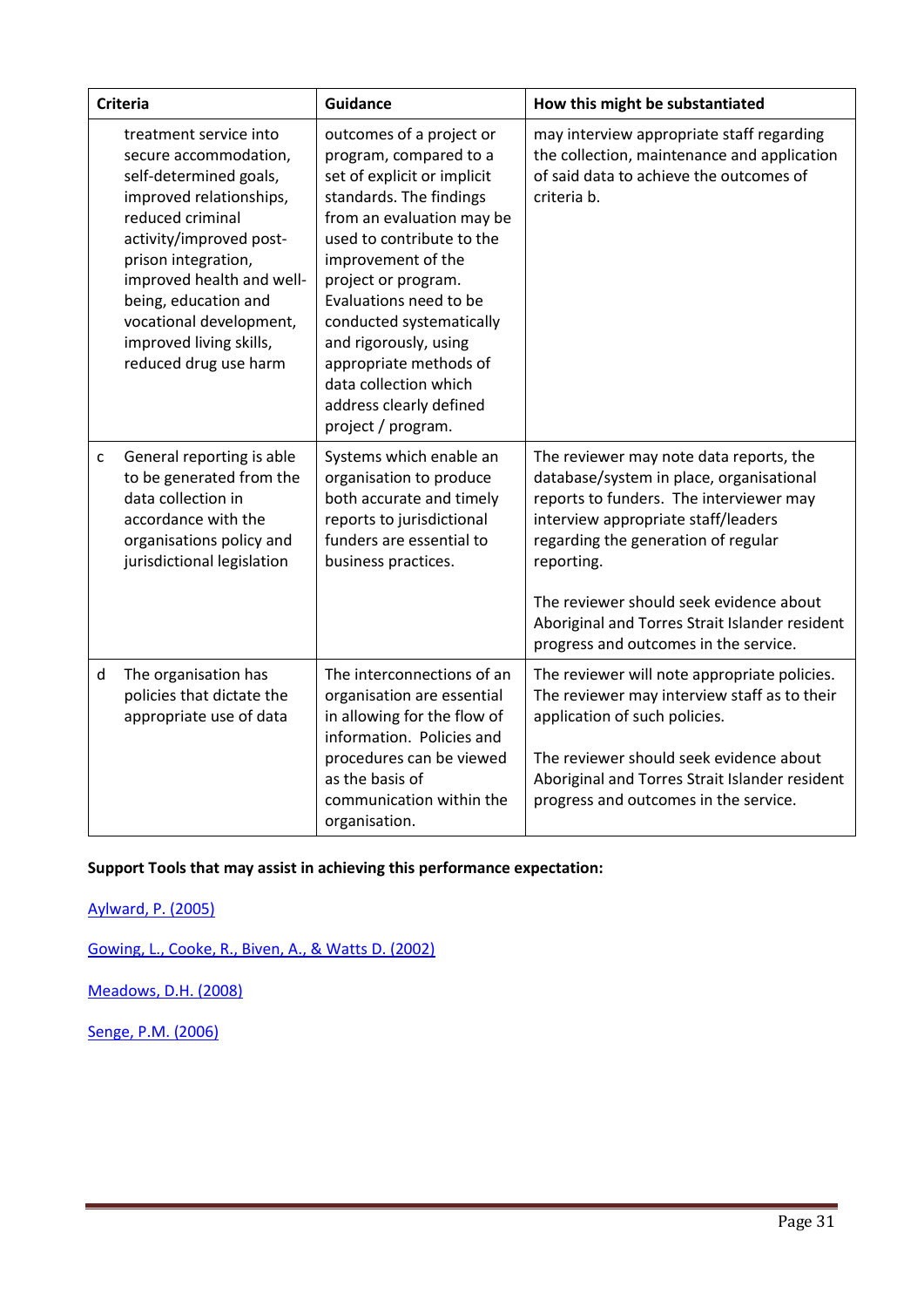Performance Objective 4.2: The organisation maintains all client records according to organisational policy and the relevant jurisdictional legislation

# Essential Criteria

- a The organisation maintains all client records according to organisational policy and the relevant jurisdictional legislation.
- b The organisation has a policy related to the maintenance of client records which references current legislation or jurisdictional requirements.

## *About this Objective: Client records must be maintained according to the principles of good health records maintenance and according to the Health Records Act in the jurisdiction in which the community operates.*

|   | <b>Criteria</b>                                                                                                                                                  | <b>Guidance</b>                                                                                                                                                                                                                                                                                                                                                                                                                          | How this might be substantiated                                                                                                                                                |
|---|------------------------------------------------------------------------------------------------------------------------------------------------------------------|------------------------------------------------------------------------------------------------------------------------------------------------------------------------------------------------------------------------------------------------------------------------------------------------------------------------------------------------------------------------------------------------------------------------------------------|--------------------------------------------------------------------------------------------------------------------------------------------------------------------------------|
|   |                                                                                                                                                                  | To achieve certification, organisations will need to meet the essential criteria                                                                                                                                                                                                                                                                                                                                                         |                                                                                                                                                                                |
| a | The organisation<br>maintains all client<br>records according to<br>organisational policy and<br>the relevant jurisdictional<br>legislation.                     | Resident records with case<br>notes are often accessed<br>by a number of clinical<br>staff. Some staff coming<br>from other sectors or other<br>alcohol and other drug<br>service types commented<br>that this took a bit of<br>getting used to, and at first<br>they were uncomfortable<br>with this aspect of the TC<br>records. The rationale for<br>team access to records<br>needs to be clear, for staff<br>and for the residents. | The interviewer will note policies and<br>procedures relating to record management.<br>The interviewer may review individual client<br>records.                                |
| b | The organisation has a<br>policy related to the<br>maintenance of client<br>records which references<br>current legislation or<br>jurisdictional<br>requirements | Maintaining concise and up<br>to date case notes are an<br>important means of<br>tracking client progress.<br>Counsellors should inform<br>clients about the rationale<br>of maintaining case notes,<br>the presence of case files,<br>where the files are stored<br>and who has access to<br>them (Marsh et al, 2007: A<br>Counsellor's Guide to<br>Working with Alcohol and<br>Drug Users, 2nd edition: p<br>59)                       | The interviewer will note the policy relating<br>to record management. The reviewer may<br>interview staff on the application of the<br>policy relating to records management. |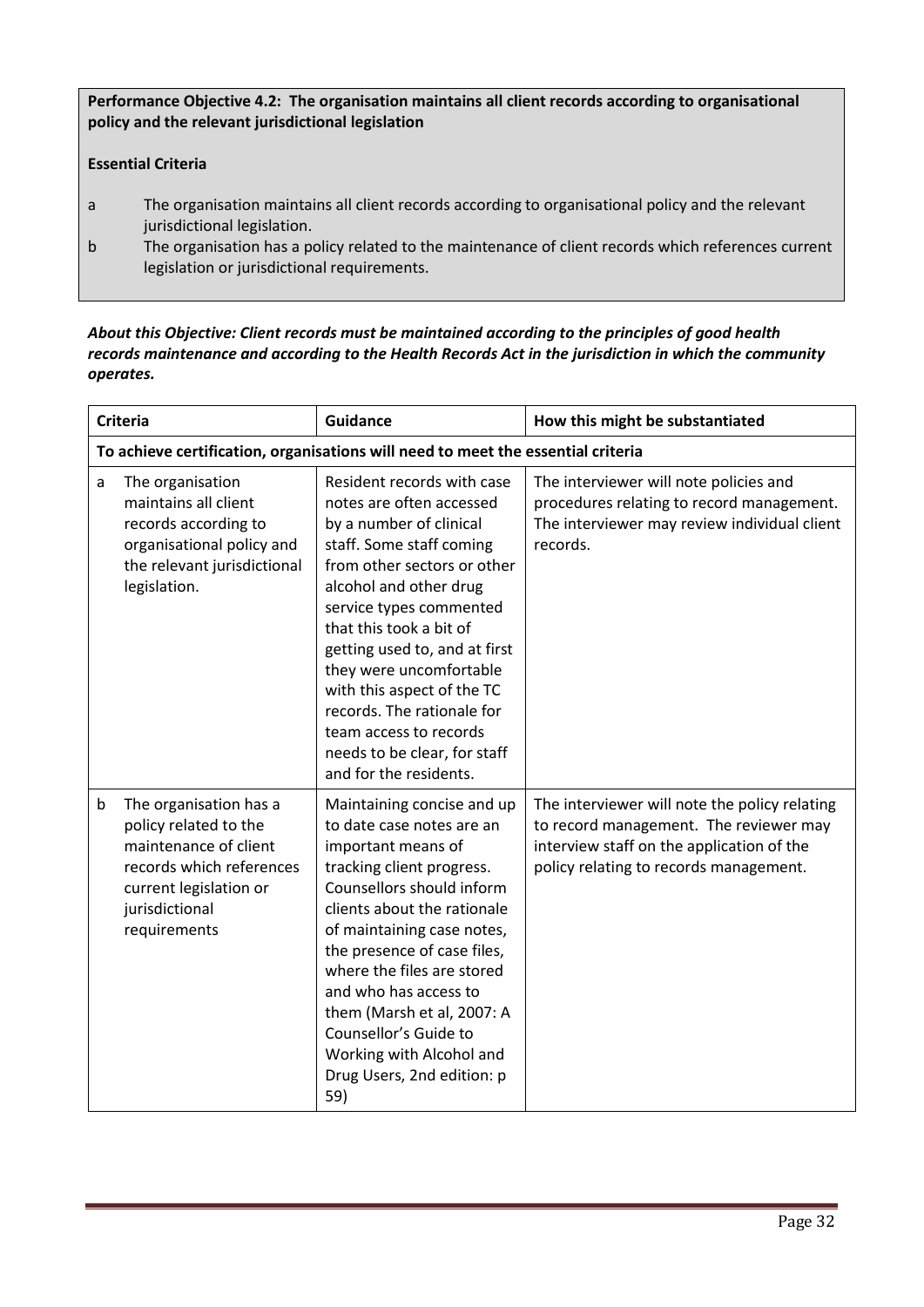Gowing, L., Cooke, R., Biven, A., & Watts, D. (2002)

Marsh, A., Dale, A., & Willis, L. (2007)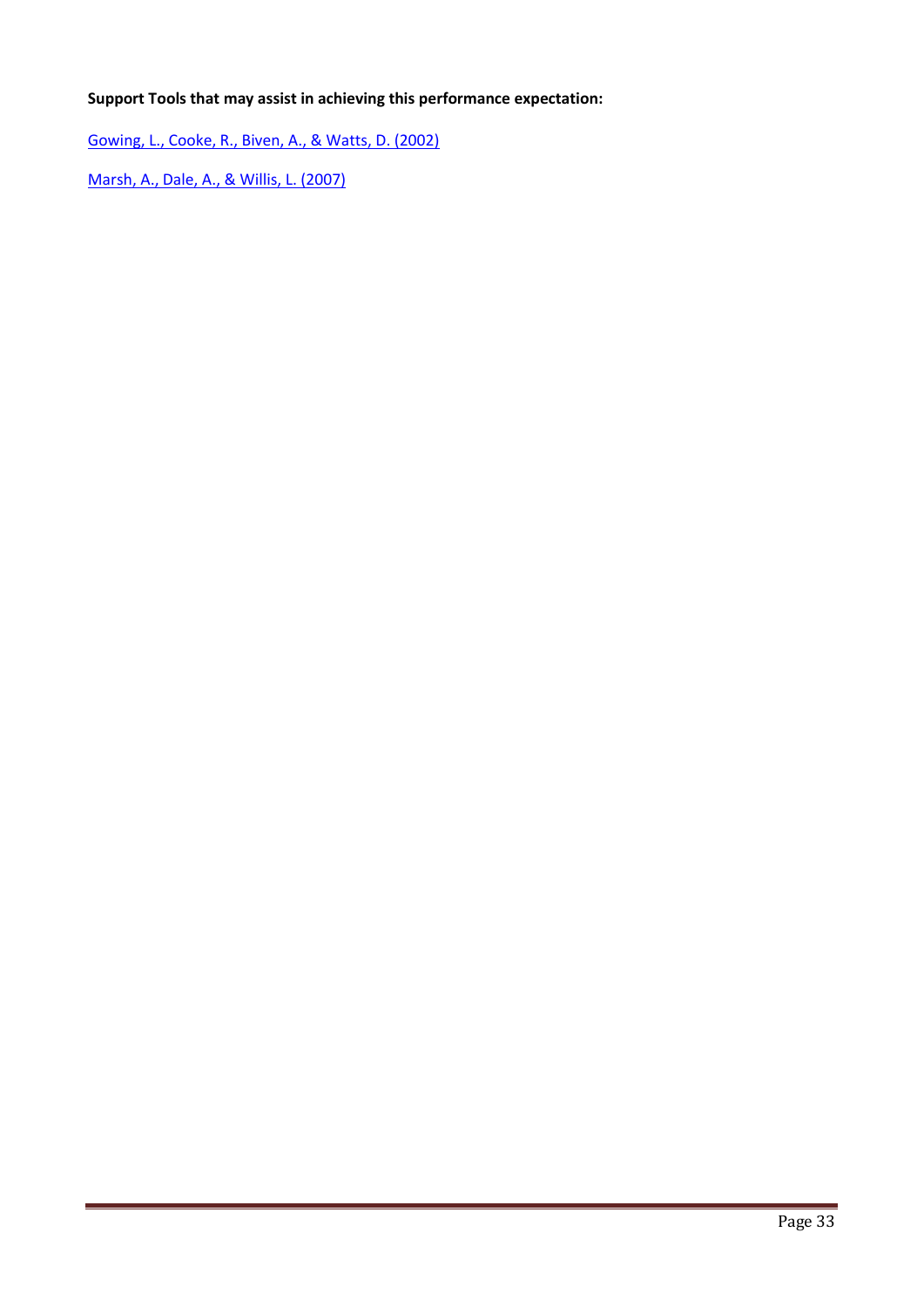## PERFORMANCE EXPECTATION 5: Workplace Health and Safety

Performance Objective 5.1: The organisation has the relevant policies and process in place relating to Workplace Health and Safety legislation.

#### Essential Criteria

- a Training is provided to staff in line with the relevant Workplace Health and Safety legislation of the jurisdiction.
- b The Board or other administrative body maintains oversight of Workplace Health and Safety in line with its governance role.
- c Where the resident members contribute to the functioning of their organisation their capacity and suitability to undertake tasks and workplace health and safety considerations are assessed by staff.
- d Resident members are provided with training, support and information related to the work functions they carry out in the organisation.
- e. The organisation has strategies in place to regularly identify, assess and respond to risks to the safety and well being of staff, volunteers and resident members.

#### *About this Objective: Maintaining a safe working environment for all members of the community is crucial. The responsibility for Workplace Health and Safety belongs to all members of the community including those with a governance role.*

|             | <b>Criteria</b>                                                                                                                            | Guidance                                                                                                                                                                                                                                                                                                   | How this might be substantiated                                                                                                                                                                                                                                                        |
|-------------|--------------------------------------------------------------------------------------------------------------------------------------------|------------------------------------------------------------------------------------------------------------------------------------------------------------------------------------------------------------------------------------------------------------------------------------------------------------|----------------------------------------------------------------------------------------------------------------------------------------------------------------------------------------------------------------------------------------------------------------------------------------|
|             | To achieve certification, organisations will need to meet the essential criteria                                                           |                                                                                                                                                                                                                                                                                                            |                                                                                                                                                                                                                                                                                        |
| a           | Training is provided to<br>staff in line with the<br>relevant Workplace<br><b>Health and Safety</b><br>legislation of the<br>jurisdiction. | There are documented<br>policies on aspects<br>relevant to quality<br>assurance, such as<br>occupational health and<br>safety, equal employment<br>opportunity, sexual<br>harassment,<br>confidentiality of<br>residents' records, staff<br>training and qualifications<br>etc. (ATCEE Statement No<br>73) | The reviewer may note training records of<br>staff in relation to WH&S. The reviewer may<br>note meeting minutes. The reviewer may<br>interview staff in relation to WH&S training.                                                                                                    |
| $\mathbf b$ | The Board or other<br>administrative body<br>maintains oversight of<br>Workplace Health and<br>Safety in line with its<br>governance role. | There are a range of<br>considerations relevant to<br>Residential settings that<br>may not apply to other<br>AOD or health services and<br>it is important for<br>organisation leaders to be<br>familiar with these<br>considerations.                                                                     | The reviewer may note meeting minutes. The<br>reviewer may interview leaders as to their<br>role in oversight of WH&S.<br>The reviewer should note evidence of<br>culturally appropriate workplace practices<br>with regard to Aboriginal and Torres Strait<br>Islander staff members. |
| C           | Where the resident<br>members contribute to<br>the functioning of their                                                                    | Through active<br>participation in all aspects<br>of the community, staff                                                                                                                                                                                                                                  | The reviewer may note policy and procedure,<br>resident member information,<br>documentation relating to assessment. The                                                                                                                                                               |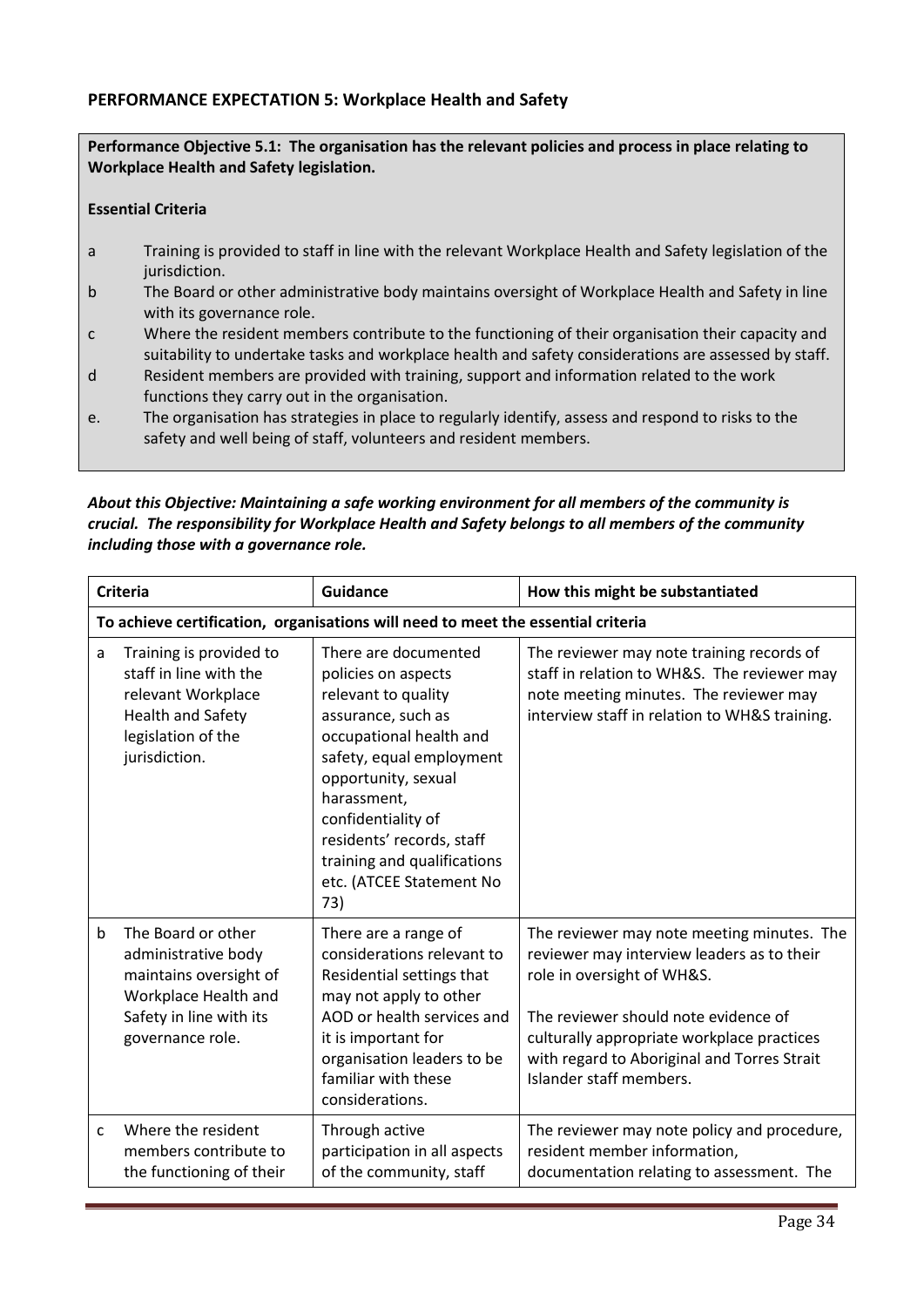|   | <b>Criteria</b>                                                                                                                                                                      | <b>Guidance</b>                                                                                                                                                                                                                                                                                                                               | How this might be substantiated                                                                                                                                                                                                                                                                                                                                         |
|---|--------------------------------------------------------------------------------------------------------------------------------------------------------------------------------------|-----------------------------------------------------------------------------------------------------------------------------------------------------------------------------------------------------------------------------------------------------------------------------------------------------------------------------------------------|-------------------------------------------------------------------------------------------------------------------------------------------------------------------------------------------------------------------------------------------------------------------------------------------------------------------------------------------------------------------------|
|   | organisation their<br>capacity and suitability to<br>undertake tasks and<br>workplace health and<br>safety considerations are<br>assessed by staff.                                  | ensure the safe<br>environment and positive<br>functioning of the TC is<br>developed and<br>maintained, encourage<br>resident participation and<br>interaction, and provide<br>appropriate therapeutic<br>interventions (ATCEE<br>Statement No 67).                                                                                           | reviewer may interview staff and residents in<br>relation to the assessment process<br>undertaken. The reviewer may note incident<br>reports relating to resident participation in<br>the workplace.<br>The reviewer should note evidence of<br>culturally appropriate workplace practices<br>with regard to Aboriginal and Torres Strait<br>Islander resident members. |
| d | Resident members are<br>provided with training,<br>support and information<br>related to the work<br>functions they carry out<br>in the organisation.                                | Through active<br>participation in all aspects<br>of the community, staff<br>ensure the safe<br>environment and positive<br>functioning of the<br>organisation is developed<br>and maintained,<br>encourage resident<br>participation and<br>interaction, and provide<br>appropriate therapeutic<br>interventions (ATCEE<br>Statement No 67). | The reviewer may note training<br>schedules/records, information provided to<br>consumers, policy and procedure. The<br>reviewer may interview staff and residents on<br>the training, support and information<br>provided.                                                                                                                                             |
| e | The organisation has<br>strategies in place to<br>regularly identify, assess<br>and respond to risks to<br>the safety and wellbeing<br>of staff, volunteers and<br>resident members. | Risk management is the<br>identification, evaluation,<br>and prioritisation of risks,<br>followed by coordinated<br>and economical<br>application of resources to<br>minimise, monitor, and<br>control the probability or<br>impact of unfortunate<br>events or to maximise the<br>realisation of<br>opportunities. (Wikipedia)               | The reviewer will note the policy and<br>procedure whereby staff skills and knowledge<br>gaps are regularly assessed to identify the<br>level and gaps that need to be addressed.                                                                                                                                                                                       |

Gowing, L., Cooke, R., Biven, A., & Watts, D. (2002)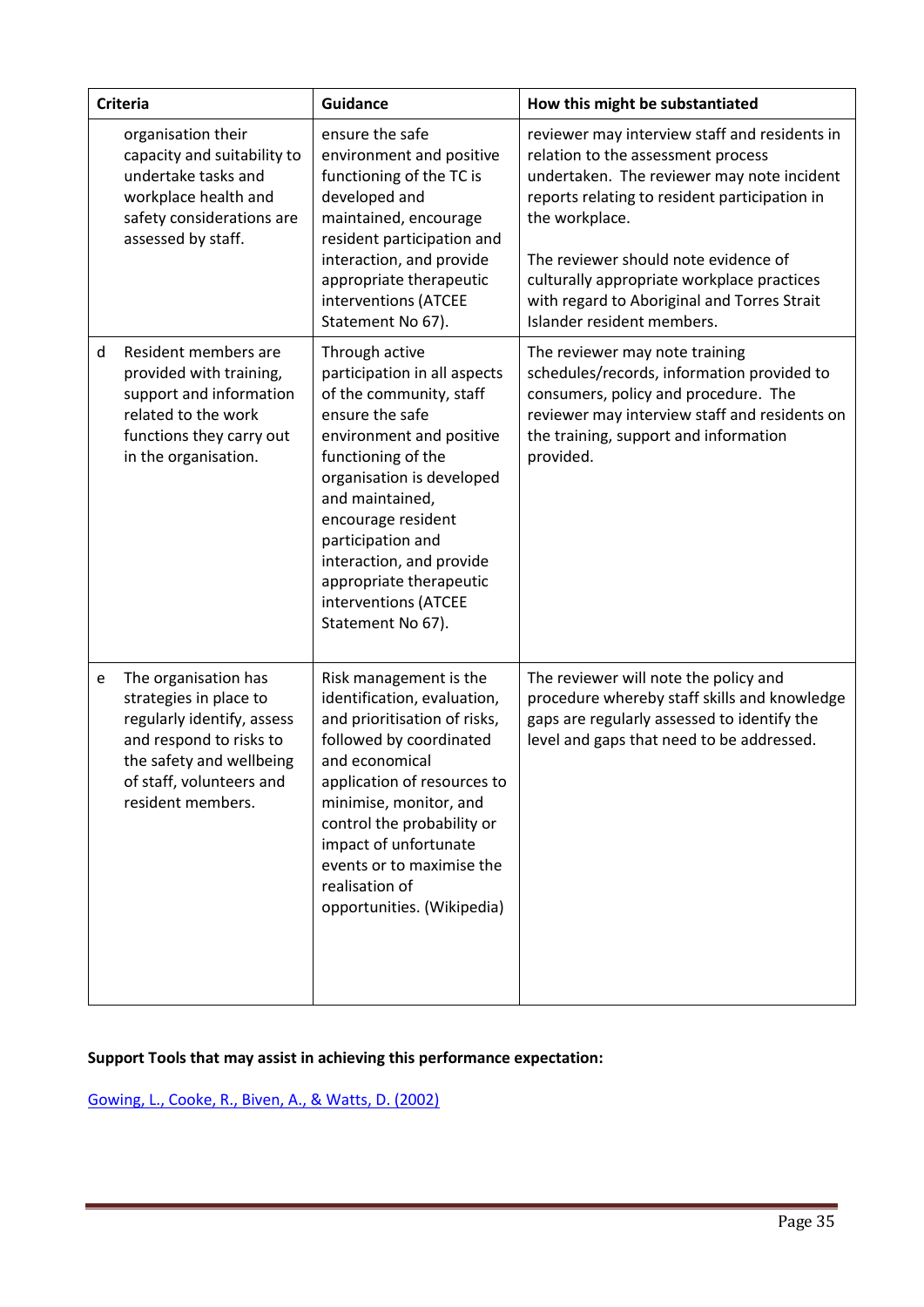#### Performance Objective 5.2: Staff are supported to maintain current first aid training.

## Essential Criteria

a. An adequate number according to local legislation of staff on each shift holds a first aid certificate.

## Good Practice Criteria.

a. Resident members are supported to gain first aid training appropriate to their locality.

|    | <b>Criteria</b>                                                                                                     | <b>Guidance</b>                                                                                                                                                                                                                                                  | How this might be substantiated                                                                                                                                                                  |
|----|---------------------------------------------------------------------------------------------------------------------|------------------------------------------------------------------------------------------------------------------------------------------------------------------------------------------------------------------------------------------------------------------|--------------------------------------------------------------------------------------------------------------------------------------------------------------------------------------------------|
|    |                                                                                                                     | To achieve certification, organisations will need to meet the essential criteria                                                                                                                                                                                 |                                                                                                                                                                                                  |
| a  | An adequate number<br>according to local<br>legislation of staff on each<br>shift holds a first aid<br>certificate. | The use of first aid applies<br>to all kinds of working<br>environments even in<br>offices. First aid education<br>can save lives in situations<br>of an employee, resident<br>or volunteer falling ill or<br>being involved in an<br>accident.                  | The reviewer will interview residents on<br>gaining first aid training. The reviewer will<br>not policy and procedure for gaining first aid<br>training, training calendars, program guides.     |
|    | criteria.                                                                                                           |                                                                                                                                                                                                                                                                  | To achieve good practice certification/accreditation, organisations will need to meet the Good Practice                                                                                          |
| a. | Resident members are<br>supported to gain first<br>aid training appropriate to<br>their locality                    | The use of first aid applies<br>to all kinds of working and<br>living environments; the<br>residential and recreational<br>environment of the<br><b>Therapeutic Community</b><br>provides many<br>opportunities for the<br>application of first aid<br>training. | The reviewer will interview residents on<br>gaining first aid training. The reviewer will<br>note policy and procedure for gaining first<br>aid training, training calendars, program<br>guides. |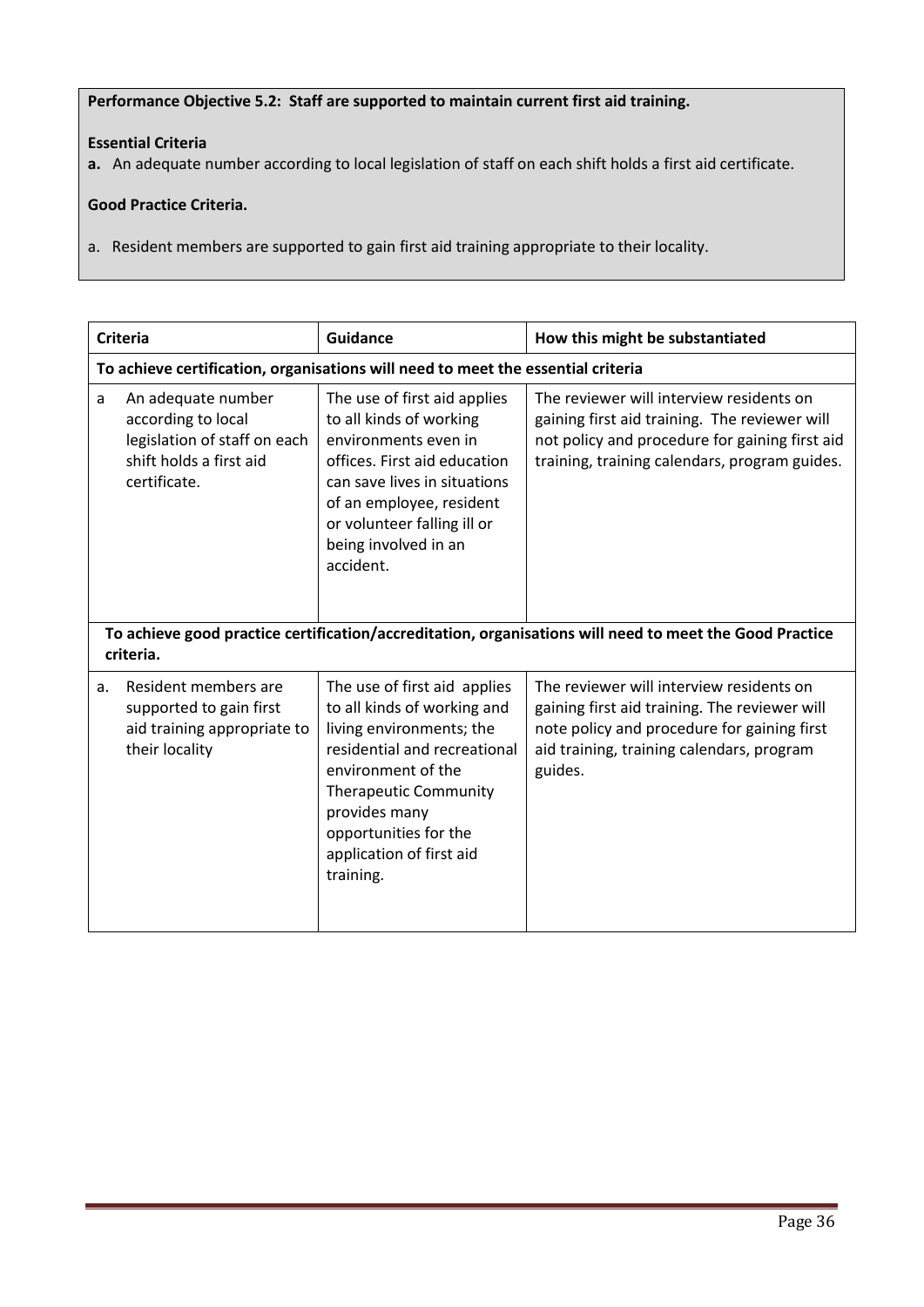Performance Objective 5.3: Staff oversee tasks and activities by resident members

# Essential Criteria

- a. The potential benefit of tasks and activities are assessed by staff.
- b. Residents have an understanding of the benefits of the set tasks and activities in the program.
- c. Skills development is related to set tasks and activities.

*About this Objective: Ensuring growth within the community is an essential part of any residential community. Skills are learnt by resident members, staff act as role models or mentors in the learning process, and the residents learn both the benefits of their work within the community from a personal and a community perspective.* 

|    | <b>Criteria</b>                                                                                             | <b>Guidance</b>                                                                                                                                                                                                | How might this be substantiated.                                                                                                                                                                                                                                                                                                                                                                                                                                                                                                                                                                                                                                                                                                                                                                                                                                                                                                                   |
|----|-------------------------------------------------------------------------------------------------------------|----------------------------------------------------------------------------------------------------------------------------------------------------------------------------------------------------------------|----------------------------------------------------------------------------------------------------------------------------------------------------------------------------------------------------------------------------------------------------------------------------------------------------------------------------------------------------------------------------------------------------------------------------------------------------------------------------------------------------------------------------------------------------------------------------------------------------------------------------------------------------------------------------------------------------------------------------------------------------------------------------------------------------------------------------------------------------------------------------------------------------------------------------------------------------|
|    |                                                                                                             |                                                                                                                                                                                                                | To achieve certification/accreditation, organisations will need to meet the essential criteria.                                                                                                                                                                                                                                                                                                                                                                                                                                                                                                                                                                                                                                                                                                                                                                                                                                                    |
| a. | Potential benefit of tasks<br>and activities are assessed<br>by staff.                                      | Interactions between<br>residents and staff in an<br>informal context during<br>daily activities help<br>establish a relationship<br>that facilitates therapeutic<br>interactions (ATCEE<br>Statement No 69)   | The reviewer may note policy and<br>procedure, records of assessment, meeting<br>minutes, individual treatment plans. The<br>reviewer may interview staff and residents<br>on the assessment process for tasks and<br>activities.<br>The reviewer will note evidence for why<br>(therapeutic benefit) tasks and activities<br>were chosen for Aboriginal and Torres<br>Strait Islander residents.<br>The reviewer will note the presence of<br>activities and tasks that have been chosen<br>as beneficial for Aboriginal and Torres<br>Strait Islander residents, and particularly<br>from whom advice was sought. This would<br>include the involvement of the wider<br>Aboriginal community, including elders, in<br>determining appropriate activities for the<br>particular group and organisation. It<br>should therefore be noted that activities<br>and tasks will vary across Australia and be<br>applicable to the particular community. |
| b. | Residents have an<br>understanding of the<br>benefits of the set tasks<br>and activities in the<br>program. | Staff may involve<br>themselves in activities<br>such as recreation, meal<br>preparation, dining and<br>chores, on an equal footing<br>with residents, as a means<br>of emphasising their<br>membership of the | The reviewer may note written or other<br>documented material relating to the<br>benefits of set tasks and activities. The<br>reviewer may interview residents on their<br>understanding of set tasks and activities.                                                                                                                                                                                                                                                                                                                                                                                                                                                                                                                                                                                                                                                                                                                              |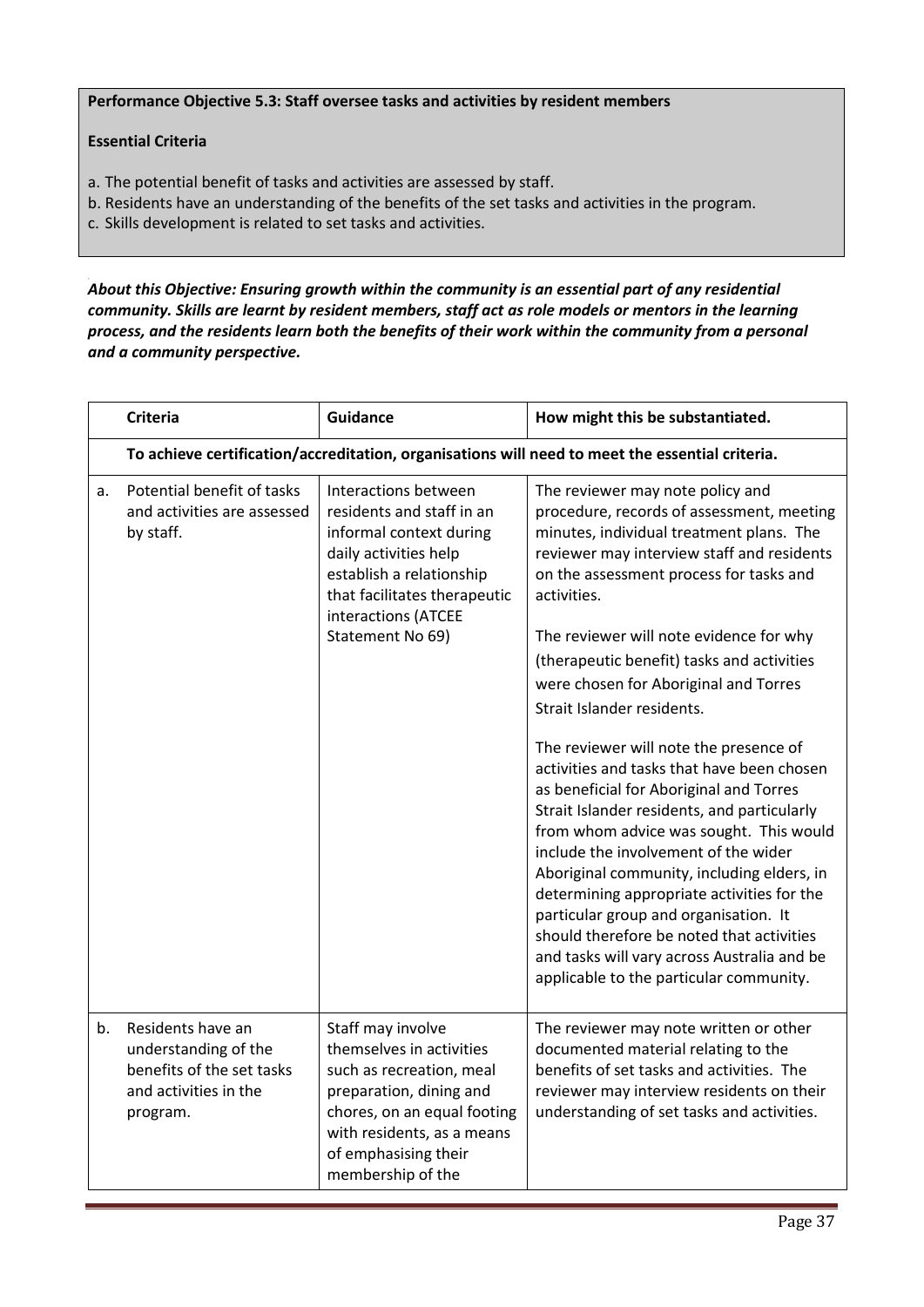|   | <b>Criteria</b>                                                  | <b>Guidance</b>                                                                                                                                                                                                                                                                                                                           | How might this be substantiated.                                                                                                                                                                                                                                                                                                                                                                                                                                                                                                                                                                                                                  |
|---|------------------------------------------------------------------|-------------------------------------------------------------------------------------------------------------------------------------------------------------------------------------------------------------------------------------------------------------------------------------------------------------------------------------------|---------------------------------------------------------------------------------------------------------------------------------------------------------------------------------------------------------------------------------------------------------------------------------------------------------------------------------------------------------------------------------------------------------------------------------------------------------------------------------------------------------------------------------------------------------------------------------------------------------------------------------------------------|
|   |                                                                  | community, and their<br>participation as role<br>models (ATCEE Statement<br>No 68).                                                                                                                                                                                                                                                       |                                                                                                                                                                                                                                                                                                                                                                                                                                                                                                                                                                                                                                                   |
| d | Skills development is<br>related to set tasks and<br>activities. | Through active<br>participation in all aspects<br>of the community, staff<br>ensure the safe<br>environment and positive<br>functioning of the<br>organisation is developed<br>and maintained, encourage<br>resident participation and<br>interaction, and provide<br>appropriate therapeutic<br>interventions (ATCEE<br>Statement NO 67) | The reviewer may note individual<br>treatment plans, application of research<br>relating to skills development, information<br>provided to residents, meeting minutes.<br>The reviewer may interview staff and<br>residents on the skills development gained<br>from set tasks and activities.<br>The reviewer will note processes in place to<br>ensure developmental tasks/goals, specific<br>to Aboriginal and Torres Strait Islander<br>residents, are included in program<br>activities and are appropriate for the<br>community, and their inclusion is<br>appropriate for all members, including<br>non-Indigenous members of the service. |

De Leon, G. (2000)

Gowing, L., Cooke, R., Biven, A., & Watts, D. (2002)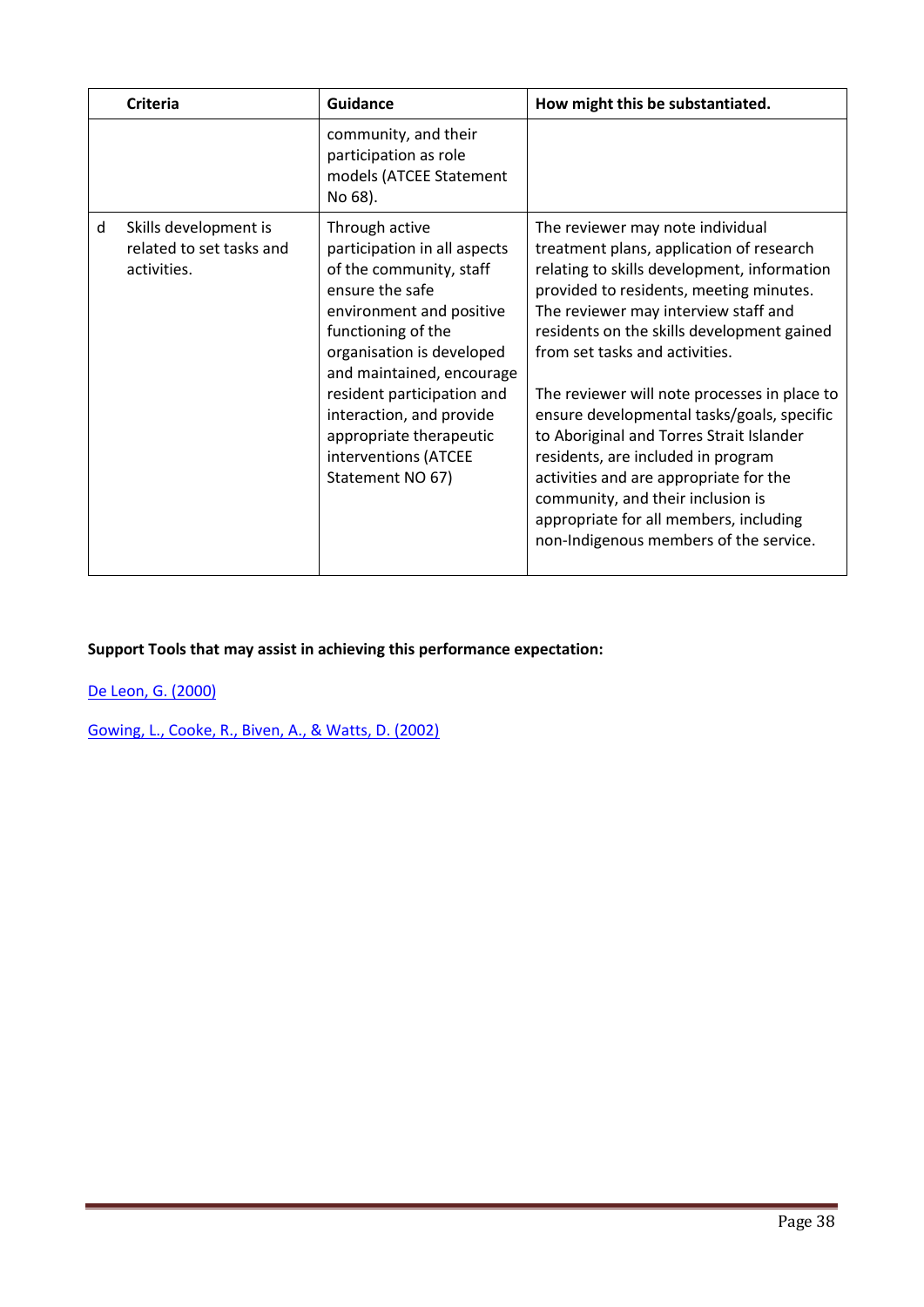# PERFORMANCE EXPECTATION 6: Health and Safety Risk Management

| Performance Objective 6.1: Harm minimisation/reduction information is included in the program<br><b>Essential Criteria</b> |                                                        |  |
|----------------------------------------------------------------------------------------------------------------------------|--------------------------------------------------------|--|
| a                                                                                                                          | Harm reduction information is included in the program. |  |
| <b>Good Practice Criteria</b>                                                                                              |                                                        |  |
| Harm reduction education is shared through peers.<br>b                                                                     |                                                        |  |

*About this Objective: Participation in a residential program does not guarantee alcohol and/or other drugs will never be a part of an individual's life again. Educating members of the community on awareness around re-commencing drug and/or alcohol use, the impact of blood borne virus' on their lives and the lives of those around them, and where to seek support should they need it again in the future should be a part of every program.*

|    | <b>Criteria</b>                                                                                | <b>Guidance</b>                                                                                                                                                                                                         | How this might be substantiated                                                                                                                                                                                                                                                                                                                                                                                                                                                                    |
|----|------------------------------------------------------------------------------------------------|-------------------------------------------------------------------------------------------------------------------------------------------------------------------------------------------------------------------------|----------------------------------------------------------------------------------------------------------------------------------------------------------------------------------------------------------------------------------------------------------------------------------------------------------------------------------------------------------------------------------------------------------------------------------------------------------------------------------------------------|
|    | To achieve certification/accreditation, organisations will need to meet the essential criteria |                                                                                                                                                                                                                         |                                                                                                                                                                                                                                                                                                                                                                                                                                                                                                    |
| a  | Harm reduction<br>information is included in<br>the program                                    | Residential treatment<br>provides information and<br>the opportunity for<br>residents to discuss the<br>prevention and control of<br>health issues of particular<br>relevance to drug users<br>(ATCEE Statement No 37). | The reviewer will note appropriate program<br>materials. The reviewer will interview staff<br>and residents on the application of harm<br>minimisation/reduction material appropriate<br>to Aboriginal and Torres Strait Islander<br>residents. The interviewer will note policy<br>and procedure relating to harm<br>minimisation/reduction.                                                                                                                                                      |
|    | practice criteria                                                                              |                                                                                                                                                                                                                         | To achieve good practice certification/accreditation, organisations will also need to meet the good                                                                                                                                                                                                                                                                                                                                                                                                |
| b. | Harm reduction education<br>is shared through peers                                            | Peer education amongst<br>residents ensures the<br>sustainability of health and<br>safety information<br>delivered and continues to<br>inform consumer<br>knowledge when they<br>leave.                                 | The reviewer will note policy and procedure<br>for sharing information between peers. The<br>reviewer may note schedule for external<br>peer visits. The reviewer will note program<br>materials, which include peer information.<br>The reviewer will interview staff and<br>residents on peer information sharing. The<br>reviewer will observe and comment on the<br>cultural appropriateness of harm reduction<br>education materials and the manner in<br>which it is presented to residents. |

#### Support Tools that may assist in achieving this performance expectation:

De Leon, G. (2000)

Gowing, L., Cooke, R., Biven, A., & Watts, D. (2002)

McDonald, J., Roche, A.M., Durbridge, M., & Skinner, N. (2003)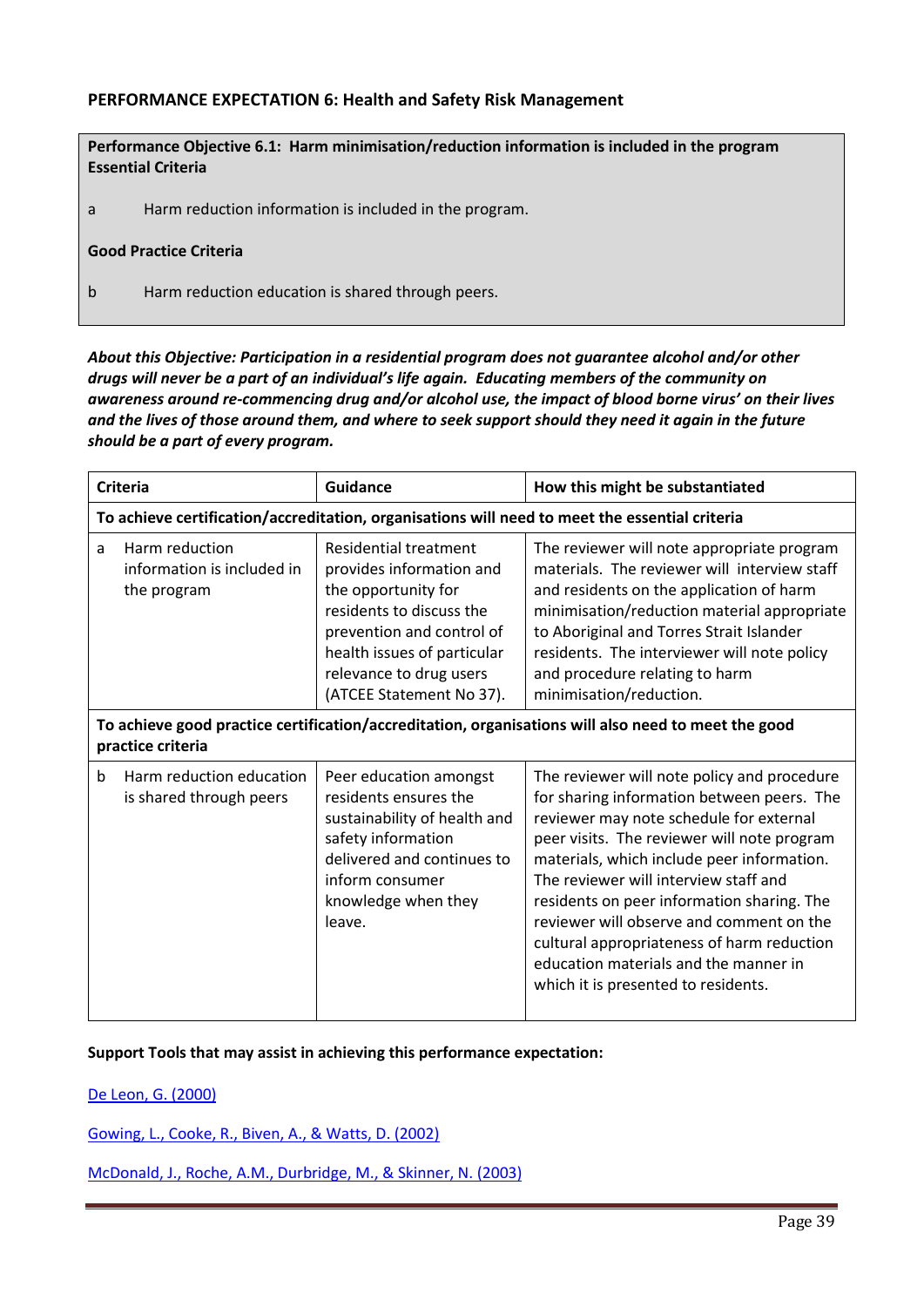#### Performance Objective 6.2: Each resident has an individualised treatment plan.

#### Essential Criteria

- a Every resident has a treatment plan and it is reviewed regularly in consultation with the treatment team and the resident.
- b The treatment plan includes exit planning.

*About this Objective: Whilst a community often works on an ethos of 'what is best for the community', the community is the sum of the individuals living within it. Those individuals have individual needs and these needs should be addressed in a manner that provides the best outcome for the individual and for the community as a whole.*

|   | <b>Criteria</b>                                                                                                                           | Guidance                                                                                                                                                                                  | How this might be substantiated                                                                                                                                                                                                                                                                                                                                                                                                 |
|---|-------------------------------------------------------------------------------------------------------------------------------------------|-------------------------------------------------------------------------------------------------------------------------------------------------------------------------------------------|---------------------------------------------------------------------------------------------------------------------------------------------------------------------------------------------------------------------------------------------------------------------------------------------------------------------------------------------------------------------------------------------------------------------------------|
|   |                                                                                                                                           | To achieve certification, organisations will need to meet the essential criteria                                                                                                          |                                                                                                                                                                                                                                                                                                                                                                                                                                 |
| a | Every resident has a<br>treatment plan and it is<br>reviewed regularly in<br>consultation with the<br>treatment team and the<br>resident. | There is a written, agreed<br>upon and periodically<br>updated treatment plan for<br>each resident (ATCEE<br>Statement No 53)                                                             | The reviewer may note culturally<br>appropriate individual treatment plans,<br>client files, policy and procedure in relation<br>to treatment planning. The reviewer may<br>interview staff regarding treatment plans.<br>Evidence of access for Aboriginal and Torres<br>Strait Islander residents to "Uncles",<br>"Aunties" and/or Elders should be<br>considered.<br>Evidence of gender sensitivity should be<br>considered. |
| b | The treatment plan<br>includes exit planning.                                                                                             | Treatment plans identify<br>goals for each stage, and<br>achievement of these goals<br>is assessed when<br>considering applications to<br>move between stages<br>(ATCEE Statement No 54). | The reviewer may note individual treatment<br>plans, client files, policy and procedure in<br>relation to treatment planning. The<br>reviewer may interview staff regarding<br>treatment plans.<br>The reviewer may seek evidence that an exit<br>plan for all clients of the service is in place<br>and includes ongoing treatment options and<br>referral to appropriate services.                                            |

#### Support Tools that may assist in achieving this performance expectation:

Gowing, L., Cooke, R., Biven, A., & Watts, D. (2002)

Marsh, A., Dale, A., & Willis, L. (2007)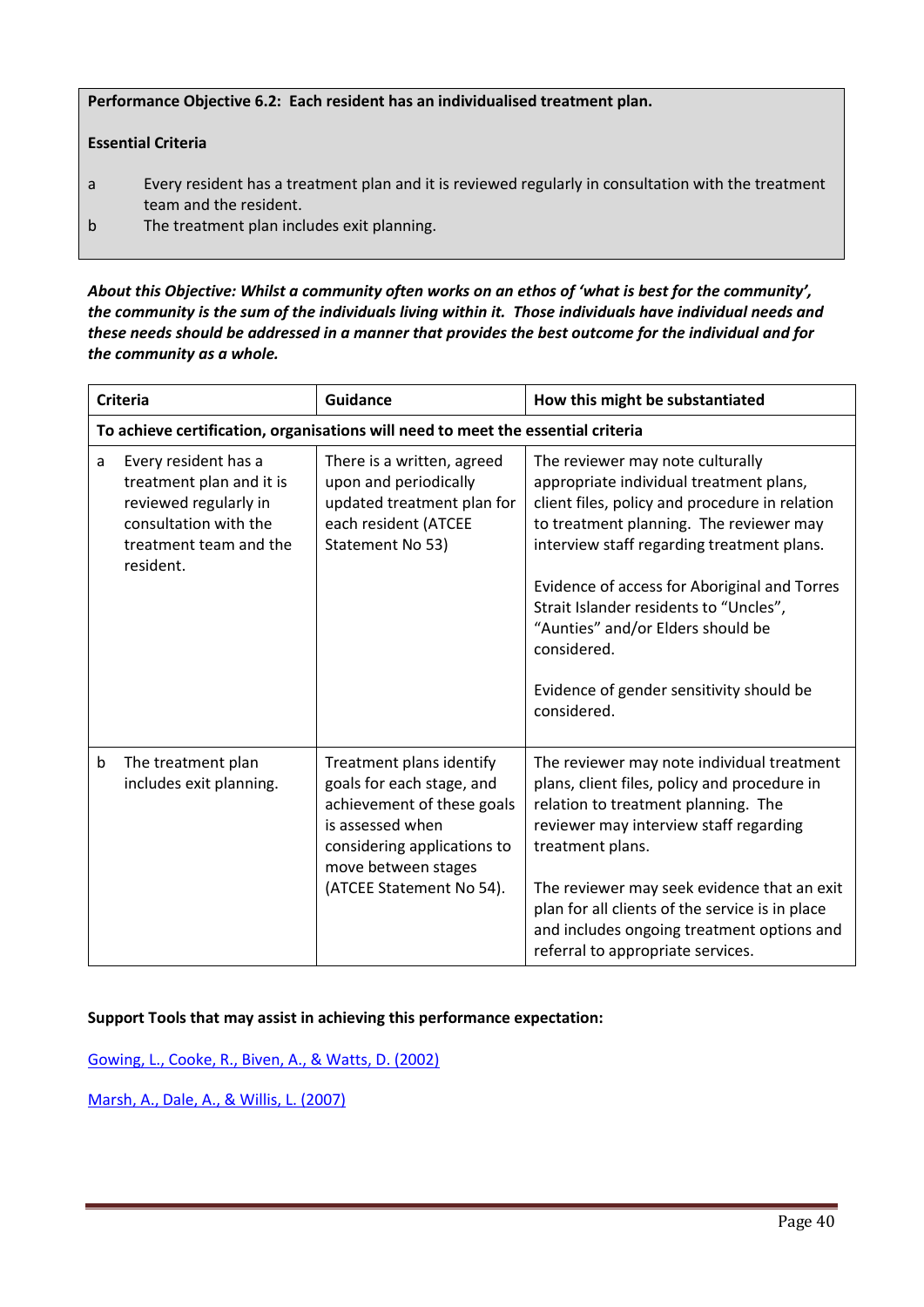# PERFORMANCE EXPECTATION 7: Community as Method

*The agency operates in a manner that reflects the Community as Method approach and implements that in all aspects of the service.*

#### Performance Objective 7.1: The TC programme applies the Community as Method approach.

#### Essential Criteria

- a The Therapeutic Community programme applies the Community as Method approach
- b The Therapeutic Community has distinct stages which cover assessment, orientation, treatment, transition and re-entry
- c The Therapeutic Community approach is multidimensional. It involves therapy, education, teaching values, and skills development

#### Good Practice Criteria

- a The agency has established culturally appropriate and community suitable encounter measures.
- b The agency demonstrates a community that is self-reliant and self-aware and deals with community issues utilising all of community measures.
- c The resident group is charged with assessing readiness for stage change and providing feedback on progress through the stages.

#### *About this Objective: A profound distinction between the TC and other treatments and communities is the use of community as a method for changing the whole person (De Leon 2000: p 92). The fundamental assumption underlying community as method is that individuals obtain maximum therapeutic and educational impact when they meet community expectations for participation in and use of the community context to change themselves (De Leon 2000: p 98).*

|    | <b>Criterion</b>                                                                          | <b>Guidance</b>                                                                                                                                                                                                                                                                                                 | How this might be substantiated                                                                                                                                                                                                                                                                                                                                                                                                                                                                                                                                                                                                                                                                                                                                                                         |
|----|-------------------------------------------------------------------------------------------|-----------------------------------------------------------------------------------------------------------------------------------------------------------------------------------------------------------------------------------------------------------------------------------------------------------------|---------------------------------------------------------------------------------------------------------------------------------------------------------------------------------------------------------------------------------------------------------------------------------------------------------------------------------------------------------------------------------------------------------------------------------------------------------------------------------------------------------------------------------------------------------------------------------------------------------------------------------------------------------------------------------------------------------------------------------------------------------------------------------------------------------|
|    |                                                                                           | To achieve certification, you'll need to meet the essential criteria                                                                                                                                                                                                                                            |                                                                                                                                                                                                                                                                                                                                                                                                                                                                                                                                                                                                                                                                                                                                                                                                         |
| a. | The Therapeutic<br>Community<br>programme applies<br>the Community as<br>Method approach. | George De Leon in The<br>Therapeutic Community:<br>Theory, Model, and<br>Method (2000) describes<br>the community as method<br>approach within four<br>components, including<br>context, expectations,<br>assessment, and<br>responses. He also offers<br>some detail on the<br>concepts and the<br>components. | The reviewer will want to establish:<br>The Staff of the agency can demonstrate<br>$\bullet$<br>Community as Method; and<br>The residents of the agency can demonstrate<br>$\bullet$<br>Community as Method.<br>The reviewer will talk with managers and staff<br>about their community, their understanding of<br>Community as Method, and how they implement<br>Community as Method.<br>The reviewer will take into account the<br>modifications required within particular cultural<br>settings including that the model is applied in a<br>culturally appropriate manner.<br>The reviewer will note deference made to<br>Aboriginal and Torres Strait Islander tradition in<br>the application of 'Community as Method', e.g.,<br>buddying an Aboriginal resident with a new<br>Aboriginal arrival. |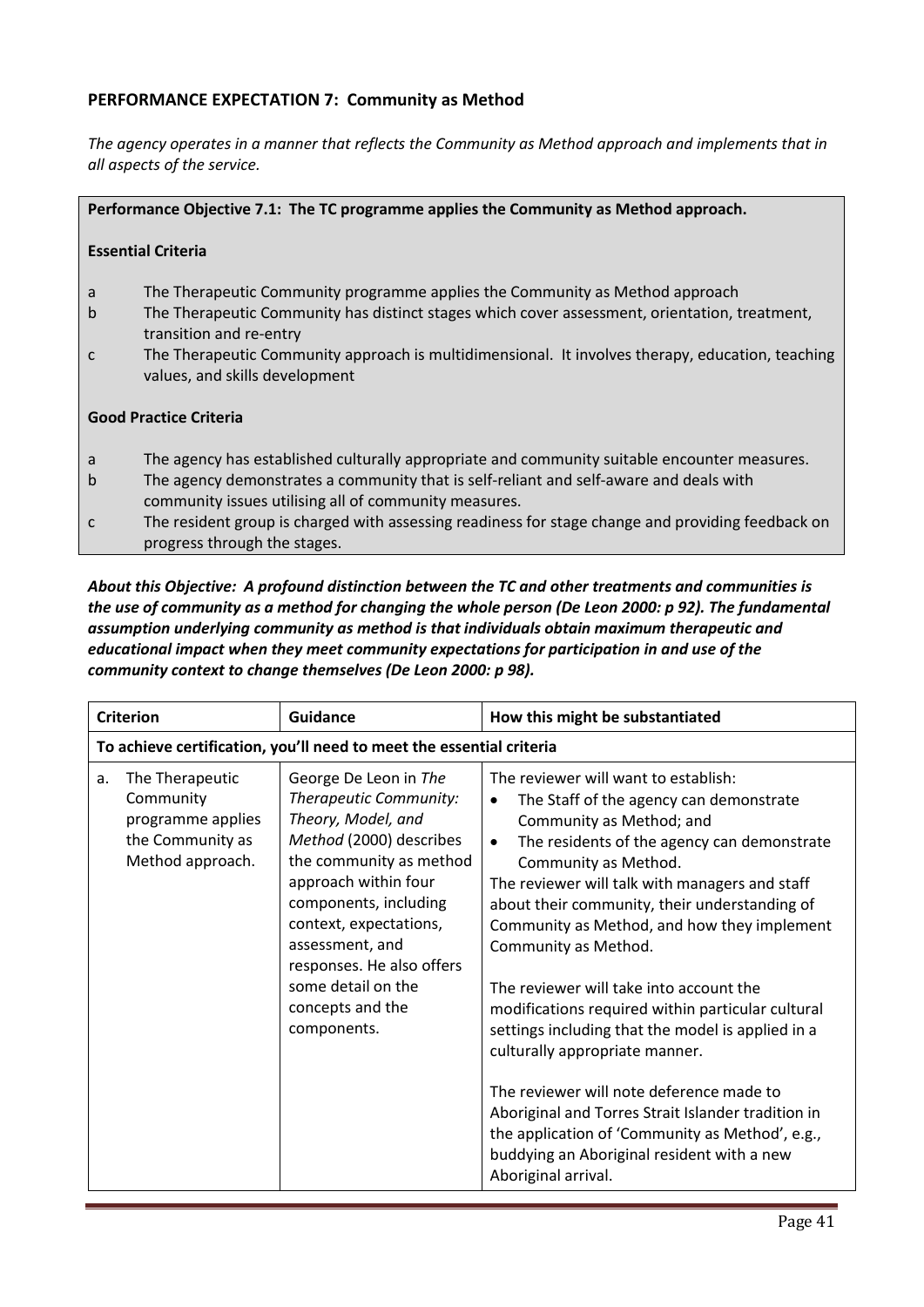|   | <b>Criterion</b>                                                                                                                                      | <b>Guidance</b>                                                                                                                                                                                                                                                                                                                                                                                                                                                                                                                                                                                                                                     | How this might be substantiated                                                                                                                                                                                                                                                                                                                                                                 |
|---|-------------------------------------------------------------------------------------------------------------------------------------------------------|-----------------------------------------------------------------------------------------------------------------------------------------------------------------------------------------------------------------------------------------------------------------------------------------------------------------------------------------------------------------------------------------------------------------------------------------------------------------------------------------------------------------------------------------------------------------------------------------------------------------------------------------------------|-------------------------------------------------------------------------------------------------------------------------------------------------------------------------------------------------------------------------------------------------------------------------------------------------------------------------------------------------------------------------------------------------|
| b | The Therapeutic<br>Community has<br>distinct stages which<br>cover assessment,<br>orientation,<br>treatment, transition<br>and re-entry.              | In the Therapeutic<br>Community (TC), program<br>stages are prescribed<br>points of expected<br>change The end points<br>of each stage are well<br>marked in terms of<br>expected behaviours and<br>attitudes. Achieving the<br>goals of each stage in<br>itself constitutes an<br>explicit social<br>reinforcement for<br>resident change (De Leon<br>2000: pp 193 - 194).                                                                                                                                                                                                                                                                         | The reviewer will take note of written polices, and<br>procedures, the written program, treatment plans<br>and other case histories. The resident group will<br>be able to explain their understanding of the<br>staged approach.                                                                                                                                                               |
| c | The Therapeutic<br>Community<br>approach is<br>multidimensional. It<br>involves therapy,<br>education, teaching<br>values, and skills<br>development. | The TC is also<br>multidimensional and<br>works with the whole<br>person. As such it<br>provides nurturance<br>through "three meals,<br>housing, clothing,<br>cosmetic accessories, as<br>well as medical, dental,<br>and various social and<br>legal advocacy services".<br>It also addresses a range<br>of individual needs that<br>would enhance re-entry,<br>such as providing training,<br>vocational skills<br>development, parenting<br>skills etc. More<br>importantly, however, the<br>therapeutic element of<br>every activity, job function<br>or interaction is aimed at<br>enhancing the personal<br>growth of the resident<br>member. | The reviewer will take note of the written program,<br>policies and procedures. The reviewer will ask the<br>staff and the residents as to how the various<br>components of the program add value to the<br>desired outcome for the individual.<br>The reviewer will observe and take advice from the<br>organisation on the cultural appropriateness of<br>program materials.                  |
|   |                                                                                                                                                       |                                                                                                                                                                                                                                                                                                                                                                                                                                                                                                                                                                                                                                                     | To achieve good practice certification, organisations will also need to meet the good practice criteria                                                                                                                                                                                                                                                                                         |
| a | The agency has<br>established<br>culturally<br>appropriate and<br>community suitable<br>encounter<br>measures.                                        | Chapter 18 on The<br>Encounter Group by De<br>Leon in The Therapeutic<br>Community: Theory,<br>Model, and Method<br>An encounter group held<br>in a prison setting or an<br>Aboriginal Australian<br>setting will be different to                                                                                                                                                                                                                                                                                                                                                                                                                   | The reviewer may wish to observe such a group<br>dynamic. Alternatively, policies and procedures on<br>such groups, explanations from both staff and<br>residents, and a rationale for the cultural<br>framework in which such a group occurs should be<br>provided. For services (non-Indigenous) that have<br>in place a Reconciliation Action Plan (RAP),<br>reference will be made to this. |

Ξ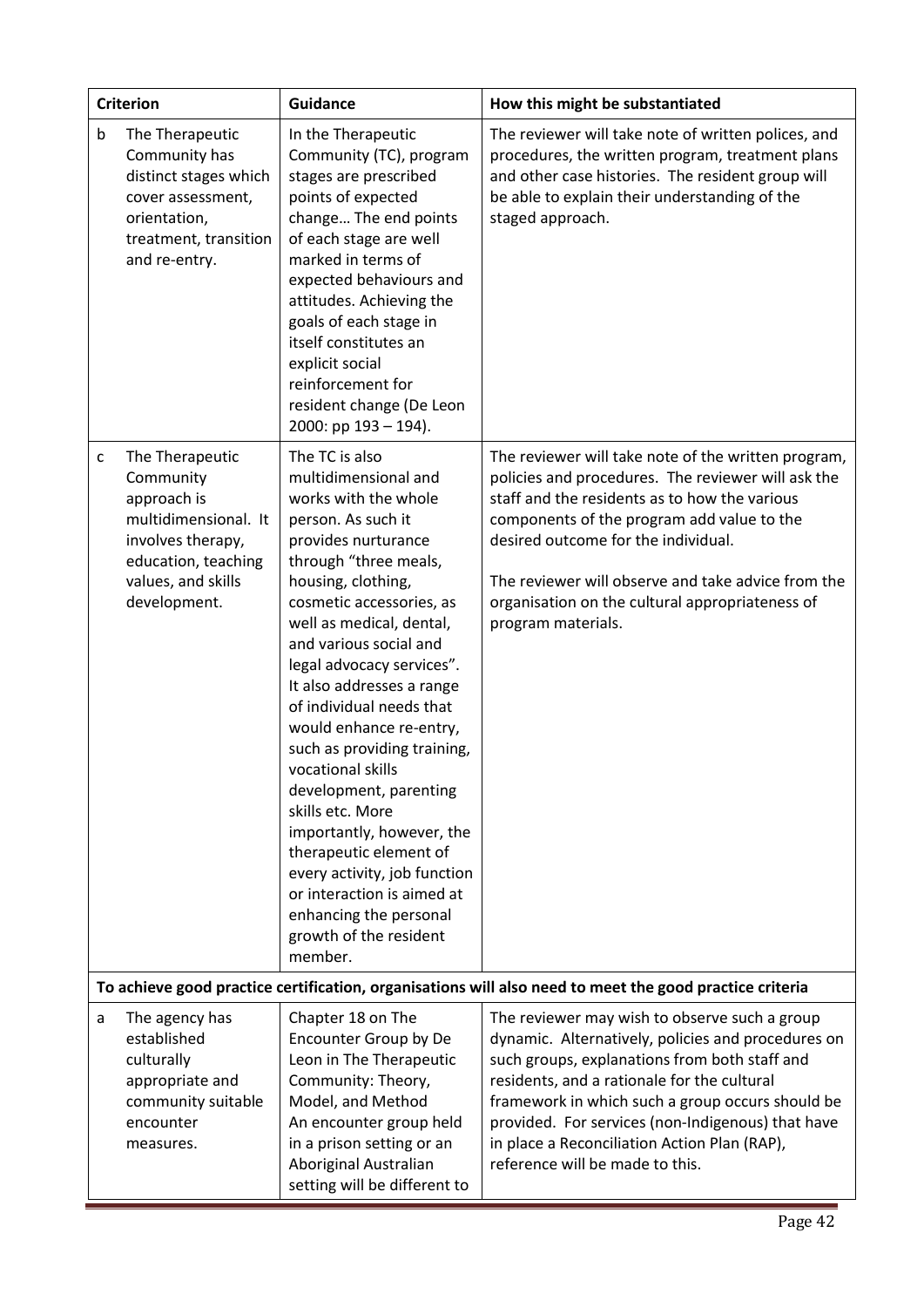|   | <b>Criterion</b>                                                                                                                                                                                      | <b>Guidance</b>                                                                                                                                                                                           | How this might be substantiated                                                                                                                                                                                                                                                                                                                                                       |
|---|-------------------------------------------------------------------------------------------------------------------------------------------------------------------------------------------------------|-----------------------------------------------------------------------------------------------------------------------------------------------------------------------------------------------------------|---------------------------------------------------------------------------------------------------------------------------------------------------------------------------------------------------------------------------------------------------------------------------------------------------------------------------------------------------------------------------------------|
|   |                                                                                                                                                                                                       | that held in a Caucasian,<br>metropolitan community<br>setting.                                                                                                                                           | Advice on cultural sensitivity and appropriateness<br>will be sought through discussion with the<br>organisation.                                                                                                                                                                                                                                                                     |
| C | The agency<br>demonstrates a<br>community that is<br>self-reliant and self-<br>aware and deals<br>with community<br>issues utilising all of<br>community<br>measures.                                 | George De Leon in The<br>Therapeutic Community:<br>Theory, Model, and<br>Method (2000)                                                                                                                    | The reviewer may seek information as to how the<br>community deals with issues in the community as<br>they arise including those issues that are at times<br>unplanned, and how conflict resolution processes<br>occur in a culturally appropriate manner.                                                                                                                            |
| c | The resident group<br>is charged with<br>assessing readiness<br>for stage change and<br>providing feedback<br>on progress through<br>the stages, with staff<br>maintaining the<br>ultimate authority. | <b>ATCEE Statement 43:</b><br>Decisions on progression<br>to the next stage of<br>treatment or discharge<br>from the TC involve<br>community consultation,<br>but staff retain ultimate<br>responsibility | The reviewer will take note of written polices, and<br>procedures. The resident group will be able to<br>explain their understanding of the staged approach<br>and their roles in assessing readiness for stage<br>change.<br>Important decisions regarding readiness for stage<br>change should not be made without appropriate<br>input from cultural advisers to the organisation. |

De Leon, G. (2000)

Rawlings, B. &Yates,R. (2001)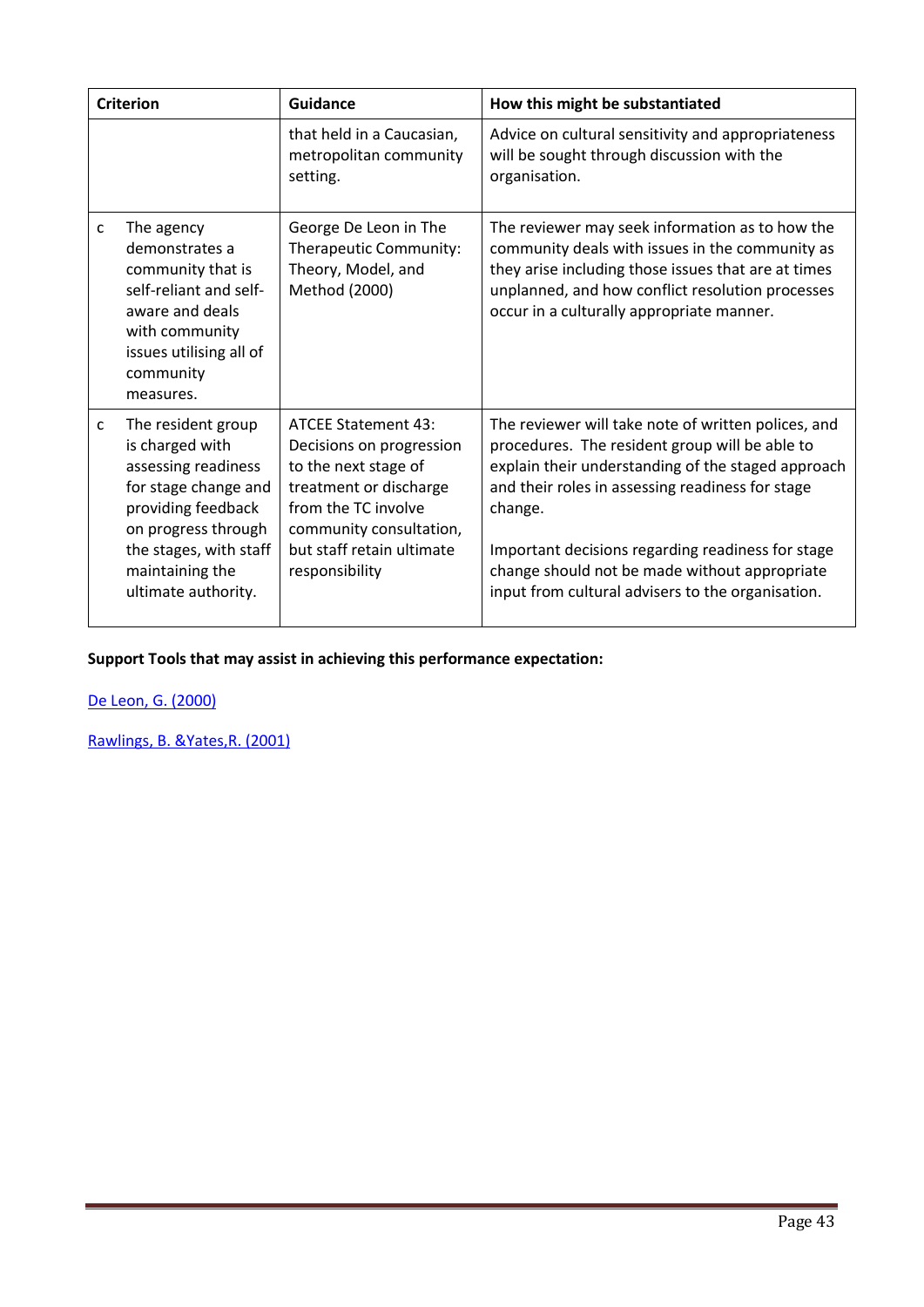Performance Objective 7.2: The Australasian Therapeutic Community Essential Elements are implemented within the Therapeutic Community.

# Essential Criteria

a Staff induction and in-house training incorporates the Australasian Therapeutic Community Essential Elements

*About this Objective: The Australasian Therapeutic Community Essential Elements are considered the 'building blocks' of the therapeutic community process. Maintenance of the Essential Elements as part of all elements within the TC assists the TC in maintaining the therapeutic community process.* 

| <b>Criteria</b> |                                                                                                                                             | Guidance                                                                                                                                                                                                                                                                                                      | How this might be substantiated                                                                                                                                                                                 |
|-----------------|---------------------------------------------------------------------------------------------------------------------------------------------|---------------------------------------------------------------------------------------------------------------------------------------------------------------------------------------------------------------------------------------------------------------------------------------------------------------|-----------------------------------------------------------------------------------------------------------------------------------------------------------------------------------------------------------------|
|                 |                                                                                                                                             | To achieve certification, organisations will need to meet the essential criteria                                                                                                                                                                                                                              |                                                                                                                                                                                                                 |
| a               | Staff induction and in-<br>house training<br>incorporates the<br>Australasian<br><b>Therapeutic Community</b><br><b>Essential Elements.</b> | TC specific training is<br>limited, therefore the<br>Australasian TC Essential<br>Elements are seen to<br>provide a good starting<br>place to support the<br>induction of staff $-$<br>supporting them to<br>understand the TC model<br>and appreciate that the<br>service is based on a<br>recognised model. | The reviewer will take note of staff induction<br>and in-house training materials and<br>processes. The reviewer will ask the staff<br>how the ATCEEs are incorporated into<br>induction and in-house training. |

Support Tools that may assist in achieving this performance expectation:

Gowing, L., Cooke, R., Biven, A., & Watts, D. (2002)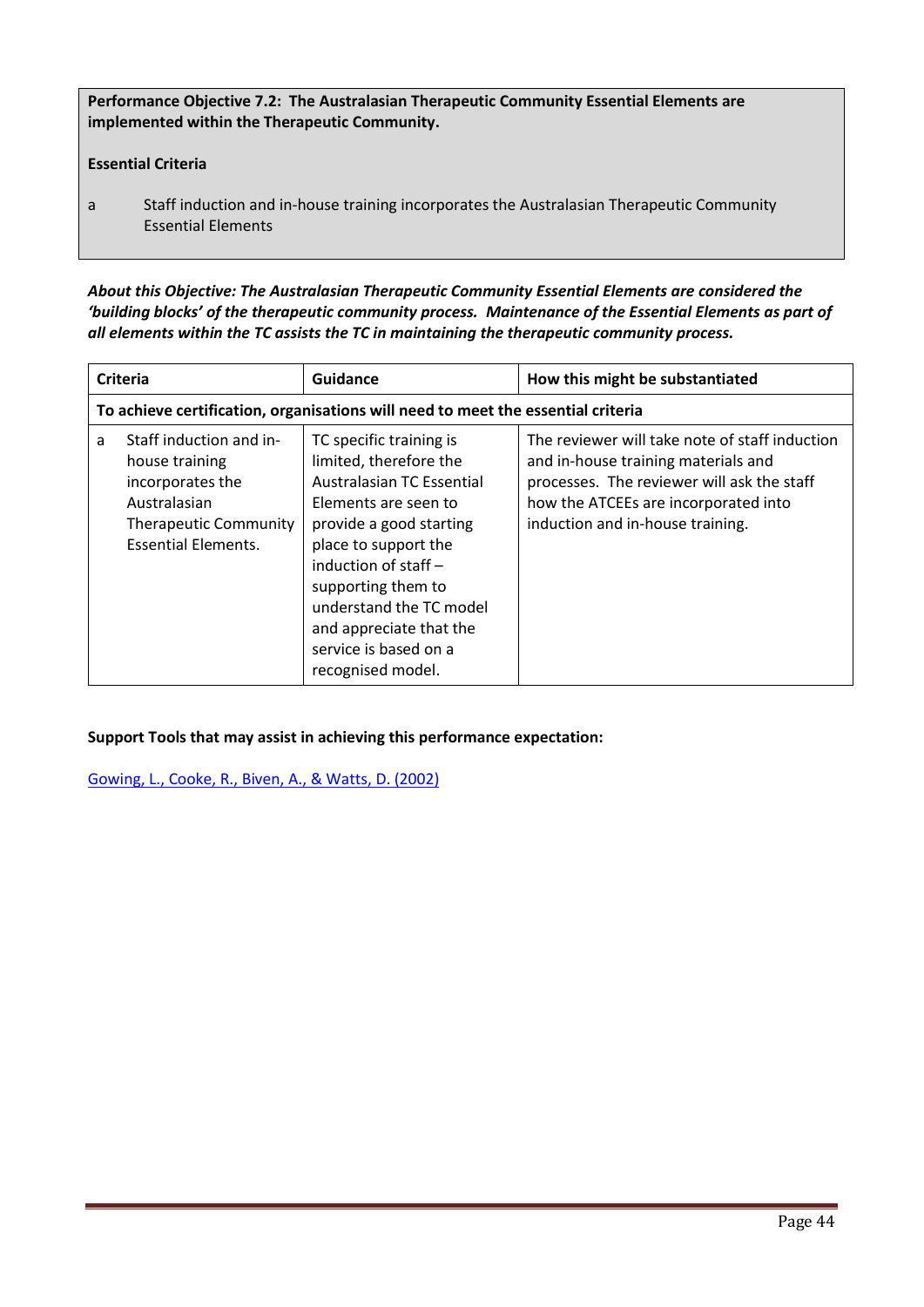# PERFORMANCE EXPECTATION 8: Therapeutic Community Leadership and Management Principles.

Performance Objective 8.1: Therapeutic Community leaders are role models within the organisation.

#### Essential Criteria

- a Therapeutic Community leaders and managers inform themselves of the Therapeutic Community approach through relevant evidenced based practice material in order to support their roles.
- b Managers and leaders are committed to and promote their services as being based on the Therapeutic Community model, promoting the efficacy of the Therapeutic Community approach and the consequent outcomes.
- c Career development and succession planning, with a view to retaining and building on the Therapeutic Community knowledge base of the organisation is undertaken, supported and promoted by Therapeutic Community leaders and managers.
- d Managers and leaders undertake regular review of their practices, ensuring processes are in line with the Therapeutic Community principles.

*About this Objective: The therapeutic community includes all levels of the organisation. All staff are considered to be a part of the community, all are role models to the residents in the community.* 

|             | <b>Criteria</b>                                                                                                                                                                                                                                        | Guidance                                                                                                                                                                                                                                                                                                                                                                                                                    | How this might be substantiated                                                                                                                                                                                                                                                                 |
|-------------|--------------------------------------------------------------------------------------------------------------------------------------------------------------------------------------------------------------------------------------------------------|-----------------------------------------------------------------------------------------------------------------------------------------------------------------------------------------------------------------------------------------------------------------------------------------------------------------------------------------------------------------------------------------------------------------------------|-------------------------------------------------------------------------------------------------------------------------------------------------------------------------------------------------------------------------------------------------------------------------------------------------|
|             | To achieve certification, organisations will need to meet the essential criteria                                                                                                                                                                       |                                                                                                                                                                                                                                                                                                                                                                                                                             |                                                                                                                                                                                                                                                                                                 |
| a           | <b>Therapeutic Community</b><br>leaders and managers<br>inform themselves of the<br><b>Therapeutic Community</b><br>approach through<br>relevant evidenced based<br>practice material in order<br>to support their roles.                              | The effective operation of<br>any organisation relies on<br>its leaders having a full<br>command of the necessary<br>information and expertise.<br>Any training materials<br>provided to staff should<br>also be shared with Board<br>members and other<br>organisational leaders,<br>including, but not limited<br>to, the De Leon DVD set<br>and written materials on<br>the therapeutic community<br>model and practice. | The reviewer may ask how leaders and<br>managers inform themselves of the<br>Therapeutic Community approach. The<br>reviewer may take notes, view staff/Board<br>meeting minutes and staff training plans.                                                                                      |
| $\mathsf b$ | Managers and leaders are<br>committed to and<br>promote their services as<br>being based on the<br><b>Therapeutic Community</b><br>model, promoting the<br>efficacy of the<br><b>Therapeutic Community</b><br>approach and the<br>consequent outcomes. | Presenting a nationally and<br>internationally structure<br>model supports confidence<br>in the service approach,<br>from funding bodies and<br>other key stakeholders.                                                                                                                                                                                                                                                     | The reviewer may ask staff and leaders how<br>the service promotes the Therapeutic<br>Community model and consequent<br>outcomes. The reviewer may note written<br>and other media tools utilised. The reviewer<br>may review other written materials related<br>to the promotion of the model. |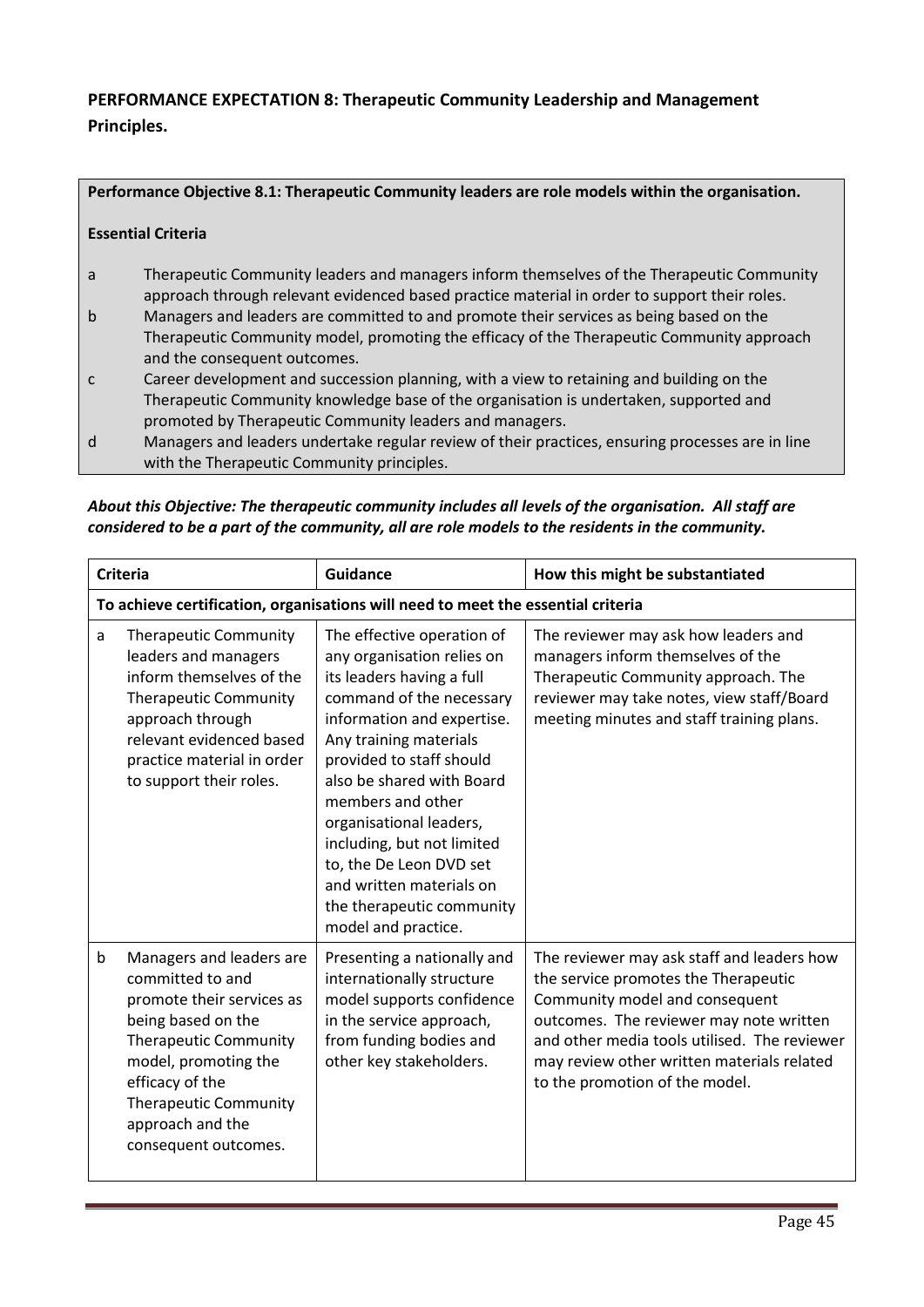| <b>Criteria</b>                                                                                                                                                                                                                                                                                    | <b>Guidance</b>                                                                                                                                                                                                                                                                                                                                                                                                                                                                                                      | How this might be substantiated                                                                                                                                                                                                                                                                                                                                                                                                              |
|----------------------------------------------------------------------------------------------------------------------------------------------------------------------------------------------------------------------------------------------------------------------------------------------------|----------------------------------------------------------------------------------------------------------------------------------------------------------------------------------------------------------------------------------------------------------------------------------------------------------------------------------------------------------------------------------------------------------------------------------------------------------------------------------------------------------------------|----------------------------------------------------------------------------------------------------------------------------------------------------------------------------------------------------------------------------------------------------------------------------------------------------------------------------------------------------------------------------------------------------------------------------------------------|
| Career development and<br>$\mathsf{C}$<br>succession planning, with<br>a view to retaining and<br>building on the<br><b>Therapeutic Community</b><br>knowledge base of the<br>organisation is<br>undertaken, supported<br>and promoted by<br><b>Therapeutic Community</b><br>leaders and managers. | Supporting career<br>development and<br>succession planning has<br>many benefits, for the<br>employee and the<br>organisation. They provide<br>staff with an indication that<br>the organisation values<br>them, contributing<br>significantly to their own<br>wellbeing. This in turn can<br>enhance the<br>commitment/loyalty to the<br>organisation, resulting in<br>improved retention and<br>effectiveness. A further<br>benefit to the organisation<br>is that the knowledge base<br>is retained and built on. | The reviewer may ask staff and leaders how<br>they undertake career development and<br>succession planning. The reviewer may note<br>staff development plans, including cultural<br>awareness training, succession planning<br>documentation, Board/leadership meeting<br>minutes.                                                                                                                                                           |
| d<br>Managers and leaders<br>undertake regular review<br>of their practices,<br>ensuring processes are in<br>line with the Therapeutic<br>Community principles.                                                                                                                                    | Clear principles that are<br>complementary to the TC<br>model inform and guide<br>the work of the leaders and<br>managers of the<br>Therapeutic Community.                                                                                                                                                                                                                                                                                                                                                           | The reviewer may ask leaders what<br>processes they implement for reviewing<br>their practices, including cultural<br>appropriateness training. The reviewer may<br>note any records of discussion of the<br>Therapeutic Community model, selection of<br>expertise in the model on the Board,<br>Therapeutic Community model promotion<br>activity or improvement initiatives that<br>consider the TC evidence and staff<br>capacity/needs. |

Gowing, L., Cooke, R., Biven, A., & Watts, D. (2002)

Senge, P.M. (2006)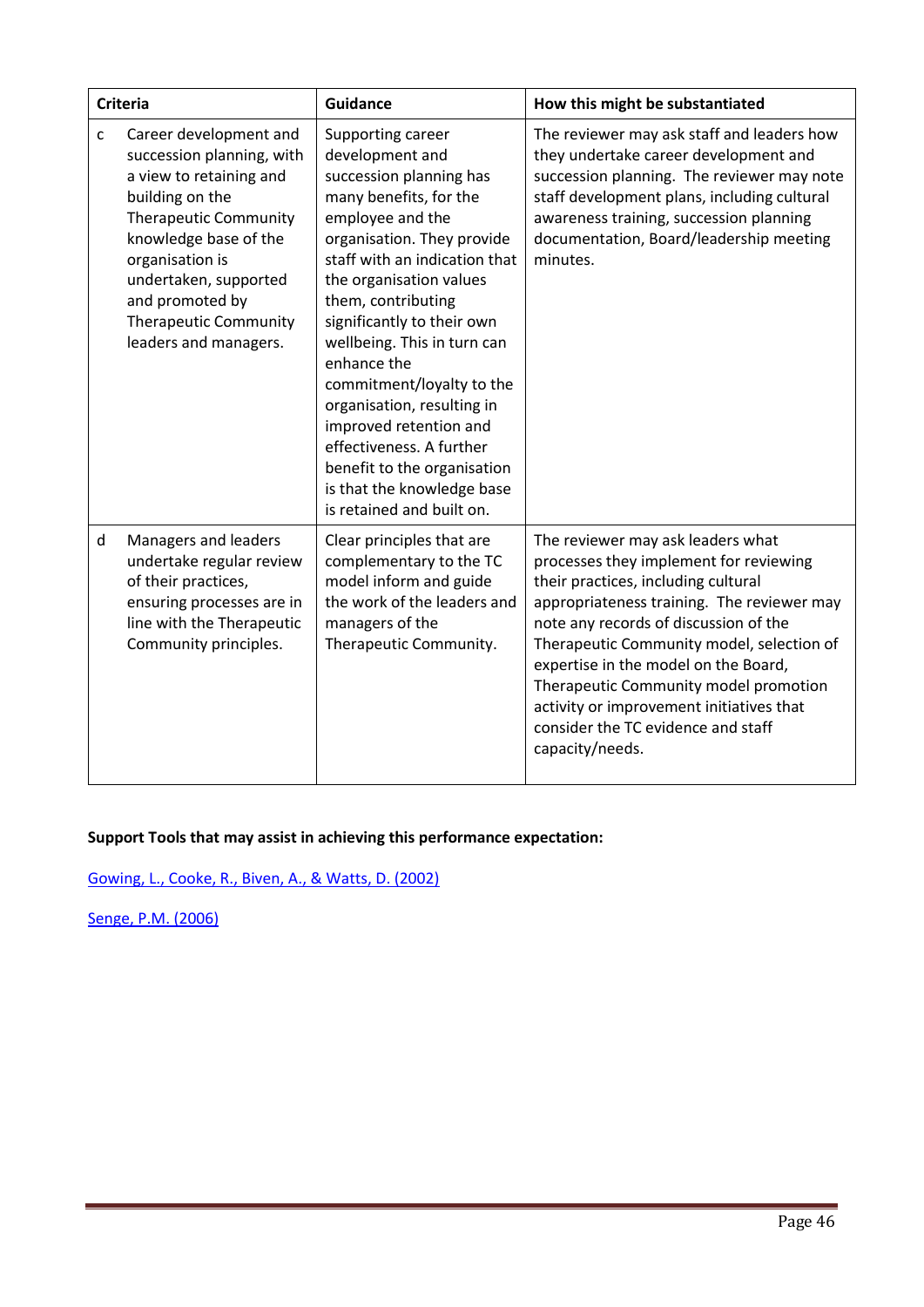# PERFORMANCE EXPECTATION 9: Therapeutic Community Resident Member Participation

Performance Objective 9.1: The Therapeutic Community resident member's participation is the central focus to all aspects of the organisation.

#### Essential Criteria

a Staff have clear guidelines to maintain objective facilitation in all community processes and are only final decision makers where the Therapeutic Community resident group is unable to be the principle decision maker through guidance and support.

# *About this Objective: The Therapeutic Community operates on the premise of the community is the therapy and the therapy is the community. Therefore it is expected that staff only intervene where community processes are unsafe or the community cannot reach an agreeable decision. At these times the intervention of staff is utilised as a means of role modelling appropriate decision making.*

| <b>Criteria</b> |                                                                                                                                                                                                                                                                                             | Guidance                                                                                                                                                                             | How this might be substantiated                                                                                                                                                                                                                                                                                                                                                                                  |
|-----------------|---------------------------------------------------------------------------------------------------------------------------------------------------------------------------------------------------------------------------------------------------------------------------------------------|--------------------------------------------------------------------------------------------------------------------------------------------------------------------------------------|------------------------------------------------------------------------------------------------------------------------------------------------------------------------------------------------------------------------------------------------------------------------------------------------------------------------------------------------------------------------------------------------------------------|
|                 |                                                                                                                                                                                                                                                                                             |                                                                                                                                                                                      | To achieve certification/accreditation, organisations will need to meet the essential criteria                                                                                                                                                                                                                                                                                                                   |
| a               | Staff have clear<br>guidelines to maintain<br>objective facilitation in all<br>community processes and<br>are only final decision<br>makers where the<br><b>Therapeutic Community</b><br>resident group is unable<br>to be the principle<br>decision maker through<br>guidance and support. | In general decision-making<br>processes are consultative,<br>with staff as objective<br>facilitators and the final<br>decision-maker only where<br>necessary (ATCEE<br>Statement 29) | A reviewer, who has been accepted by the<br>organisation as appropriately qualified, may<br>note policy and procedure, staff handbooks,<br>staff induction materials, record of staff<br>discussion (meeting minutes). The reviewer<br>may interview staff and residents about how<br>the staff apply this. The reviewer may wish<br>to observe community processes which<br>demonstrate cultural inclusiveness. |

## Support Tools that may assist in achieving this performance expectation:

Gowing, L., Cooke, R., Biven, A., & Watts, D. (2002)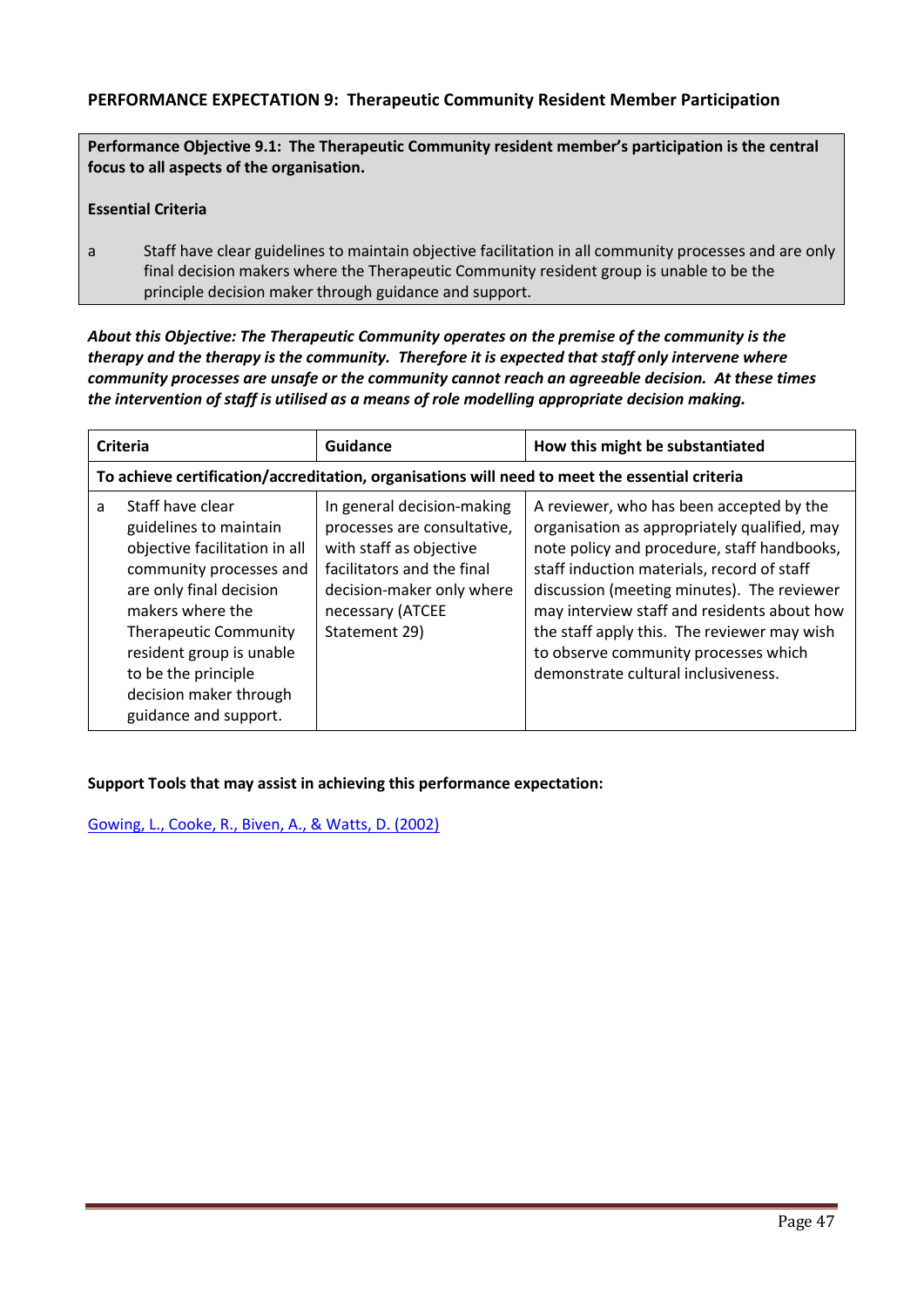Performance Objective 9.2: Resident member rights within the Therapeutic Community

## Essential Criteria

a There is a Bill of Rights for resident members of the Therapeutic Community, and it is understood by all community members.

*About this Standard: The Bill of Rights includes the areas of access, safety, respect, communication, participation, privacy and comment, as outlined in the Australian Charter of Healthcare Rights (2009) published by the Australian Commission on Quality and Safety in Healthcare. Consumer responsibilities may include open communication with the agency to facilitate appropriate treatment planning, treating the entire community with dignity and respect, keeping appointments and abiding by required community rules. It is important that all members of the community are supported to understand the Bill of Rights and responsibilities as fully as possible.*

|   | <b>Criteria</b>                                                                                                                                                                                                                                                                                                      | Guidance                                                                                                                                                                | How this might be substantiated                                                                                                                                                                                                                                                                           |
|---|----------------------------------------------------------------------------------------------------------------------------------------------------------------------------------------------------------------------------------------------------------------------------------------------------------------------|-------------------------------------------------------------------------------------------------------------------------------------------------------------------------|-----------------------------------------------------------------------------------------------------------------------------------------------------------------------------------------------------------------------------------------------------------------------------------------------------------|
|   |                                                                                                                                                                                                                                                                                                                      | To achieve certification, organisations will need to meet the essential criteria                                                                                        |                                                                                                                                                                                                                                                                                                           |
| a | There is a Bill of Rights for<br>resident members of the<br>Therapeutic Community,<br>and it is understood by all<br>community members.<br>The Bill of Rights<br>articulates that all<br><b>Aboriginal and Torres</b><br>Strait Islander residents<br>and clients have a right to<br>a culturally secure<br>program. | Rights of consumers are<br>articulated across the<br>health sector. The Bill of<br>Rights should be specific to<br>the service provision of a<br>Therapeutic Community. | All Aboriginal and Torres Strait Islander<br>residents and clients have a right to a<br>culturally secure program. The reviewer<br>may ask the staff and residents if there is a<br>Bill of Rights, how they know of it. The<br>reviewer may take note of visible<br>documentation of the Bill of Rights. |

## Support Tools that may assist in achieving this performance expectation:

Gowing, L., Cooke, R., Biven, A., & Watts, D. (2002)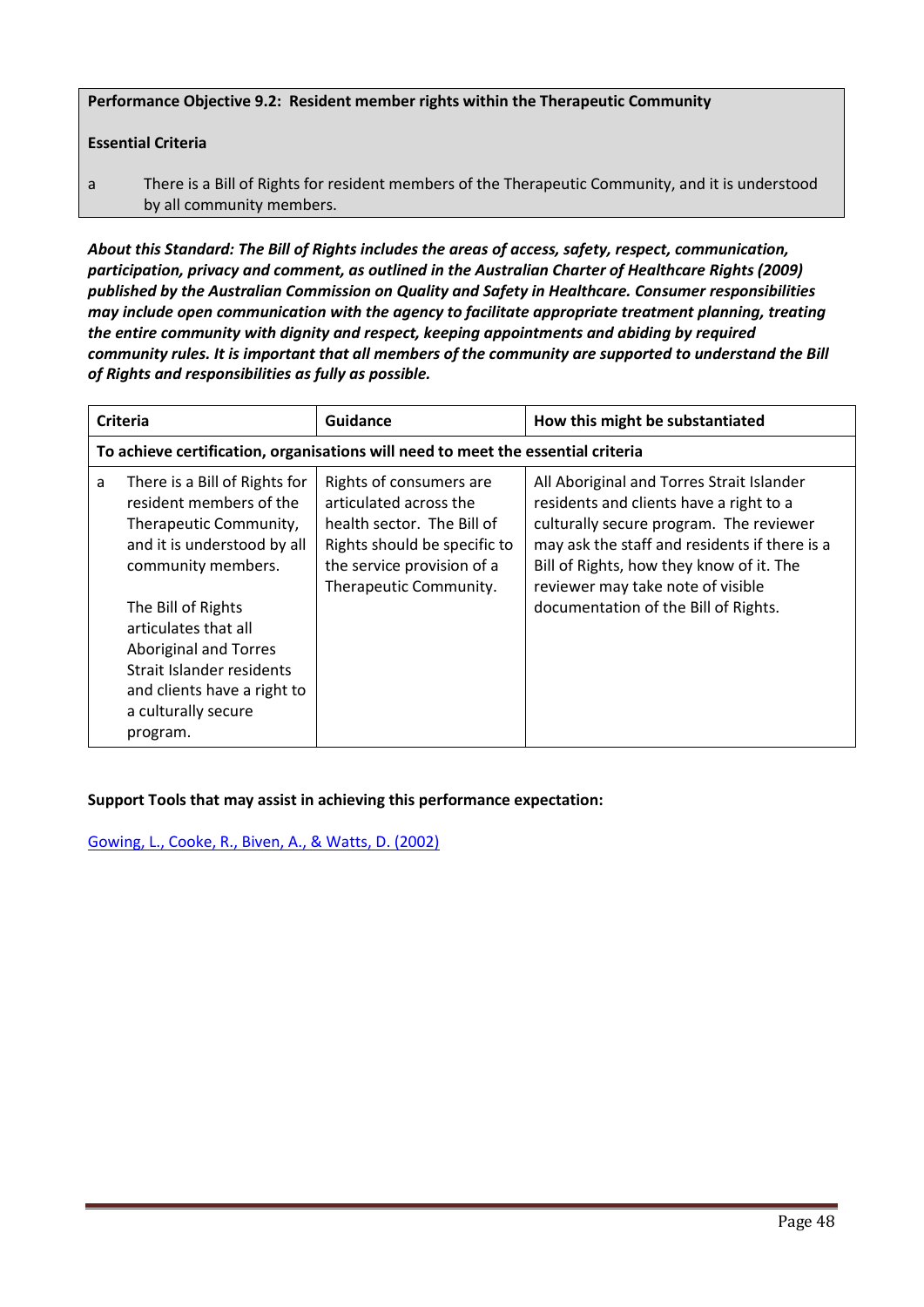# PERFORMANCE EXPECTATION 10: Therapeutic Community Strategic Human Resource Management

Performance Objective 10.1: The organisations recruitment is based on gaining the best outcomes for the organisation.

#### Essential Criteria

- a Staff tasks are regularly reviewed to ensure they support the boundaries set within the Therapeutic Community.
- b The Therapeutic Community actively recruits staff with Therapeutic Community Knowledge.
- c The organisation has in place a philosophy or policy that supports the recruitment of staff with recovery experience.

*About this Objective: Maintaining an ongoing staff matrix which includes knowledge and understanding of the therapeutic community process is essential in maintaining a therapeutic community. Staff with recovery experience are able to share this with the community and provide a level of role modelling that is unique.* 

| <b>Criteria</b> |                                                                                                                                  | <b>Guidance</b>                                                                                                                                                                                                                                                                                                                                                                                                                                                                                                                                                                                                                                                                                                                                                                                 | How this might be substantiated                                                                                                                                                                                                                                                                                                                                                          |
|-----------------|----------------------------------------------------------------------------------------------------------------------------------|-------------------------------------------------------------------------------------------------------------------------------------------------------------------------------------------------------------------------------------------------------------------------------------------------------------------------------------------------------------------------------------------------------------------------------------------------------------------------------------------------------------------------------------------------------------------------------------------------------------------------------------------------------------------------------------------------------------------------------------------------------------------------------------------------|------------------------------------------------------------------------------------------------------------------------------------------------------------------------------------------------------------------------------------------------------------------------------------------------------------------------------------------------------------------------------------------|
|                 |                                                                                                                                  | To achieve certification, organisations will need to meet the essential criteria                                                                                                                                                                                                                                                                                                                                                                                                                                                                                                                                                                                                                                                                                                                |                                                                                                                                                                                                                                                                                                                                                                                          |
| a               | Staff tasks are regularly<br>reviewed to ensure they<br>support the boundaries<br>set within the<br><b>Therapeutic Community</b> | A lack of clarity (ambiguity)<br>regarding team members'<br>roles and responsibilities<br>can interfere with team<br>effectiveness. It can also<br>have a negative impact on<br>team members' job<br>involvement, satisfaction<br>and commitment<br>Flexibility in team<br>members' roles is likely to<br>enhance effectiveness in<br>dynamic environments<br>where tasks are fluid and<br>changeable (e.g., changing<br>client workloads). Role<br>flexibility relies on team<br>members being multi<br>skilled (i.e., able to perform<br>other's tasks). To avoid<br>conflict and confusion,<br>teams with flexible role<br>assignment should<br>establish a shared<br>understanding amongst<br>team members of the<br>boundaries of role<br>flexibility (i.e., are certain<br>tasks or roles | The reviewer will note job descriptions,<br>meeting minutes, planning and review<br>documentation. The reviewer may interview<br>staff about review processes in place.<br>The reviewer could take note of the<br>presence of absence of any policies and<br>procedures the agency has in relation to the<br>employment and retention of Aboriginal and<br>Torres Strait Islander staff. |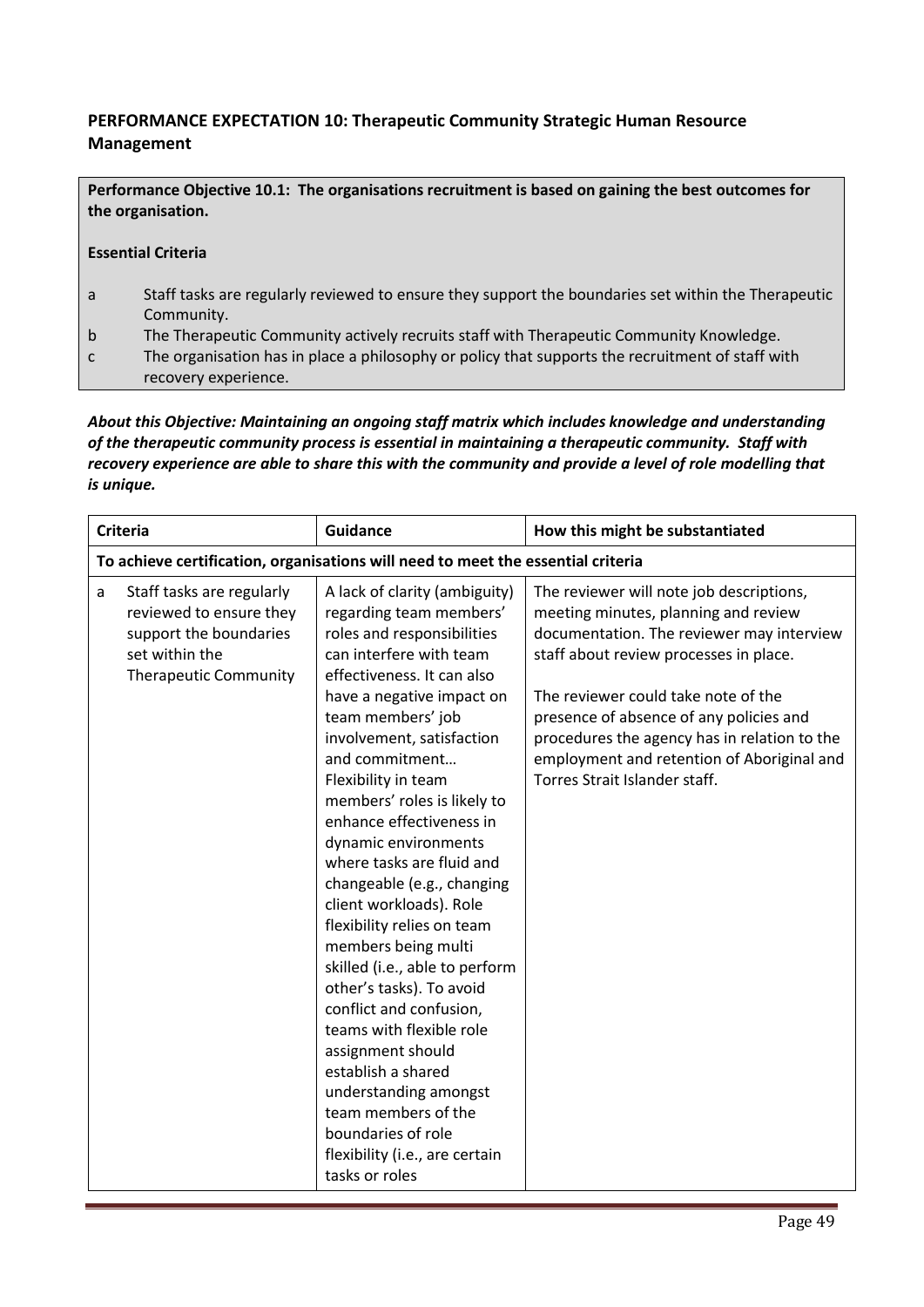|              | <b>Criteria</b>                                                                                                                   | <b>Guidance</b>                                                                                                                                                               | How this might be substantiated                                                                                                                                                                                                                          |
|--------------|-----------------------------------------------------------------------------------------------------------------------------------|-------------------------------------------------------------------------------------------------------------------------------------------------------------------------------|----------------------------------------------------------------------------------------------------------------------------------------------------------------------------------------------------------------------------------------------------------|
|              |                                                                                                                                   | "quarantined" for specific<br>group members) (Skinner,<br>2005: p 11).                                                                                                        |                                                                                                                                                                                                                                                          |
| $\mathsf b$  | The Therapeutic<br>Community actively<br>recruits staff with<br><b>Therapeutic Community</b><br>knowledge.                        | Recruitment of staff needs<br>to consider the willingness<br>of the new recruit to be<br>passionate about the TC<br>model. The workplace of a                                 | The reviewer will note job descriptions,<br>advertising material, HR materials. The<br>reviewer may interview staff regarding TC<br>knowledge.                                                                                                           |
|              |                                                                                                                                   | TC can be quite intense in<br>terms of time with<br>consumers and ongoing<br>community involvement<br>during work hours.<br>Recruitment processes<br>need to ensure staff are | The reviewer could take note of the<br>presence or absence of any policies and<br>procedures the agency has in relation to the<br>employment and retention of Aboriginal and<br>Torres Strait Islander staff who have TC<br>knowledge and/or experience. |
|              |                                                                                                                                   | "robust" enough to work in<br>such an environment                                                                                                                             | Organisational documentation should<br>include a proactive statement in advertising<br>about welcoming applicants from Aboriginal<br>and Torres Strait Islander populations.                                                                             |
| $\mathsf{C}$ | The organisation has in<br>place a philosophy or<br>policy that supports the<br>recruitment of staff with<br>recovery experience. | The mix of staff at the TC is<br>important to consider,<br>supporting the perceived<br>credibility in the eyes of<br>the resident members and                                 | The reviewer will note policy and procedure.<br>The reviewer may interview staff regarding<br>recruitment of staff with recovery<br>experience.                                                                                                          |
|              |                                                                                                                                   | to maximise rapport. The<br>recruitment of staff<br>depends on a range of<br>factors, however, including<br>location and the accessible<br>pool of potential workers.         | The reviewer could take note of the<br>presence or absence of any policies and<br>procedures the agency has in relation to the<br>employment and retention of Aboriginal and<br>Torres Strait Islander staff who have<br>recovery experience.            |

Duraisingham, V. (2005)

Gowing, L., Cooke, R., Biven, A., & Watts, D. (2002)

Skinner, N. (2005a)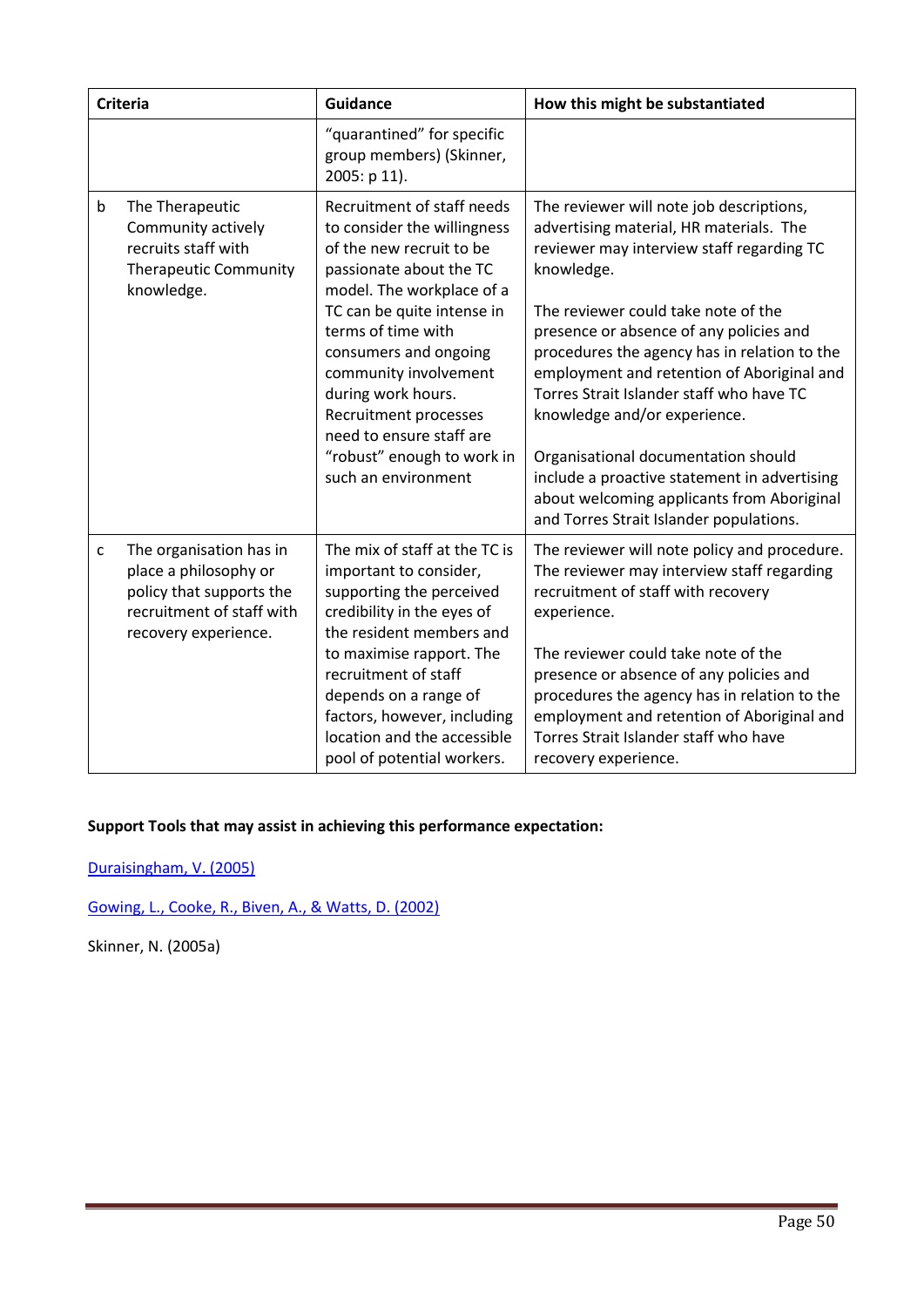Performance Objective 10.2: Human resource processes allow for ongoing development of Therapeutic Community staff.

#### Essential Criteria

a Leaders and managers invest in the ongoing development of the Therapeutic Community staff in Therapeutic Community specific training.

*About this Objective: Ongoing development of staff particularly including Therapeutic Community specific training allows staff to have both career progression and builds the knowledge base and TC Model specific training that can occur within the sector.*

| Criteria |                                                                                                                                                                | Guidance                                                                                                                                                                                                                                                                          | How this might be substantiated                                                                                                                                                                                                                                            |
|----------|----------------------------------------------------------------------------------------------------------------------------------------------------------------|-----------------------------------------------------------------------------------------------------------------------------------------------------------------------------------------------------------------------------------------------------------------------------------|----------------------------------------------------------------------------------------------------------------------------------------------------------------------------------------------------------------------------------------------------------------------------|
|          |                                                                                                                                                                |                                                                                                                                                                                                                                                                                   | To achieve certification/accreditation, organisations will need to meet the essential criteria                                                                                                                                                                             |
| a        | Leaders and managers<br>invest in the ongoing<br>development of the<br><b>Therapeutic Community</b><br>staff in Therapeutic<br>Community specific<br>training. | Ensuring the ongoing<br>nature of the Therapeutic<br>Community model is<br>reliant on the staff group<br>gaining ongoing TC specific<br>training. As training<br>opportunities are limited,<br>more unique methods of<br>training may be<br>implemented in the TC<br>environment. | The reviewer may note HR policy and<br>procedure. The reviewer may note individual<br>and organisational staff development/training<br>plans. The reviewer may interview the staff<br>and leaders as to the implementation of TC<br>specific training in the organisation. |

#### Support Tools that may assist in achieving this performance expectation:

#### Gowing, L., Cooke, R., Biven, A., & Watts, D. (2002)

Skinner, N. (2005 a)

## PERFORMANCE EXPECTATION 11: Use of Data from the Therapeutic Community

Performance Objective 11.1: The organisation maintains an appropriate database that allows for service evaluation.

#### Good Practice Criteria

- a Post residential treatment data is collected in a formalised manner.
- b Data is utilised to promote the efficacy and value of the Therapeutic Community model.
- c Leaders and managers actively participate in and/or support research contributing to the evidence base rising from datasets.
- d Leaders and managers actively participate in collective Therapeutic Community sector information sharing.

*About this Objective: Building a database and encouraging and participating in research builds both certainty in the Therapeutic Community Model of AOD treatment and provides funders with certainty in the model which receives so much Government funding.*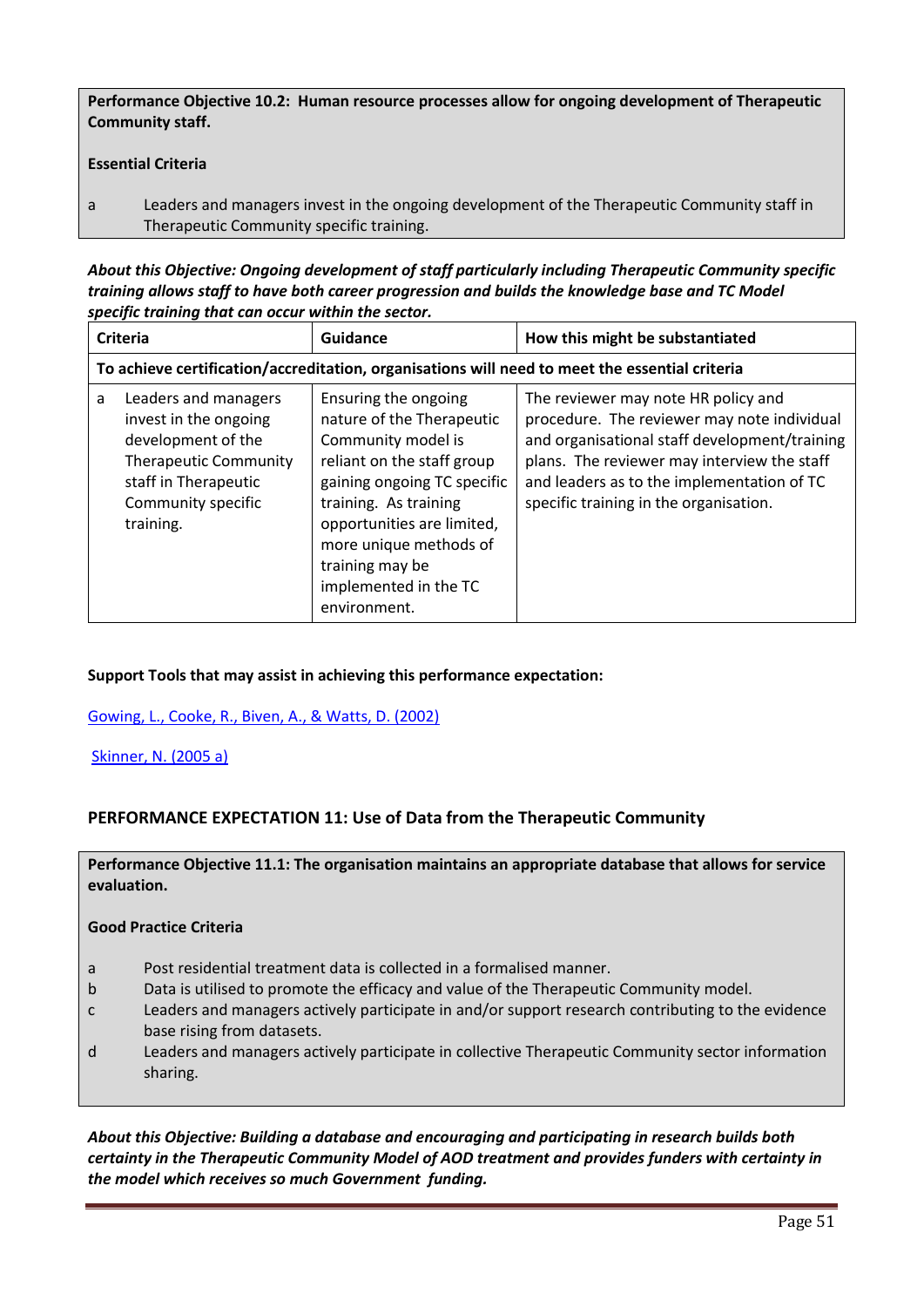|   | <b>Criteria</b>                                                                                                                             | <b>Guidance</b>                                                                                                                                                                                                                                                                                                                                           | How this might be substantiated                                                                                                                                                                                                                                                                                                                                                                                                                                                |
|---|---------------------------------------------------------------------------------------------------------------------------------------------|-----------------------------------------------------------------------------------------------------------------------------------------------------------------------------------------------------------------------------------------------------------------------------------------------------------------------------------------------------------|--------------------------------------------------------------------------------------------------------------------------------------------------------------------------------------------------------------------------------------------------------------------------------------------------------------------------------------------------------------------------------------------------------------------------------------------------------------------------------|
|   |                                                                                                                                             |                                                                                                                                                                                                                                                                                                                                                           | To achieve good practice certification, organisations will also need to meet the good practice criteria                                                                                                                                                                                                                                                                                                                                                                        |
| a | Post residential treatment<br>data is collected in a<br>formalised manner.                                                                  | Anecdotally the TC model<br>has well recorded<br>outcomes however longer<br>term data is often difficult<br>to maintain. This longer-<br>term data provides greater<br>validation for the model<br>and will improve both<br>funding to organisations<br>utilising the model and a<br>greater understanding of<br>the longer-term impacts of<br>the model. | The reviewer will note policies and<br>application of the collection of post<br>residential treatment.<br>The reviewer should seek, where possible,<br>post-treatment evidence about Aboriginal<br>and Torres Strait Islander resident progress<br>and outcomes. It may be noted that this is<br>sometimes difficult as people may have<br>relocated or do not wish to reconnect with<br>the service.                                                                          |
| b | Data is utilised to<br>promote the efficacy and<br>value of the Therapeutic<br>Community model.                                             | Data provides an evidence<br>base which in turn proves<br>the efficacy of a model of<br>care.                                                                                                                                                                                                                                                             | The reviewer will note the use of data to<br>promote the efficacy and value of the TC<br>model. The reviewer may interview staff on<br>the use of data to promote the TC model.<br>The reviewer should seek, where possible,<br>post-treatment evidence about Aboriginal<br>and Torres Strait Islander resident progress<br>and outcomes. It may be noted that this is<br>sometimes difficult as people may have<br>relocated or do not wish to reconnect with<br>the service. |
| с | Leaders and managers<br>actively participate in<br>and/or support research<br>contributing to the<br>evidence base rising from<br>datasets. | Anecdotally the TC model<br>has well recorded<br>outcomes however longer<br>term data is often difficult<br>to maintain. This longer-<br>term data provides greater<br>validation for the model<br>and will improve both<br>funding to organisations<br>utilising the model and a<br>greater understanding of<br>the longer-term impacts of<br>the model. | The reviewer will note the organisations<br>contribution to research. The reviewer may<br>interview leaders on their commitment to<br>supporting ongoing research.<br>The reviewer should seek, where possible,<br>post-treatment evidence about Aboriginal<br>and Torres Strait Islander resident progress<br>and outcomes. It may be noted that this is<br>sometimes difficult as people may have<br>relocated or do not wish to reconnect with<br>the service.              |
| d | Leaders and managers<br>actively participate in<br>collective Therapeutic<br>Community sector<br>information sharing.                       | Ensuring the ongoing<br>nature of the Therapeutic<br>Community model is reliant<br>on the staff group gaining<br>ongoing TC specific<br>training. As training                                                                                                                                                                                             | The reviewer may note documentation<br>relating to information sharing. The<br>reviewer may interview leaders on<br>information sharing activities.                                                                                                                                                                                                                                                                                                                            |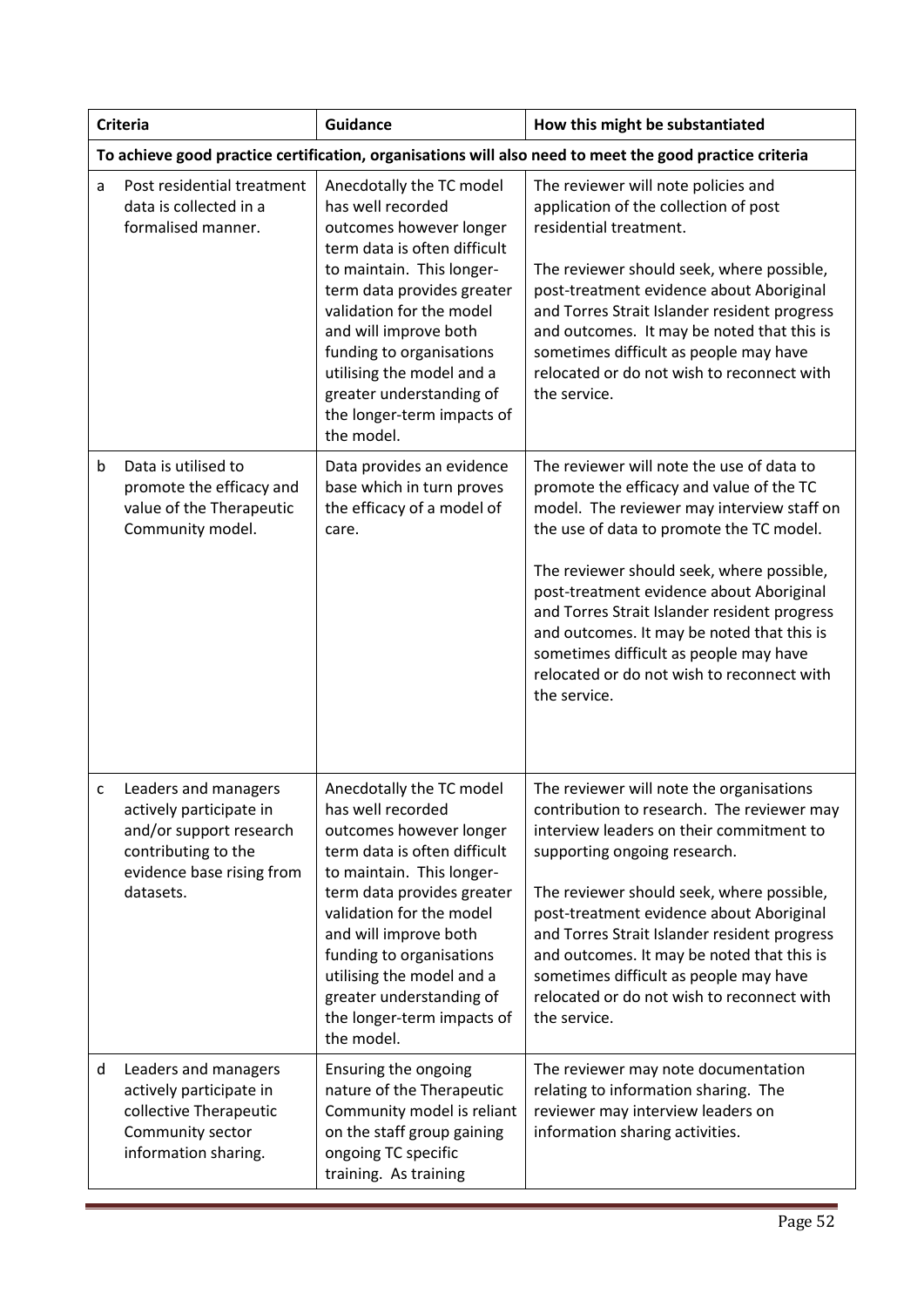| <b>Criteria</b> | Guidance                                                                                                                                                                                               | How this might be substantiated |
|-----------------|--------------------------------------------------------------------------------------------------------------------------------------------------------------------------------------------------------|---------------------------------|
|                 | opportunities are limited,<br>more unique methods of<br>training may be<br>implemented in the TC<br>environment. Information<br>sharing is a particular<br>modality that applies<br>within the sector. |                                 |

Aylward, P. (2005)

Gowing, L., Cooke, R., Biven, A., & Watts, D. (2002)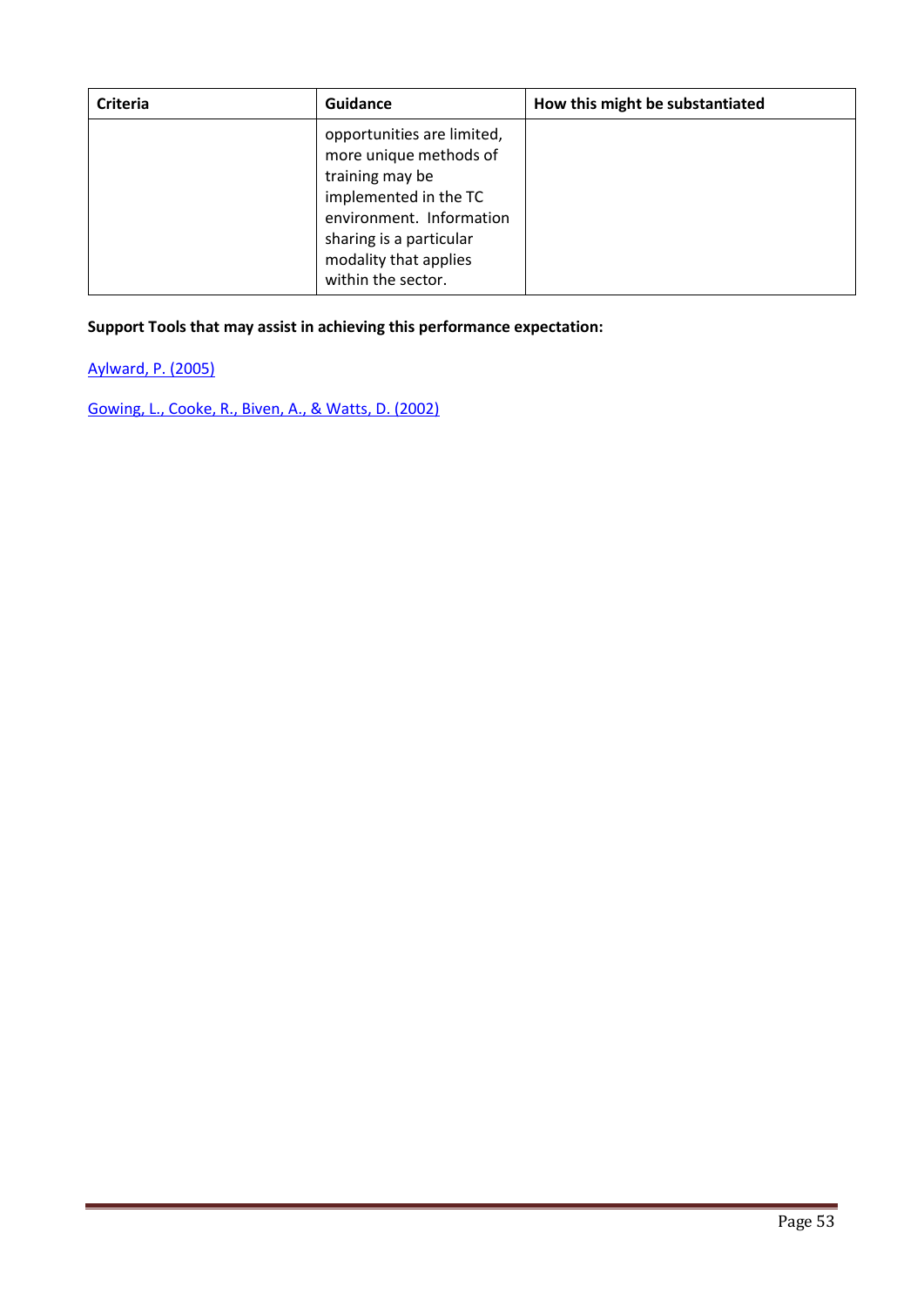## Performance Objective 12.1: Rules in the Therapeutic Community

#### Essential Criteria

- a There is a documented process for dealing with violations of principle rules.
- b The Therapeutic Community implements consequences for any breaches of the principle rules.
- c The principle rules are clearly articulated to all members of the Therapeutic Community.

#### *About this Objective: Learning to live in a matrix of rules which maintain the functioning of a community, safety for all members of the community, and consistency in the application of these rules assists the resident in learning to live again in the context of wider society.*

|   | <b>Criteria</b>                                                                                         | Guidance                                                                                                                                                                                                                                  | How this might be substantiated                                                                                                                                                                                                                                                                      |
|---|---------------------------------------------------------------------------------------------------------|-------------------------------------------------------------------------------------------------------------------------------------------------------------------------------------------------------------------------------------------|------------------------------------------------------------------------------------------------------------------------------------------------------------------------------------------------------------------------------------------------------------------------------------------------------|
|   | meet the following criteria                                                                             |                                                                                                                                                                                                                                           | To achieve Therapeutic Community practice certification/accreditation, organisations will also need to                                                                                                                                                                                               |
| a | There is a documented<br>process for dealing with<br>violations of principle<br>rules.                  | Principle rules exist in the<br>Therapeutic Community as<br>blanket measures to both<br>ensure the safety of the<br>individual resident and to<br>ensure the maximum<br>possible therapeutic<br>outcome of the individual's<br>admission. | The reviewer will note policy and procedure,<br>resident handbooks, program guidelines,<br>meeting minutes, incident register.                                                                                                                                                                       |
| b | The Therapeutic<br>Community implements<br>consequences for any<br>breaches of the principle<br>rules   | Principle rules exist in the<br>Therapeutic Community as<br>blanket measures to both<br>ensure the safety of the<br>individual resident and to<br>ensure the maximum<br>possible therapeutic<br>outcome of the individual's<br>admission. | The reviewer will note policy and procedure,<br>resident handbooks, program guidelines,<br>meeting minutes, individual treatment plans,<br>incident register. The reviewer will<br>interview staff and residents regarding the<br>implementation of consequences for<br>breaches of principle rules. |
| c | The principle rules are<br>clearly articulated to all<br>members of the<br><b>Therapeutic Community</b> | Principle rules exist in the<br>Therapeutic Community as<br>blanket measures to both<br>ensure the safety of the<br>individual resident and to<br>ensure the maximum<br>possible therapeutic<br>outcome of the individual's<br>admission. | The reviewer will note resident handbooks,<br>program guidelines, other written or<br>otherwise documented information,<br>meeting minutes, policy and procedure<br>documentation. The reviewer will interview<br>staff and residents on their knowledge of the<br>principle rules.                  |

Support Tools that may assist in achieving this performance expectation:

De Leon, G. (2000)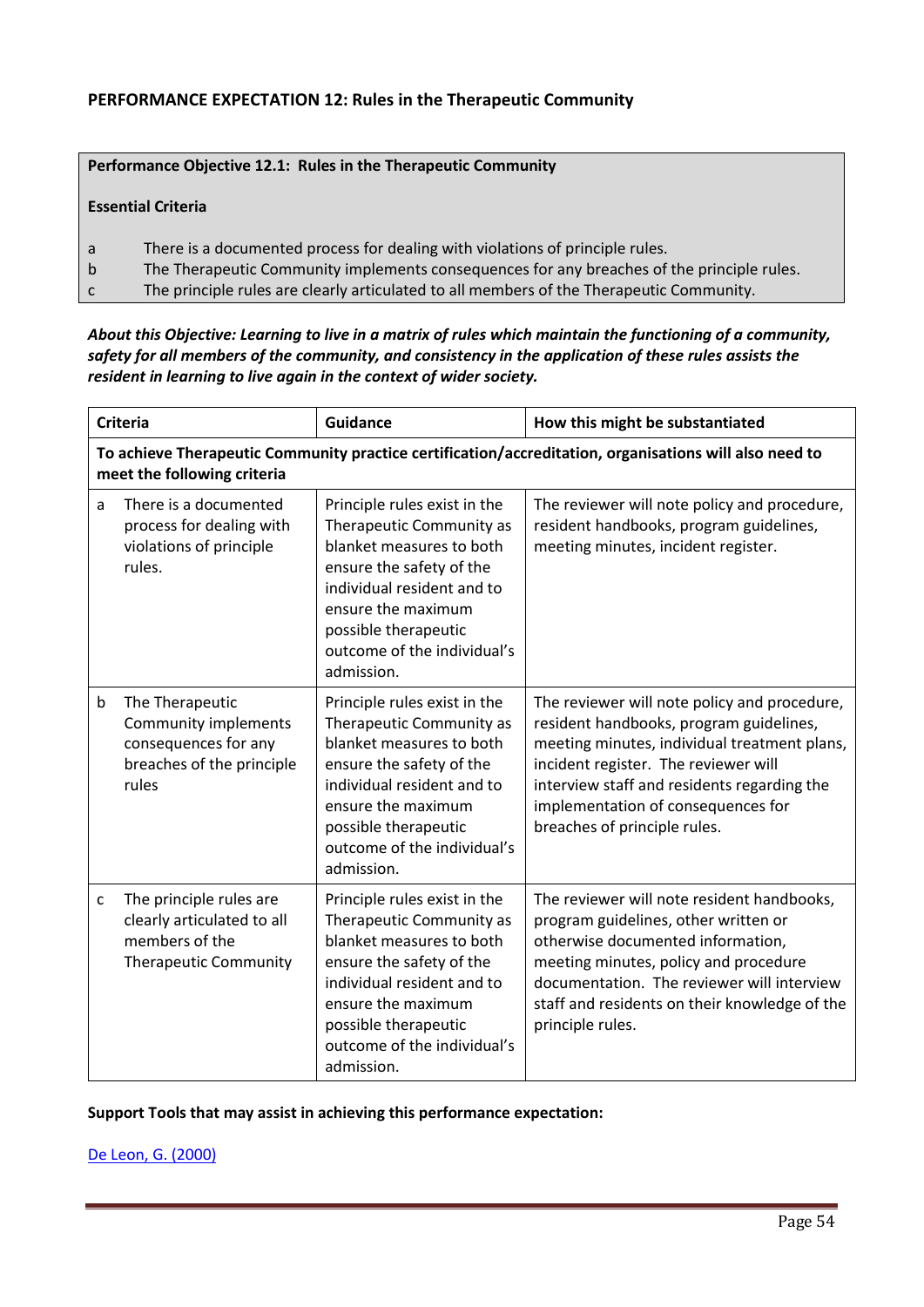## PERFORMANCE EXPECTATION 13: Continuous Improvement.

Performance Objective 13.1: Improving outcomes of resident members is the priority consideration in decisions to change the service and approach.

#### Essential Criteria

- a The principles of the Australasian Therapeutic Community Essential Elements are incorporated into improvement initiatives.
- b policies and procedures are in place to ensure that management and staff are responsible for the maintenance and delivery of a service that is safe, effective, integrated, high quality and continuously improving.

## *About this Objective: Maintaining the Therapeutic Community model through the application of the ATCEEs is important in all elements of the Therapeutic Community.*

| <b>Criteria</b>                                                                                                                       |                                                                                                                                                                                                                                              | <b>Guidance</b>                                                                                             | How this might be substantiated                                                                                                                                                                                                                                                                                                                                                    |  |  |  |
|---------------------------------------------------------------------------------------------------------------------------------------|----------------------------------------------------------------------------------------------------------------------------------------------------------------------------------------------------------------------------------------------|-------------------------------------------------------------------------------------------------------------|------------------------------------------------------------------------------------------------------------------------------------------------------------------------------------------------------------------------------------------------------------------------------------------------------------------------------------------------------------------------------------|--|--|--|
| To achieve Therapeutic Community practice certification/accreditation, organisations will also need to<br>meet the following criteria |                                                                                                                                                                                                                                              |                                                                                                             |                                                                                                                                                                                                                                                                                                                                                                                    |  |  |  |
| a                                                                                                                                     | The principles of the<br>Australasian Therapeutic<br><b>Community Essential</b><br>Elements are<br>incorporated into<br>improvement initiatives.                                                                                             | To maintain focus on the<br>TC model the ATCEE<br>provide a foundation and<br>guideline for CQI activities. | The reviewer may note the incorporation of<br>the ATCEE into CQI activities through<br>documentation such as meeting minutes,<br>review documentation, policy and<br>procedure. The reviewer may interview staff<br>as to how the ATCEE are incorporated into<br>improvement initiatives and seek<br>information on what affirmative action is<br>being taken by the organisation. |  |  |  |
| b                                                                                                                                     | Policies and procedures<br>are in place to ensure that<br>management and staff are<br>responsible for the<br>maintenance and delivery<br>of a service that is safe,<br>effective, integrated, high<br>quality and continuously<br>improving. |                                                                                                             | The reviewer will note the CQI policies,<br>procedures and practices that contribute to<br>a safe, effective, high quality service.                                                                                                                                                                                                                                                |  |  |  |

Support Tools that may assist in achieving this performance expectation: Gowing, L., Cooke, R., Biven A., & Watts, D. (2002)

Hovenga, E., & Lloyd, S. (2002)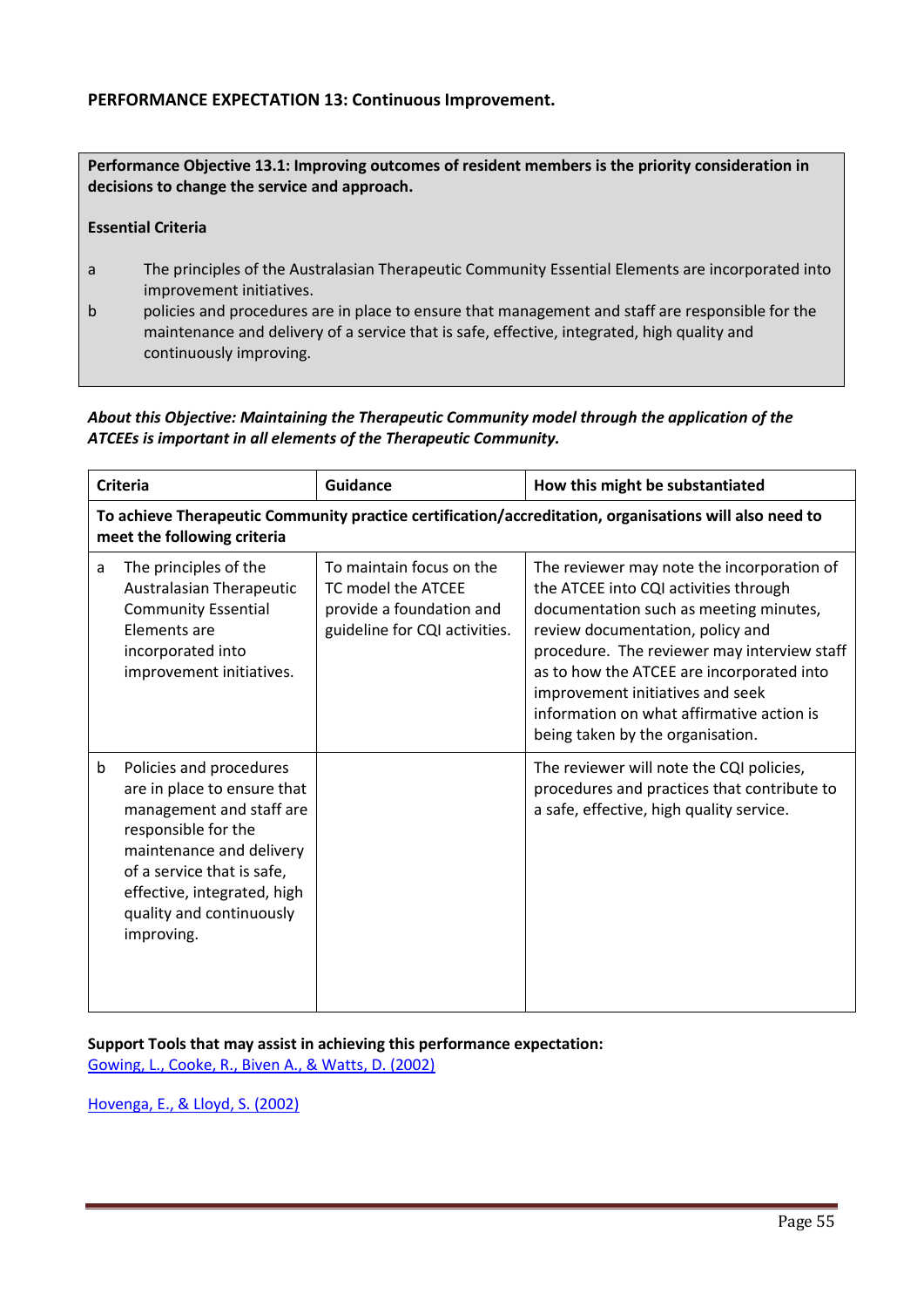#### PERFORMANCE EXPECTATION 14. Governance and Financial Management.

#### Performance Objective 14.1: Governance

#### Essential Criteria:

- a. Policies and procedures are in place to ensure compliance with relevant legislation including industrial and contractual requirements.
- b. The organisation can demonstrate its understanding of the risks associated with statutory compliance, financial risks, governance, environmental, reputational and strategic risk and that it has systems in place to address these risks.

| <b>Criteria</b>                                                                                                                                                                                                                                                       | <b>Guidance</b>                                                                                                                                                                                                                                                                                                                                                                                             | How this might be substantiated.                                                                                                                  |  |  |  |  |
|-----------------------------------------------------------------------------------------------------------------------------------------------------------------------------------------------------------------------------------------------------------------------|-------------------------------------------------------------------------------------------------------------------------------------------------------------------------------------------------------------------------------------------------------------------------------------------------------------------------------------------------------------------------------------------------------------|---------------------------------------------------------------------------------------------------------------------------------------------------|--|--|--|--|
| To achieve Therapeutic Community practice certification/accreditation, organisations will also need to<br>meet the following criteria.                                                                                                                                |                                                                                                                                                                                                                                                                                                                                                                                                             |                                                                                                                                                   |  |  |  |  |
| a Policies and<br>procedures are<br>in place to ensure compliance<br>with relevant legislation<br>including industrial and<br>contractual requirements.                                                                                                               | Governance involves a set of<br>relationships between an<br>organisation's management, its<br>Board and other stakeholders,<br>which reflect adherence to<br>relevant legislation governing<br>employment, risk management,<br>contractual obligations and<br>accountability in all areas of<br>administration.                                                                                             | The reviewer will note policies<br>and procedures that guide the<br>organisation in adhering to its<br>industrial and contractual<br>obligations. |  |  |  |  |
| b. The organisation can<br>demonstrate it's<br>understanding of the risk<br>associated with statutory<br>compliance, financial risks,<br>governance, environmental,<br>reputational and strategic risk<br>and that it has systems in<br>place to address these risks. | Governance involves a set of<br>relationships between an<br>organisation's management, its<br>Board and other stakeholders,<br>which reflect adherence to the<br>relevant legislation governing<br>employment, risk management,<br>contractual obligations and<br>accountability in all areas of<br>administration including<br>financial management, strategic<br>risk, environmental and<br>reputational. | The reviewer will note policies and<br>procedures that guide the<br>organisation in its risk<br>management and statutory<br>compliance.           |  |  |  |  |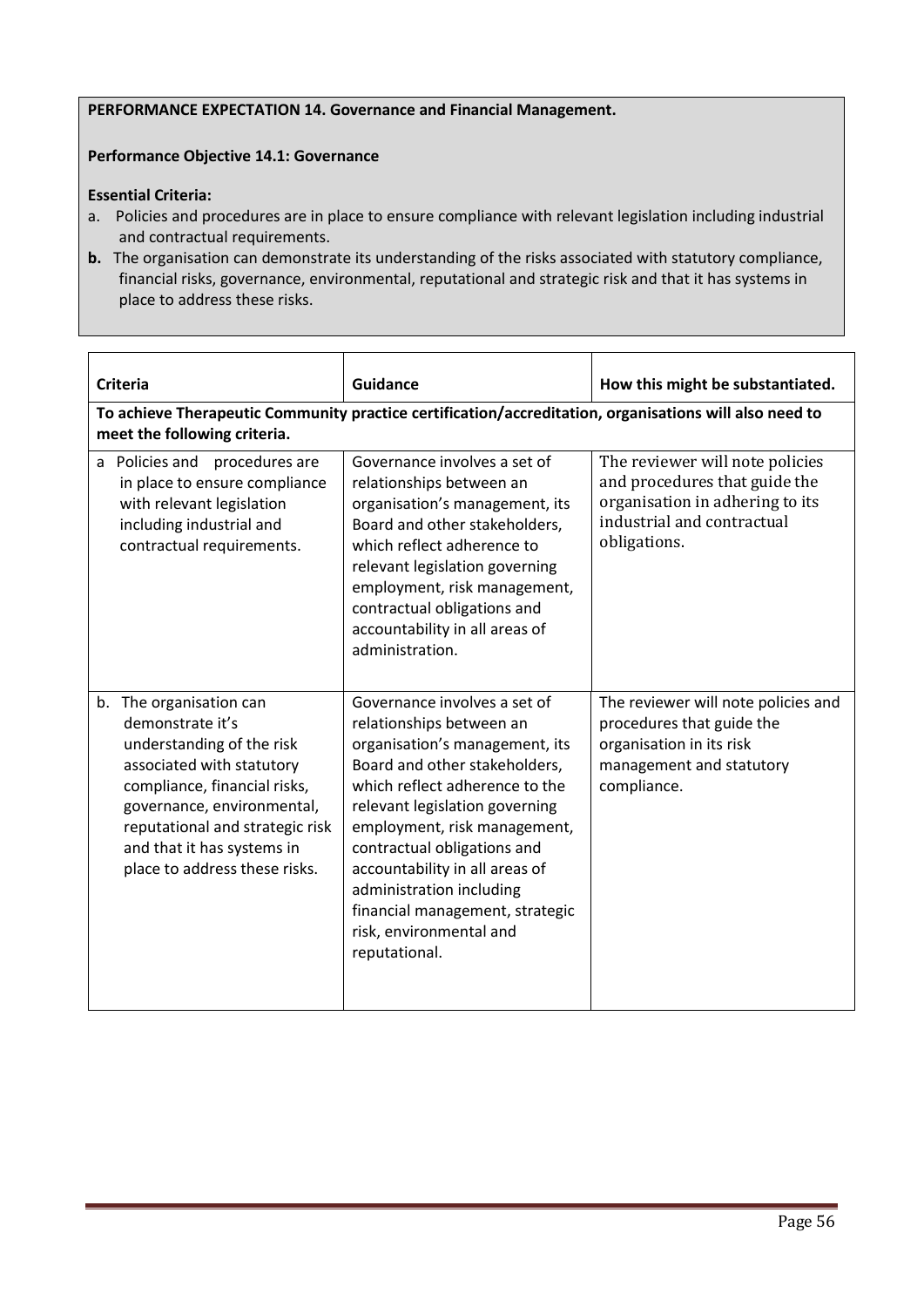# Performance Objective 14.2 Financial Management.

# Essential Criteria:

- a. Financial management activities comply with the disclosure requirements of transparency to inform all stakeholders, including funding bodies and the broader community of the financial status of the organisation and that funds received are accounted for appropriately. [17]
- b. Financial management activities comply with legislative and accounting requirements including the requirement for an annual independent financial audit.
- c. There is a financial delegation policy in place which clearly outlines the financial expenditure limits of different departments and staff within the organisation.

| Criteria                                                                                                                                                                                                                                                                                               | <b>Guidance</b>                                                                                                                                                                                                                                                                                                             | How this might be achieved.                                                                                                                                                                                                                                                |
|--------------------------------------------------------------------------------------------------------------------------------------------------------------------------------------------------------------------------------------------------------------------------------------------------------|-----------------------------------------------------------------------------------------------------------------------------------------------------------------------------------------------------------------------------------------------------------------------------------------------------------------------------|----------------------------------------------------------------------------------------------------------------------------------------------------------------------------------------------------------------------------------------------------------------------------|
| a. Financial management activities<br>comply with the disclosure<br>requirements of transparency to<br>inform all stakeholders, including<br>funding bodies and the broader<br>community of the financial status of<br>the organisation and that funds<br>received are accounted for<br>appropriately. | Most 'not for profit'<br>organisations rely heavily on<br>external funding. Having<br>proper accounting systems in<br>place is important as they are a<br>means of providing<br>transparency of operations to<br>all stakeholders.                                                                                          | The review will sight policies<br>and procedures describing<br>financial management<br>practices. The reviewer will<br>sight monthly financial reports<br>to the Board of Management<br>and the financial report<br>attached to the Annual Report<br>for the organisation. |
| b. Financial management activities<br>comply with legislative and<br>accounting requirements including<br>the requirement for an annual<br>independent financial audit.                                                                                                                                | Accountability to funding bodies,<br>donors, the general public and<br>service users is critical to the<br>financial integrity of the service.<br>Financial management systems<br>which provide transparency and<br>consistency with legislative<br>requirements, provide<br>operational confidence to all<br>stakeholders. | The reviewer will note the<br>financial audit in the Annual<br>Report and sight financial<br>reports to funding bodies.                                                                                                                                                    |
| c. There is a financial delegation<br>policy in place, which clearly outlines<br>the financial expenditure limits of<br>different departments and staff<br>within the organisation.                                                                                                                    | Financial management is crucial<br>for the success of any<br>organisation. Successful<br>enterprises watch their finances<br>very closely. Most business have<br>a well-structured finance<br>department responsible for<br>looking after the accounts and<br>finances of the organisation in<br>place.                     | The reviewer will note the<br>financial delegation policy and<br>procedure and sight evidence<br>of the practice of financial<br>delegation. The reviewer will<br>note monthly financial reports<br>to the Board of Management.                                            |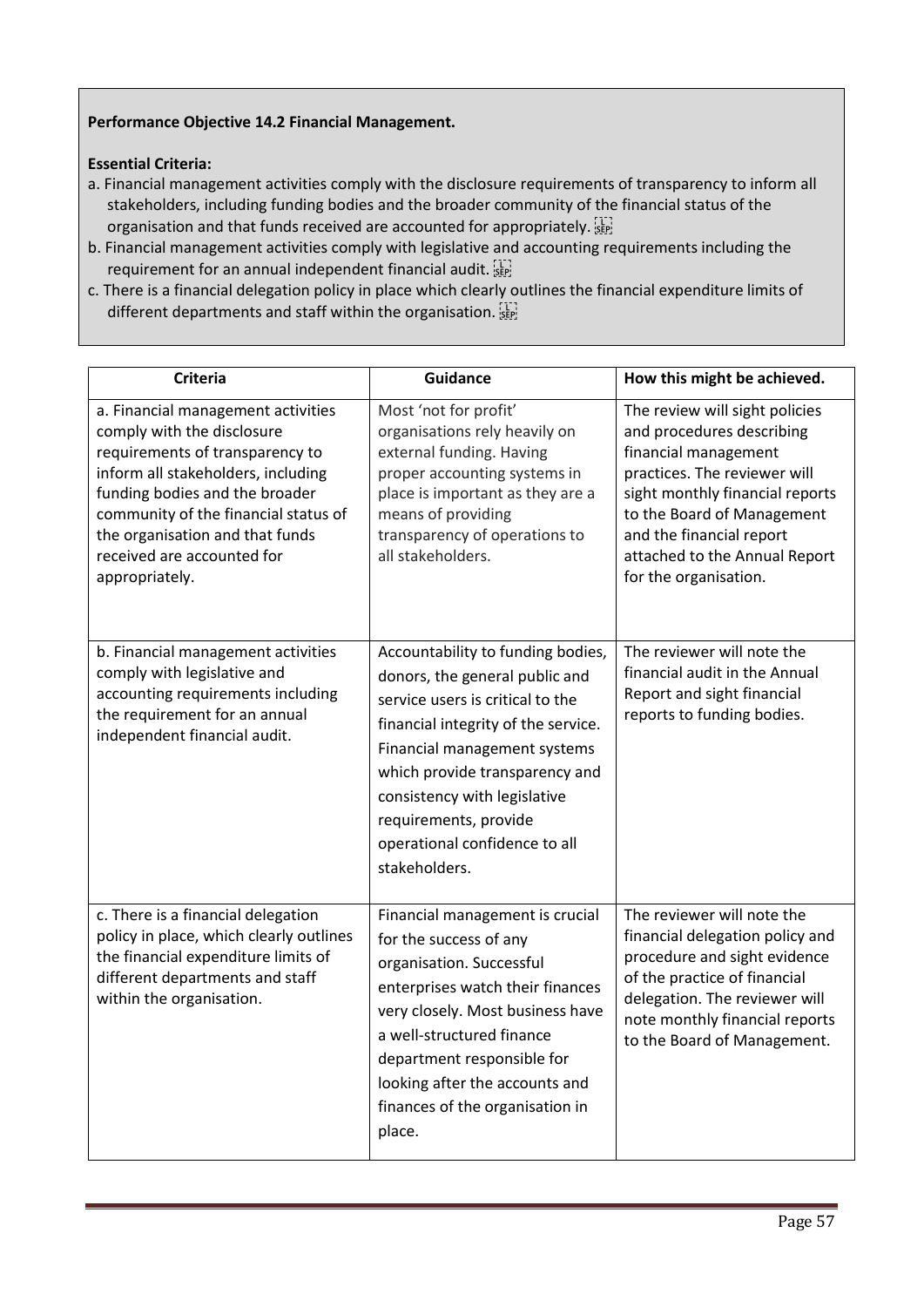#### References

Anex (2012) Australian Definition of Recovery, http://www.anex.org.au/wpcontent/uploads/2012/04/Australian-definition-recovery.pdf

Australasian Therapeutics Communities Association. (2013) *A Code of Ethics for Members and Clients*. http://www.atca.com.au/membershipapplications/AcodeofEthicsformembersandclients

Aylward, P. (2005). Evaluating AOD Projects and Programs. In N. Skinner, A.M. Roche, J. O'Connor, Y. Pollard, C. Todd (Eds). *Workforce Development 'TIPS' (Theory Into Practice Strategies): A Resource Kit for the Alcohol and Other Drug Field*. National Centre for Education and Training on Addiction (NCETA), Flinders University, Adelaide, Australia.

Coney, S. (2004). *Discussion Document, Effective Consumer Voice and Participation for New Zealand: A Systematic Review of the Evidence*. The New Zealand Guidelines Group.

De Leon, G. (2000). *The Therapeutic Community: Theory, Model, and Method*. New York, Springer Publishing Company.

Duraisingham, V. (2005). Recruitment and Selection. In N. Skinner, A.M. Roche, J. O'Connor, Y. Pollard, C. Todd (Eds). *Workforce Development 'TIPS' (Theory Into Practice Strategies): A Resource Kit for the Alcohol and Other Drug Field*. National Centre for Education and Training on Addiction (NCETA), Flinders University, Adelaide, Australia.

Fry, C. (2007) *Making Values and Ethics Explicit: A New Code of Ethics for the Australian Alcohol and Other Drugs Field.* Alcohol and other Drugs Council of Australia. Deakin, ACT, Australia.

Gowing, L., Cooke, R., Biven, A., & Watts D. (2002). *Towards Better Practice in Therapeutic Communities.* Sydney: Australasian Therapeutic Communities Association.

Hovenga, E., & Lloyd, S. (2002). In M.G. Harris and Associates (Eds). *Managing Health Services: Concepts and Practice.* Sydney, NSW: MacLennan and Petty.

Marsh, A., Dale, A., & Willis, L. (2007). *Evidence Based Practice Indicators for Alcohol and Other Drug Interventions: Literature Review*, 2nd ed. Perth, WA: Drug and Alcohol Office.

McDonald, J., Roche, A.M., Durbridge, M., & Skinner N. (2003). *Peer Education: From Evidence to Practice: An alcohol and other drugs primer.* Adelaide: National Centre for Education and Training on Addiction (NCETA).

Meadows, D.H. (2008.) *Thinking in Systems – A Primer*. Chelsea Green Publishing, White River Junction.

Pollard, Y. (2005), Professional Development. In N. Skinner, A.M. Roche, J. O'Connor, Y. Pollard, C. Todd (Eds). *Workforce Development 'TIPS' (Theory Into Practice Strategies): A Resource Kit for the Alcohol and Other Drug Field*. National Centre for Education and Training on Addiction (NCETA), Flinders University, Adelaide, Australia.

Rawlings, B. & Yates, R. (Ed) (2001). *Therapeutic Communities for the Treatment of Drug Users*. Jessica Kingsley Publishers, London.

Senge, P.M. (2006). *The Fifth Discipline: The Art and Practice of the Learning Organisation*. Random House Books, London.